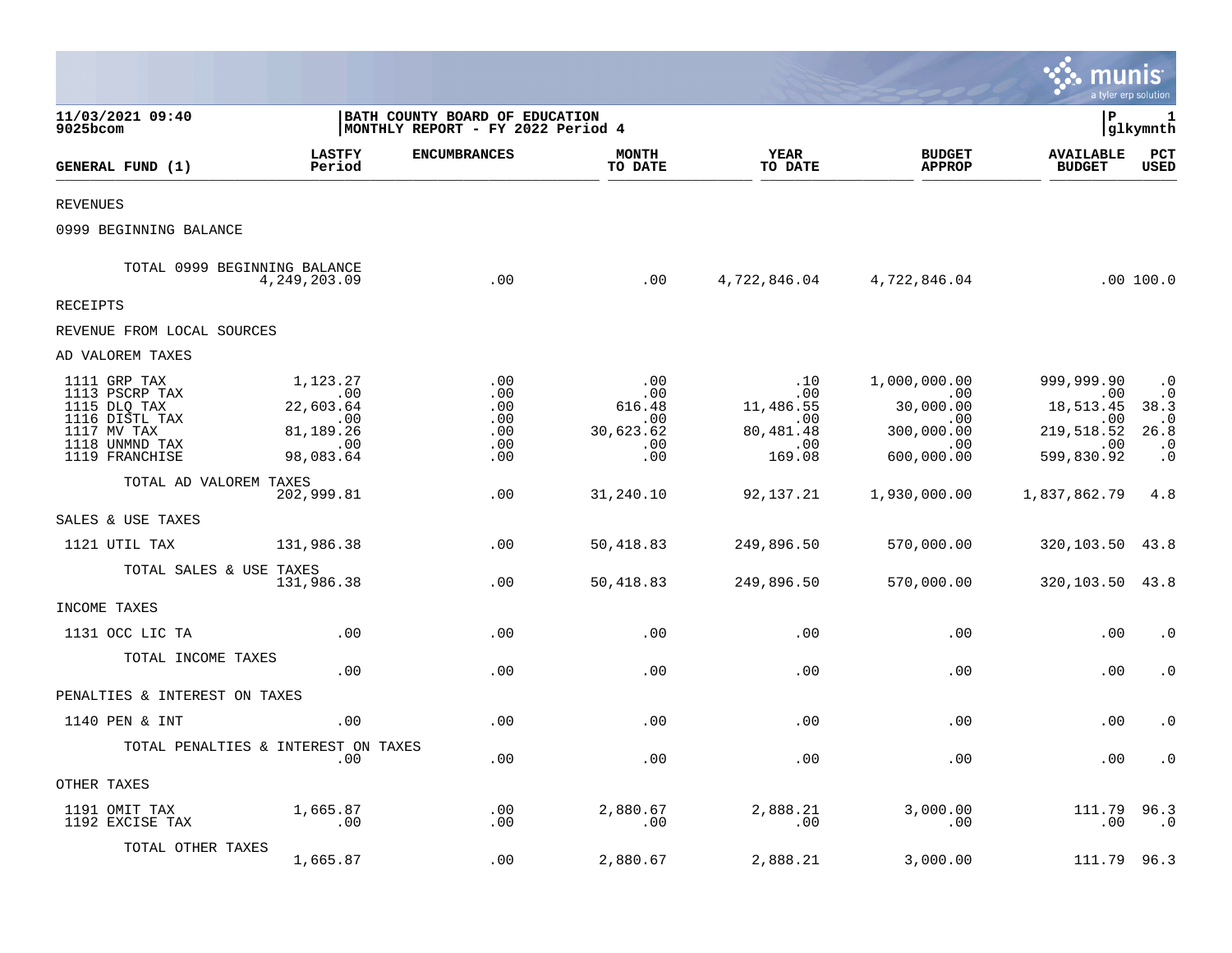|                                                                                                                |                                        |                                                                     |                                        |                                        |                                        | munis<br>a tyler erp solution           |                                                                                         |
|----------------------------------------------------------------------------------------------------------------|----------------------------------------|---------------------------------------------------------------------|----------------------------------------|----------------------------------------|----------------------------------------|-----------------------------------------|-----------------------------------------------------------------------------------------|
| 11/03/2021 09:40<br>9025bcom                                                                                   |                                        | BATH COUNTY BOARD OF EDUCATION<br>MONTHLY REPORT - FY 2022 Period 4 |                                        |                                        |                                        | l P                                     | 2<br> glkymnth                                                                          |
| GENERAL FUND (1)                                                                                               | <b>LASTFY</b><br>Period                | <b>ENCUMBRANCES</b>                                                 | <b>MONTH</b><br>TO DATE                | YEAR<br>TO DATE                        | <b>BUDGET</b><br><b>APPROP</b>         | <b>AVAILABLE</b><br><b>BUDGET</b>       | $_{\rm PCT}$<br><b>USED</b>                                                             |
| REVENUE OTHER LOCAL GOVERNMENT UNITS                                                                           |                                        |                                                                     |                                        |                                        |                                        |                                         |                                                                                         |
| 1280 IN LIEU OF                                                                                                | .00                                    | .00                                                                 | .00                                    | .00                                    | .00                                    | .00                                     | $\cdot$ 0                                                                               |
| TOTAL REVENUE OTHER LOCAL GOVERNMENT UNITS                                                                     | .00                                    | .00                                                                 | .00                                    | .00                                    | .00                                    | .00                                     | $\cdot$ 0                                                                               |
| TUITION                                                                                                        |                                        |                                                                     |                                        |                                        |                                        |                                         |                                                                                         |
| 1310 TUIT IND<br>1320 GOV TUI IN<br>1330 GOV TUI OU<br>1340 TUIT OTHR                                          | .00<br>.00<br>.00<br>.00               | .00<br>.00<br>.00<br>.00                                            | .00<br>.00<br>.00<br>.00               | .00<br>.00<br>.00<br>.00               | .00<br>.00<br>.00<br>.00               | $.00 \,$<br>$.00 \,$<br>.00<br>$.00 \,$ | $\cdot$ 0<br>$\cdot$ 0<br>$\begin{smallmatrix} 0 \\ 0 \\ 0 \end{smallmatrix}$           |
| TOTAL TUITION                                                                                                  | .00                                    | .00                                                                 | .00                                    | .00                                    | .00                                    | .00                                     | $\cdot$ 0                                                                               |
| TRANSPORTATION                                                                                                 |                                        |                                                                     |                                        |                                        |                                        |                                         |                                                                                         |
| 1410 TRNS INDIV<br>1420 TRN GOV IN<br>1430 TRN GOV OU<br>1440 TRN OTH PV<br>1441 TRN NON-PB<br>1442 TRN FSC CT | .00<br>.00<br>.00<br>.00<br>.00<br>.00 | .00<br>.00<br>.00<br>.00<br>.00<br>.00                              | .00<br>.00<br>.00<br>.00<br>.00<br>.00 | .00<br>.00<br>.00<br>.00<br>.00<br>.00 | .00<br>.00<br>.00<br>.00<br>.00<br>.00 | .00<br>.00<br>.00<br>.00<br>.00<br>.00  | $\cdot$ 0<br>$\cdot$ 0<br>$\cdot$ 0<br>$\boldsymbol{\cdot}$ 0<br>$\cdot$ 0<br>$\cdot$ 0 |
| TOTAL TRANSPORTATION                                                                                           | .00                                    | .00                                                                 | .00                                    | .00                                    | .00                                    | .00                                     | $\cdot$ 0                                                                               |
| EARNINGS ON INVESTMENTS                                                                                        |                                        |                                                                     |                                        |                                        |                                        |                                         |                                                                                         |
| 1510 INT ON INV<br>1540 INVST PRPT                                                                             | 9,432.84<br>.00                        | .00<br>.00                                                          | 2,244.56<br>.00                        | 9,463.20<br>.00                        | 10,000.00<br>.00                       | 536.80 94.6<br>.00                      | $\cdot$ 0                                                                               |
| TOTAL EARNINGS ON INVESTMENTS                                                                                  | 9,432.84                               | .00                                                                 | 2,244.56                               | 9,463.20                               | 10,000.00                              | 536.80                                  | 94.6                                                                                    |
| FOOD SERVICE                                                                                                   |                                        |                                                                     |                                        |                                        |                                        |                                         |                                                                                         |
| 1630 SPEC FUNC                                                                                                 | .00                                    | .00                                                                 | .00                                    | .00                                    | .00                                    | .00                                     | $\cdot$ 0                                                                               |
| TOTAL FOOD SERVICE                                                                                             | .00                                    | .00                                                                 | .00                                    | .00                                    | .00                                    | $.00 \,$                                | $\cdot$ 0                                                                               |
| STUDENT ACTIVITIES                                                                                             |                                        |                                                                     |                                        |                                        |                                        |                                         |                                                                                         |
| 1740 FEES<br>1750 DONATIONS                                                                                    | .00<br>.00                             | .00<br>.00                                                          | .00<br>.00                             | .00<br>.00                             | .00<br>.00                             | .00<br>.00                              | $\cdot$ 0<br>$\cdot$ 0                                                                  |
| TOTAL STUDENT ACTIVITIES                                                                                       | .00                                    | .00                                                                 | .00                                    | .00                                    | .00                                    | .00                                     | $\cdot$ 0                                                                               |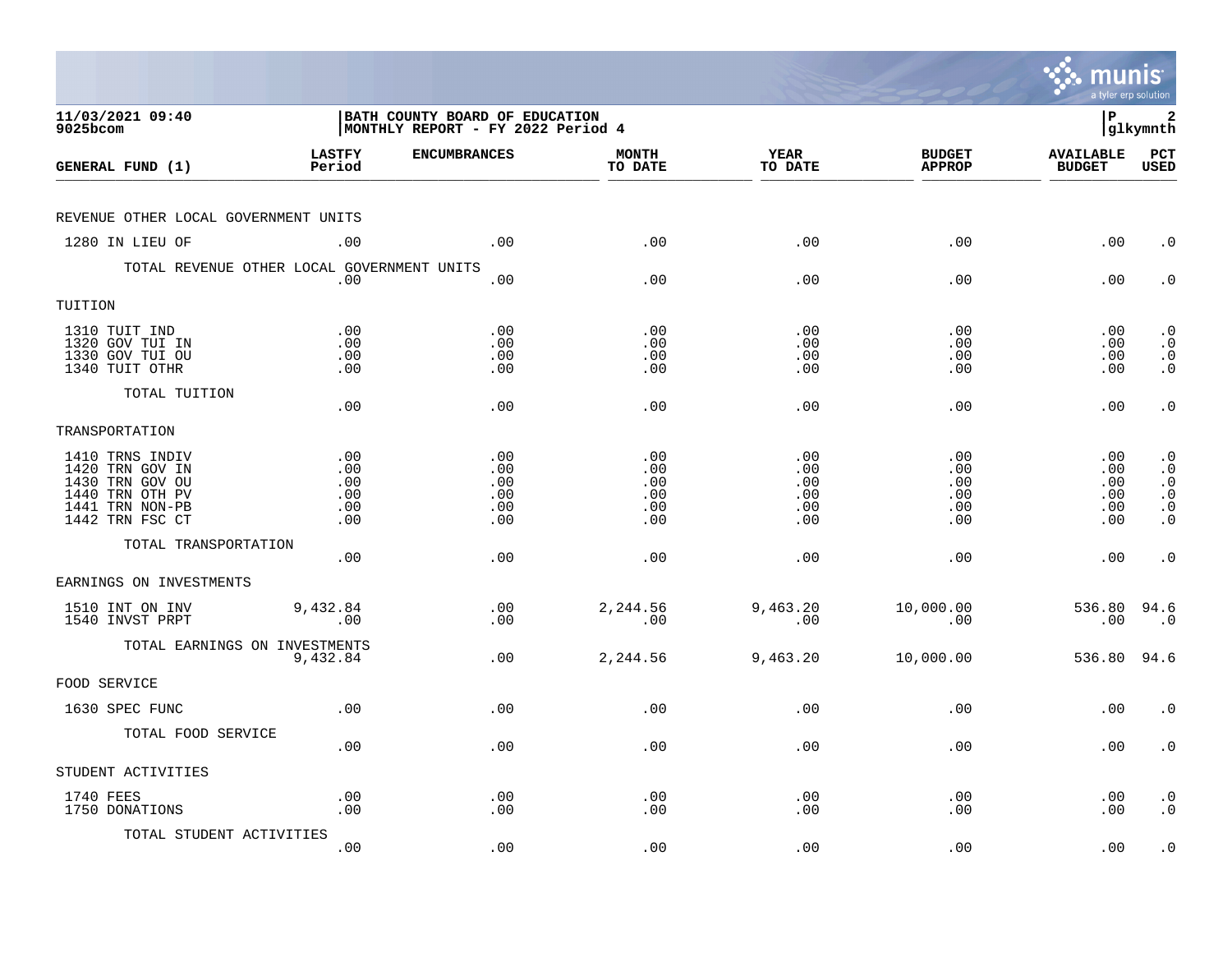

| 11/03/2021 09:40<br>9025bcom                                                                                                                                                                                                                 |                                                                                              | BATH COUNTY BOARD OF EDUCATION<br> MONTHLY REPORT - FY 2022 Period 4                    |                                                                                           |                                                                                                             |                                                                                                                             | lР                                                                                                                          | 3<br> glkymnth                                                                                                                 |
|----------------------------------------------------------------------------------------------------------------------------------------------------------------------------------------------------------------------------------------------|----------------------------------------------------------------------------------------------|-----------------------------------------------------------------------------------------|-------------------------------------------------------------------------------------------|-------------------------------------------------------------------------------------------------------------|-----------------------------------------------------------------------------------------------------------------------------|-----------------------------------------------------------------------------------------------------------------------------|--------------------------------------------------------------------------------------------------------------------------------|
| GENERAL FUND (1)                                                                                                                                                                                                                             | <b>LASTFY</b><br>Period                                                                      | <b>ENCUMBRANCES</b>                                                                     | <b>MONTH</b><br>TO DATE                                                                   | YEAR<br>TO DATE                                                                                             | <b>BUDGET</b><br><b>APPROP</b>                                                                                              | <b>AVAILABLE</b><br><b>BUDGET</b>                                                                                           | PCT<br><b>USED</b>                                                                                                             |
| OTHER REVENUE FROM LOCAL SOURCES                                                                                                                                                                                                             |                                                                                              |                                                                                         |                                                                                           |                                                                                                             |                                                                                                                             |                                                                                                                             |                                                                                                                                |
| 1911 BLDG RENT<br>1912 BUS RENT<br>1919 OTHER RENT<br>1920 CONTRIBUTE<br>1929 INKIND REV<br>1941 TXT SALES<br>1942 TXT RENTS<br>1951 MSC SCH IN<br>1952 MSC SCH OU<br>1980 PRYR REFND<br>1990 MISC REV<br>1991 TRANSCRIPT<br>1993 OTH REBATE | .00<br>.00<br>.00<br>.00<br>.00<br>.00<br>.00<br>.00<br>.00<br>.00<br>8,363.65<br>.00<br>.00 | .00<br>.00<br>.00<br>.00<br>.00<br>.00<br>.00<br>.00<br>.00<br>.00<br>.00<br>.00<br>.00 | .00<br>.00<br>.00<br>.00<br>.00<br>.00<br>.00<br>.00<br>.00<br>.00<br>45.00<br>.00<br>.00 | .00<br>.00<br>.00<br>.00<br>.00<br>.00<br>350.00<br>.00<br>.00<br>$-3,941.79$<br>$-19,232.91$<br>.00<br>.00 | .00<br>$.00 \,$<br>$.00 \,$<br>500.00<br>.00<br>.00<br>200.00<br>$.00 \,$<br>.00<br>4,000.00<br>1,000.00<br>$.00 \,$<br>.00 | .00<br>.00<br>.00<br>500.00<br>.00<br>.00<br>$-150.00$ 175.0<br>.00<br>$7,941.79 - 98.5$<br>20, 232. 91******<br>.00<br>.00 | $\cdot$ 0<br>$\cdot$ 0<br>$\cdot$ 0<br>$\cdot$ 0<br>$\cdot$ 0<br>$\cdot$ 0<br>$\cdot$ 0<br>$\cdot$ 0<br>$\cdot$ 0<br>$\cdot$ 0 |
|                                                                                                                                                                                                                                              | TOTAL OTHER REVENUE FROM LOCAL SOURCES<br>8,363.65                                           | .00                                                                                     | 45.00                                                                                     | $-22,824.70$                                                                                                | 5,700.00                                                                                                                    | 28,524.70-400.4                                                                                                             |                                                                                                                                |
|                                                                                                                                                                                                                                              | TOTAL REVENUE FROM LOCAL SOURCES<br>354,448.55                                               | .00                                                                                     | 86,829.16                                                                                 |                                                                                                             | 331,560.42 2,518,700.00                                                                                                     | 2, 187, 139.58 13.2                                                                                                         |                                                                                                                                |
| REVENUE FROM STATE SOURCES                                                                                                                                                                                                                   |                                                                                              |                                                                                         |                                                                                           |                                                                                                             |                                                                                                                             |                                                                                                                             |                                                                                                                                |
| STATE PROGRAM                                                                                                                                                                                                                                |                                                                                              |                                                                                         |                                                                                           |                                                                                                             |                                                                                                                             |                                                                                                                             |                                                                                                                                |
| 3111 SEEK                                                                                                                                                                                                                                    | 2,887,722.00                                                                                 | $\sim$ 00                                                                               | 717,915.00                                                                                | 2,883,942.00                                                                                                | 8,664,110.00                                                                                                                | 5,780,168.00 33.3                                                                                                           |                                                                                                                                |
| TOTAL STATE PROGRAM                                                                                                                                                                                                                          | 2,887,722.00                                                                                 | .00                                                                                     | 717,915.00                                                                                | 2,883,942.00                                                                                                | 8,664,110.00                                                                                                                | 5,780,168.00 33.3                                                                                                           |                                                                                                                                |
| OTHER STATE FUNDING                                                                                                                                                                                                                          |                                                                                              |                                                                                         |                                                                                           |                                                                                                             |                                                                                                                             |                                                                                                                             |                                                                                                                                |
| 3122 VOC TRANSP<br>3124 DST VOC SC<br>3125 DRV TRN RB<br>3126 SUB REIMB<br>3127 FLEX SPD<br>3128 AUD REIMB<br>3129 KSB/D TR R                                                                                                                | .00<br>.00<br>.00<br>.00<br>.00<br>.00<br>.00                                                | .00<br>.00<br>.00<br>.00<br>.00<br>.00<br>.00                                           | .00<br>.00<br>.00<br>.00<br>.00<br>.00<br>.00                                             | .00<br>.00<br>.00<br>.00<br>.00<br>.00<br>.00                                                               | 5,000.00<br>$.00 \,$<br>.00<br>$.00 \ \rm$<br>.00<br>$.00 \,$<br>.00                                                        | 5,000.00<br>.00<br>.00<br>.00<br>.00<br>.00<br>.00                                                                          | $\cdot$ 0<br>$\cdot$ 0<br>$\cdot$ 0<br>$\cdot$ 0<br>. $\boldsymbol{0}$<br>. $\boldsymbol{0}$<br>$\cdot$ 0                      |
|                                                                                                                                                                                                                                              | TOTAL OTHER STATE FUNDING                                                                    |                                                                                         |                                                                                           |                                                                                                             |                                                                                                                             |                                                                                                                             |                                                                                                                                |
| EXPENDITURE REIMBURSEMENTS                                                                                                                                                                                                                   | .00                                                                                          | .00                                                                                     | .00                                                                                       | .00                                                                                                         | 5,000.00                                                                                                                    | 5,000.00                                                                                                                    | $\cdot$ 0                                                                                                                      |
|                                                                                                                                                                                                                                              |                                                                                              |                                                                                         |                                                                                           |                                                                                                             |                                                                                                                             |                                                                                                                             |                                                                                                                                |
| 3130 NBC REIMB<br>3131 MISC REIMB                                                                                                                                                                                                            | .00<br>.00                                                                                   | .00<br>.00                                                                              | .00<br>.00                                                                                | .00<br>10,685.53                                                                                            | 7,000.00<br>14,000.00                                                                                                       | 7,000.00<br>3,314.47                                                                                                        | $\cdot$ 0<br>76.3                                                                                                              |
|                                                                                                                                                                                                                                              | TOTAL EXPENDITURE REIMBURSEMENTS<br>.00                                                      | .00                                                                                     | .00                                                                                       | 10,685.53                                                                                                   | 21,000.00                                                                                                                   | 10,314.47                                                                                                                   | 50.9                                                                                                                           |

REVENUE IN LIEU OF TAXES/STATE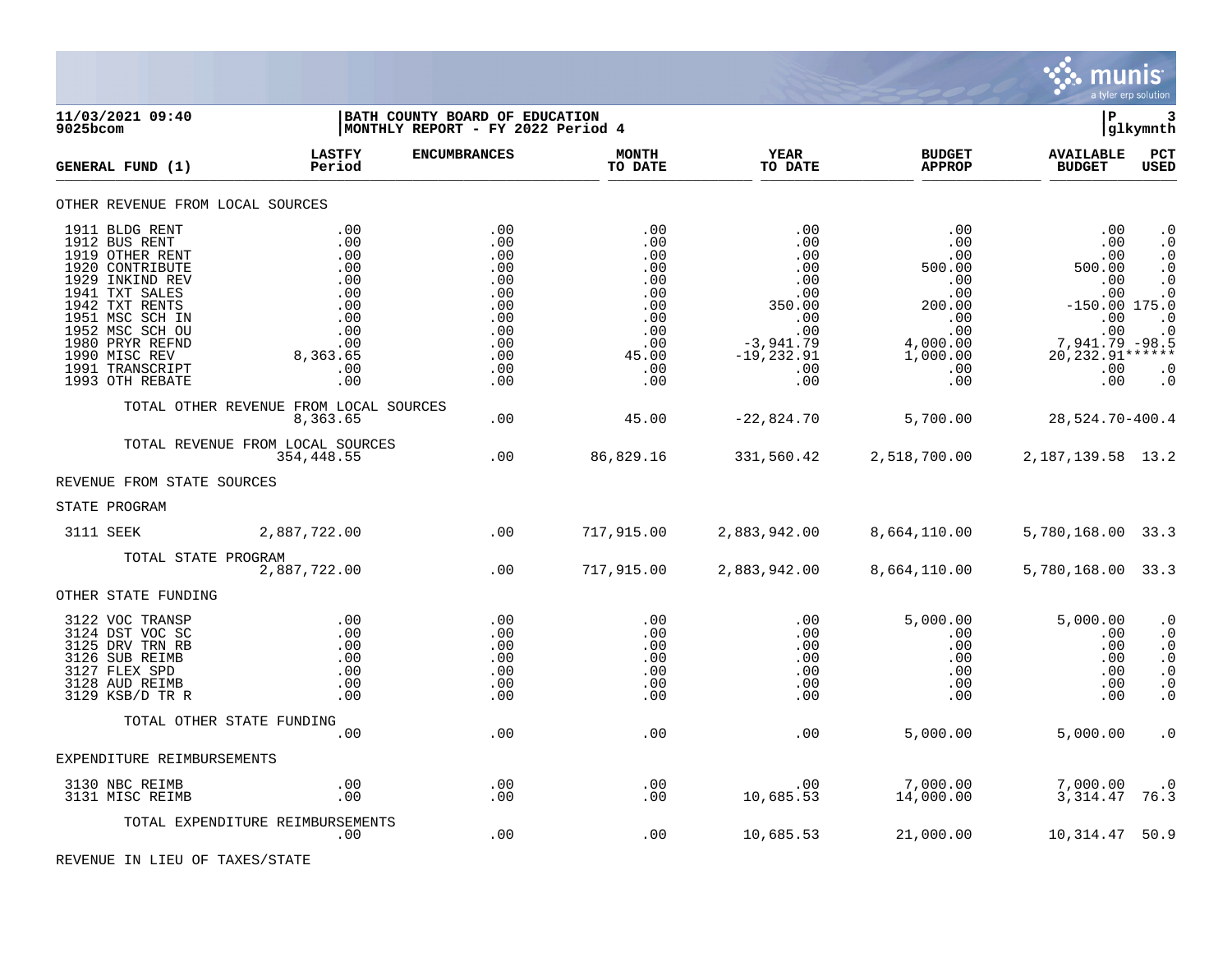

**11/03/2021 09:40 |BATH COUNTY BOARD OF EDUCATION |P 4** MONTHLY REPORT - FY 2022 Period 4 **LASTFY ENCUMBRANCES MONTH YEAR BUDGET AVAILABLE PCT GENERAL FUND (1)** TO DATE THE RELIGION CONDUCT TO DATE THE RELIGION CONDUCT TO DATE THE RELIGION OF THE RELIGION OF THE RELIGION OF THE RELIGION OF THE RELIGION OF THE RELIGION OF THE RELIGION OF THE RELIGION OF THE RELIGION OF THE RELIGION 3800 TAXES 9,747.88 .00 2,466.64 9,826.47 25,000.00 15,173.53 39.3 TOTAL REVENUE IN LIEU OF TAXES/STATE<br>9.747.88 9,747.88 .00 2,466.64 9,826.47 25,000.00 15,173.53 39.3 REVENUE ON BEHALF PAYMENTS 3900 ON-BEHALF .00 .00 .00 .00 .00 .00 .0 TOTAL REVENUE ON BEHALF PAYMENTS .00 .00 .00 .00 .00 .00 .0 TOTAL REVENUE FROM STATE SOURCES 2,897,469.88 .00 720,381.64 2,904,454.00 8,715,110.00 5,810,656.00 33.3 REVENUE FROM FEDERAL SOURCES RESTRICTED DIRECT 4300 RES DIR FE .00 .00 .00 .00 .00 .00 .0 TOTAL RESTRICTED DIRECT .00 .00 .00 .00 .00 .00 .0 RESTRICTED THROUGH THE STATE 4500 RES FED/ST .00 .00 .00 .00 .00 .00 .0 TOTAL RESTRICTED THROUGH THE STATE .00 .00 .00 .00 .00 .00 .0 THROUGH INTERMEDIATE AGENCIES 4700 FED INTERM .00 .00 .00 .00 .00 .00 .0 TOTAL THROUGH INTERMEDIATE AGENCIES .00 .00 .00 .00 .00 .00 .0 FEDERAL REIMBURSEMENT 4810 MED REIMB 7,954.10 .00 12,197.43 12,197.43 25,000.00 12,802.57 48.8 4810 MED REIMB 30,000.00 .00 .00 2,049.81 30,000.00 27,950.19 6.8 TOTAL FEDERAL REIMBURSEMENT 37,954.10 .00 12,197.43 14,247.24 55,000.00 40,752.76 25.9 TOTAL REVENUE FROM FEDERAL SOURCES<br>37,954.10 37,954.10 .00 12,197.43 14,247.24 55,000.00 40,752.76 25.9

OTHER RECEIPTS

INTERFUND TRANSFERS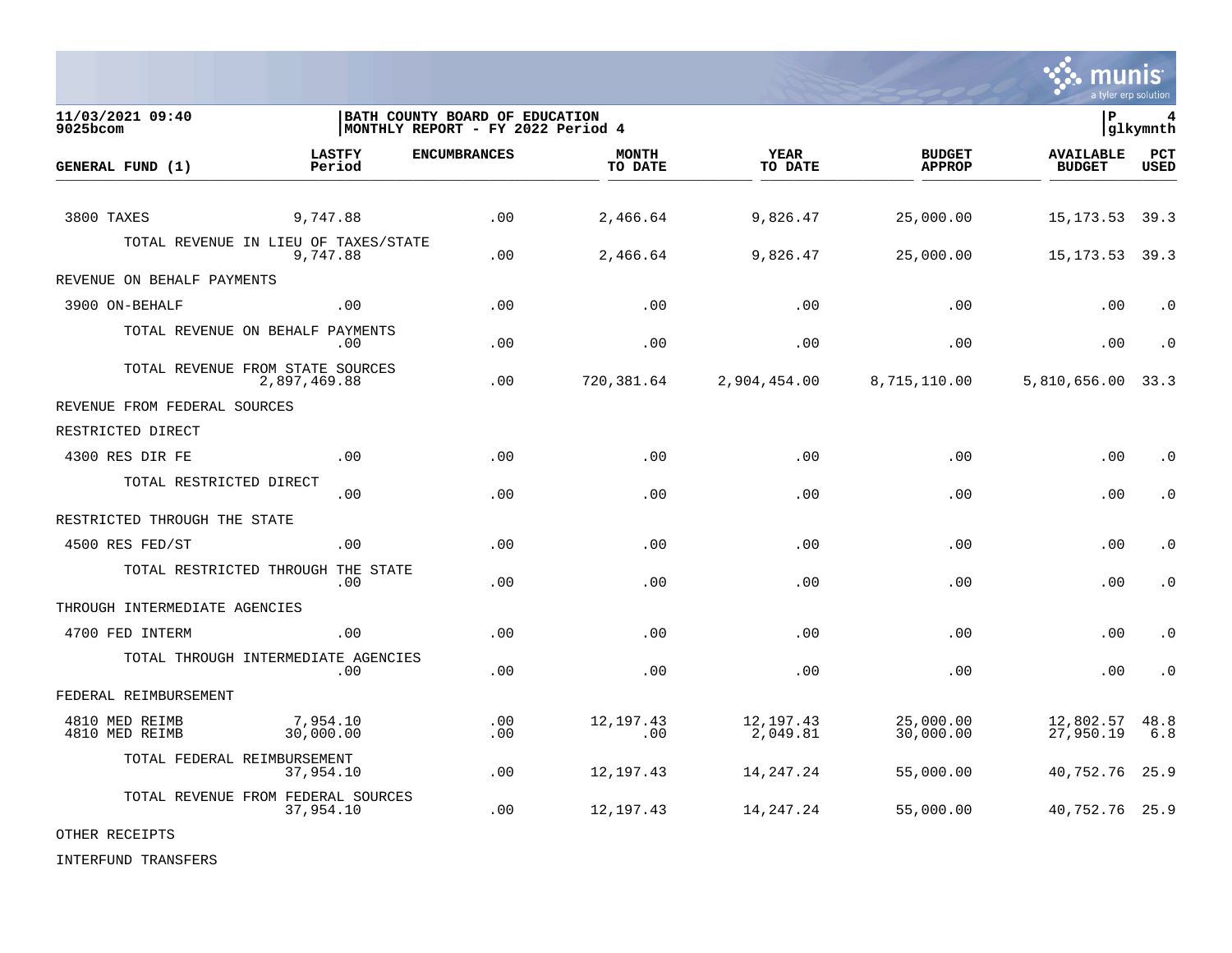

**11/03/2021 09:40 |BATH COUNTY BOARD OF EDUCATION |P 5 MONTHLY REPORT - FY 2022 Period 4 LASTFY ENCUMBRANCES MONTH YEAR BUDGET AVAILABLE PCT GENERAL FUND (1)** TO DATE THE RELIGION CONDUCT TO DATE THE RELIGION CONDUCT TO DATE THE RELIGION OF THE RELIGION OF THE RELIGION OF THE RELIGION OF THE RELIGION OF THE RELIGION OF THE RELIGION OF THE RELIGION OF THE RELIGION OF THE RELIGION 5210 FND XFER .00 .00 .00 .00 .00 .00 .0 5220 INDCST XFE 19,291.23 .00 7,320.89 12,828.43 50,000.00 37,171.57 25.7 TOTAL INTERFUND TRANSFERS<br>19.291.23 19,291.23 .00 7,320.89 12,828.43 50,000.00 37,171.57 25.7 SALE OR COMP FOR LOSS OF ASSETS 5311 SALE LAND .00 .00 .00 .00 .00 .00 .0 5312 LOSS LAND .00 .00 .00 .00 .00 .00 .0 5331 SALE BLDG .00 .00 .00 .00 .00 .00 .0 5332 LOSS BLDG .00 .00 .00 .00 .00 .00 .0 5341 SALE EQUIP .00 .00 .00 .00 5,000.00 5,000.00 .0 5342 LOSS EQUIP .00 .00 .00 .00 .00 .00 .0 TOTAL SALE OR COMP FOR LOSS OF ASSETS<br>.00 .00 .00 .00 .00 5,000.00 5,000.00 .0 CAPITAL LEASE PROCEEDS 5500 LEASE PROC .00 .00 .00 .00 .00 .00 .0 TOTAL CAPITAL LEASE PROCEEDS .00 .00 .00 .00 .00 .00 .0 TOTAL OTHER RECEIPTS 19,291.23 .00 7,320.89 12,828.43 55,000.00 42,171.57 23.3 TOTAL RECEIPTS 3,309,163.76 .00 826,729.12 3,263,090.09 11,343,810.00 8,080,719.91 28.8 TOTAL REVENUE 7,558,366.85 .00 826,729.12 7,985,936.13 16,066,656.04 8,080,719.91 49.7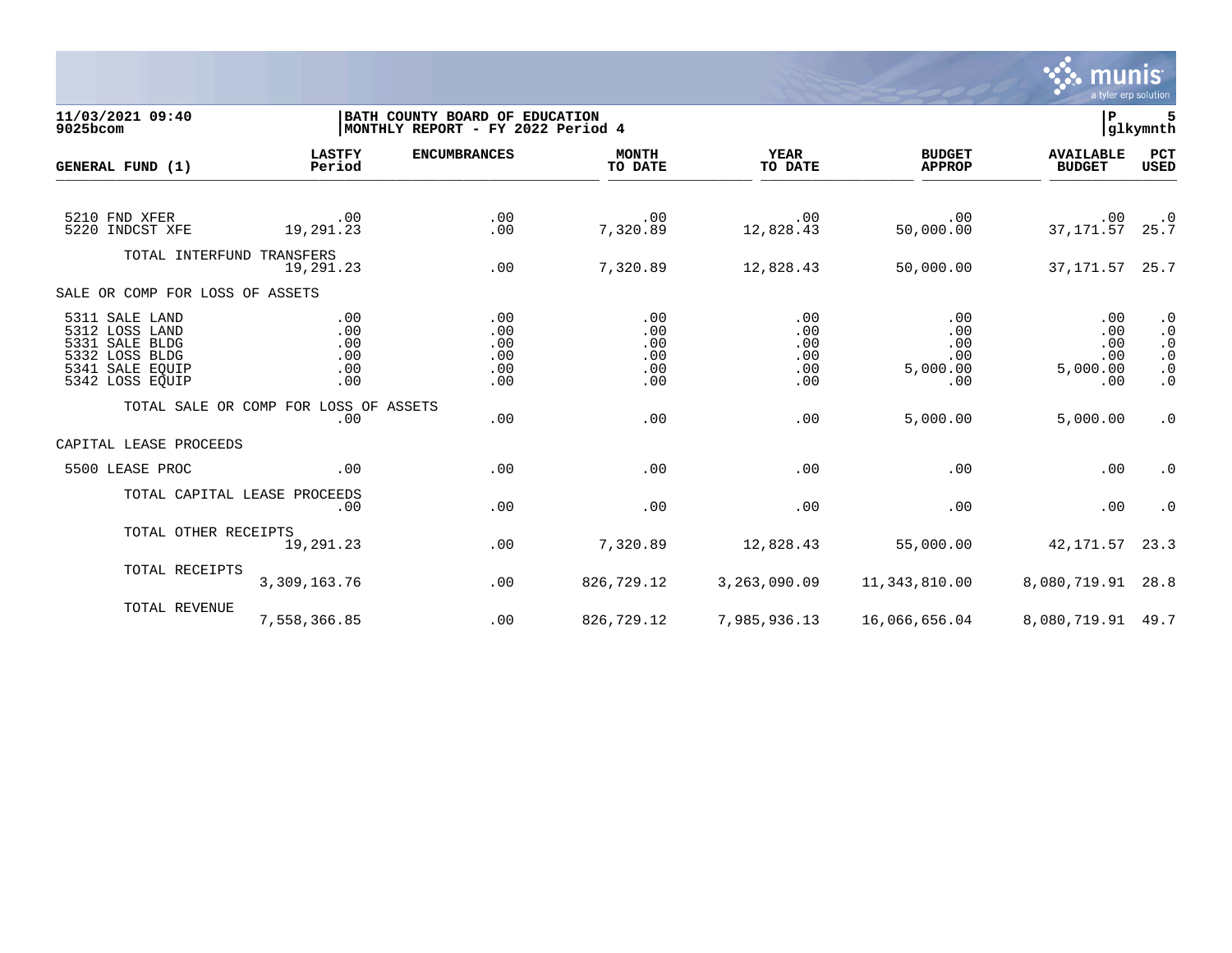|                                                                              |            |                                                                                                                         |                                                                                                   |                                                                                                               |                                                                                                                        |                                                                                                                                                  | munis<br>a tyler erp solution                                                                                                       |                                                                                                            |
|------------------------------------------------------------------------------|------------|-------------------------------------------------------------------------------------------------------------------------|---------------------------------------------------------------------------------------------------|---------------------------------------------------------------------------------------------------------------|------------------------------------------------------------------------------------------------------------------------|--------------------------------------------------------------------------------------------------------------------------------------------------|-------------------------------------------------------------------------------------------------------------------------------------|------------------------------------------------------------------------------------------------------------|
| 11/03/2021 09:40<br>$9025$ bcom                                              |            |                                                                                                                         | BATH COUNTY BOARD OF EDUCATION<br>MONTHLY REPORT - FY 2022 Period 4                               |                                                                                                               |                                                                                                                        |                                                                                                                                                  | l P                                                                                                                                 | 6<br> glkymnth                                                                                             |
| GENERAL FUND (1)                                                             |            | <b>LASTFY</b><br>Period                                                                                                 | <b>ENCUMBRANCES</b>                                                                               | <b>MONTH</b><br>TO DATE                                                                                       | <b>YEAR</b><br>TO DATE                                                                                                 | <b>BUDGET</b><br><b>APPROP</b>                                                                                                                   | <b>AVAILABLE</b><br><b>BUDGET</b>                                                                                                   | $_{\rm PCT}$<br><b>USED</b>                                                                                |
| <b>EXPENDITURES</b>                                                          |            |                                                                                                                         |                                                                                                   |                                                                                                               |                                                                                                                        |                                                                                                                                                  |                                                                                                                                     |                                                                                                            |
|                                                                              |            | 0000 RESTRICT TO REV & BAL SHT ONLY                                                                                     |                                                                                                   |                                                                                                               |                                                                                                                        |                                                                                                                                                  |                                                                                                                                     |                                                                                                            |
| 0200                                                                         |            | .00                                                                                                                     | .00                                                                                               | .00                                                                                                           | .00                                                                                                                    | .00                                                                                                                                              | .00                                                                                                                                 | . 0                                                                                                        |
|                                                                              | TOTAL 0000 | RESTRICT TO REV & BAL SHT ONLY<br>.00                                                                                   | .00                                                                                               | .00                                                                                                           | .00                                                                                                                    | .00                                                                                                                                              | .00                                                                                                                                 |                                                                                                            |
| 1000 INSTRUCTION                                                             |            |                                                                                                                         |                                                                                                   |                                                                                                               |                                                                                                                        |                                                                                                                                                  |                                                                                                                                     |                                                                                                            |
| 0100<br>0200<br>0280<br>0300<br>0400<br>0500<br>0600<br>0700<br>0800<br>0840 |            | 1, 215, 276. 24<br>70,118.31<br>.00<br>20,736.28<br>20, 732.32<br>1, 911.95<br>44,005.40<br>7,477.09<br>4,716.25<br>.00 | .00<br>.00<br>.00<br>35,588.00<br>.00<br>1,100.00<br>20, 237.45<br>24, 344.85<br>10,051.63<br>.00 | 487,816.38<br>30,224.71<br>.00<br>15, 158. 75<br>4,683.44<br>40.53<br>24, 431.11<br>1,312.38<br>587.92<br>.00 | 1,215,022.67<br>76,086.12<br>$\sim 00$<br>70,318.95<br>16,733.76<br>569.45<br>47,045.57<br>3,670.21<br>3,167.92<br>.00 | 5,887,478.00<br>464,910.00<br>$\overline{00}$<br>207,631.61<br>$83,825.00$<br>26,685.00<br>285,702.05<br>1, 184, 269.24<br>36,660.00<br>5,779.34 | 4,672,455.33<br>388,823.88<br>.00<br>101,724.66<br>67,091.24<br>25,015.55<br>218,419.03<br>1, 156, 254. 18<br>23,440.45<br>5,779.34 | 20.6<br>16.4<br>$\cdot$ 0<br>51.0<br>20.0<br>6.3<br>23.6<br>2.4<br>36.1<br>$\cdot$ 0                       |
|                                                                              | TOTAL 1000 | INSTRUCTION<br>1,384,973.84                                                                                             | 91,321.93                                                                                         | 564, 255. 22                                                                                                  | 1,432,614.65                                                                                                           | 8,182,940.24                                                                                                                                     | 6,659,003.66 18.6                                                                                                                   |                                                                                                            |
| 2100                                                                         |            | STUDENT SUPPORT SERVICES                                                                                                |                                                                                                   |                                                                                                               |                                                                                                                        |                                                                                                                                                  |                                                                                                                                     |                                                                                                            |
| 0100<br>0200<br>0280<br>0300<br>0400<br>0500<br>0600<br>0700                 |            | 142,446.76<br>18,051.35<br>.00<br>181.35<br>.00<br>56.91<br>2,475.84<br>.00                                             | .00<br>.00<br>.00<br>.00<br>.00<br>.00<br>1,296.25<br>.00                                         | 40,205.32<br>5,212.37<br>.00<br>.00<br>.00<br>.00<br>1,323.96<br>.00                                          | 120,870.94<br>13,986.25<br>.00<br>.00<br>.00<br>.00<br>3,975.92<br>.00                                                 | 630,340.00<br>112,701.00<br>$\overline{00}$<br>8,640.00<br>.00<br>3,185.00<br>11,832.00<br>400.00                                                | 509,469.06<br>98,714.75<br>.00<br>8,640.00<br>.00<br>3,185.00<br>6,559.83<br>400.00                                                 | 19.2<br>12.4<br>$\cdot$ 0<br>$\cdot$ 0<br>$\cdot$ 0<br>$\cdot$ 0<br>44.6<br>$\cdot$ 0                      |
|                                                                              | TOTAL 2100 | STUDENT SUPPORT SERVICES<br>163, 212. 21                                                                                | 1,296.25                                                                                          | 46,741.65                                                                                                     | 138,833.11                                                                                                             | 767,098.00                                                                                                                                       | 626,968.64 18.3                                                                                                                     |                                                                                                            |
|                                                                              |            | 2200 INSTRUCTIONAL STAFF SUPP SERV                                                                                      |                                                                                                   |                                                                                                               |                                                                                                                        |                                                                                                                                                  |                                                                                                                                     |                                                                                                            |
| 0100<br>0200<br>0280<br>0300<br>0400<br>0500<br>0600<br>0700<br>0800<br>0840 |            | 29,823.84<br>2,054.75<br>.00<br>199.00<br>.00<br>55.38<br>.00<br>.00<br>.00<br>.00                                      | .00<br>.00<br>.00<br>1,036.00<br>.00<br>1,192.00<br>.00<br>.00<br>.00<br>.00                      | 12,076.24<br>571.83<br>.00<br>.00<br>.00<br>.00<br>.00<br>.00<br>.00<br>.00                                   | 31, 373. 16<br>2,212.67<br>.00<br>689.00<br>.00<br>755.74<br>.00<br>.00<br>.00<br>.00                                  | 202,663.51<br>13,499.24<br>.00<br>8,309.00<br>4,940.00<br>8,950.56<br>6,673.00<br>.00<br>.00<br>.00                                              | 171,290.35<br>11,286.57<br>.00<br>6,584.00<br>4,940.00<br>7,002.82<br>6,673.00<br>.00<br>.00<br>.00                                 | 15.5<br>16.4<br>$\cdot$ 0<br>20.8<br>$\cdot$ 0<br>21.8<br>$\cdot$ 0<br>$\cdot$ 0<br>$\cdot$ 0<br>$\cdot$ 0 |

TOTAL 2200 INSTRUCTIONAL STAFF SUPP SERV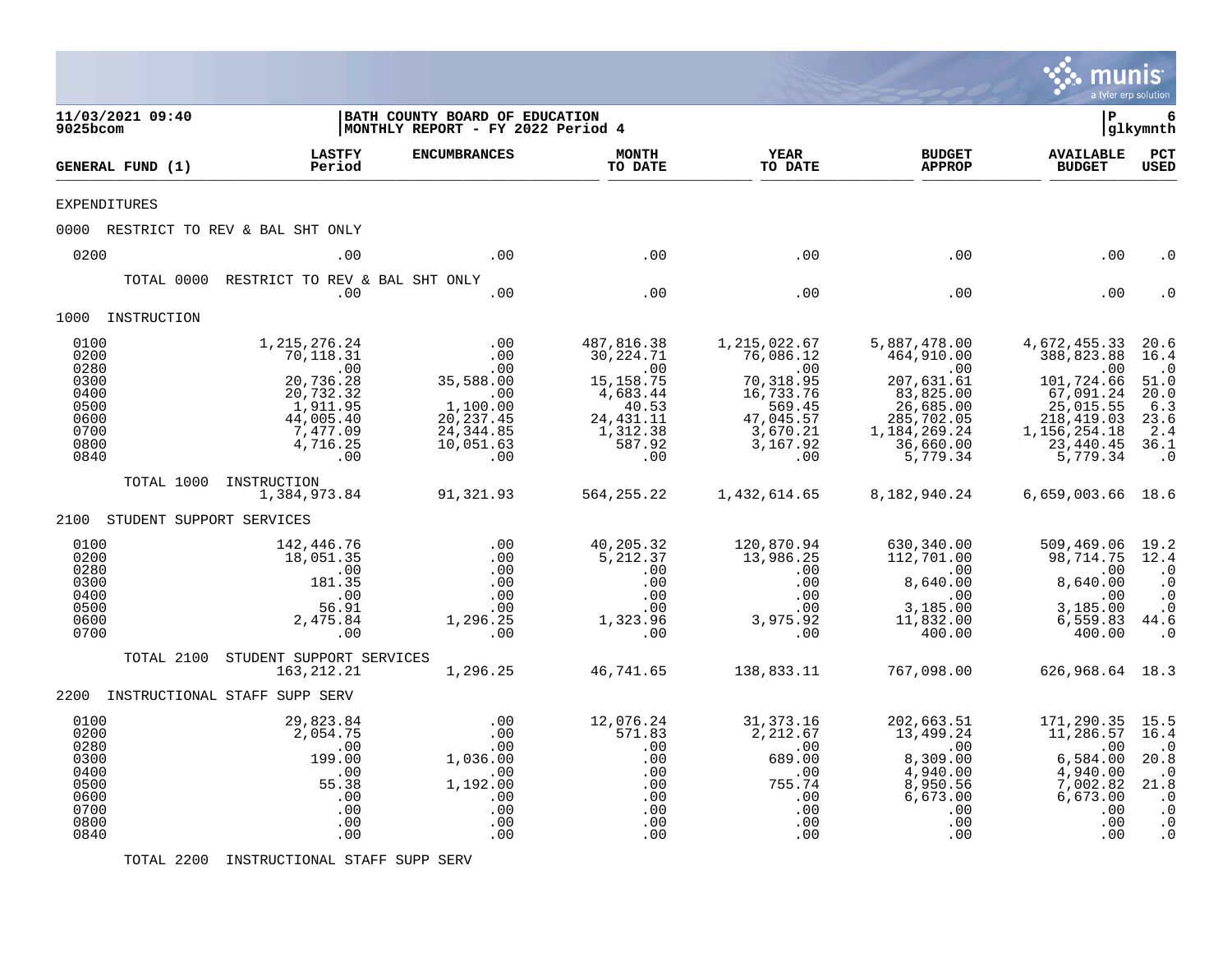

| 11/03/2021 09:40<br>9025bcom                                 |                                                                       | BATH COUNTY BOARD OF EDUCATION<br>MONTHLY REPORT - FY 2022 Period 4 |                                                                   |                                                                              |                                                                                   | l P                                                                             | 7<br> glkymnth                                                                                     |
|--------------------------------------------------------------|-----------------------------------------------------------------------|---------------------------------------------------------------------|-------------------------------------------------------------------|------------------------------------------------------------------------------|-----------------------------------------------------------------------------------|---------------------------------------------------------------------------------|----------------------------------------------------------------------------------------------------|
| GENERAL FUND (1)                                             | <b>LASTFY</b><br>Period                                               | <b>ENCUMBRANCES</b>                                                 | MONTH<br>TO DATE                                                  | YEAR<br>TO DATE                                                              | <b>BUDGET</b><br><b>APPROP</b>                                                    | <b>AVAILABLE</b><br><b>BUDGET</b>                                               | PCT<br><b>USED</b>                                                                                 |
|                                                              | 32, 132.97                                                            | 2,228.00                                                            | 12,648.07                                                         | 35,030.57                                                                    | 245,035.31                                                                        | 207, 776. 74 15. 2                                                              |                                                                                                    |
| 2300 DISTRICT ADMIN SUPPORT                                  |                                                                       |                                                                     |                                                                   |                                                                              |                                                                                   |                                                                                 |                                                                                                    |
| 0100<br>0200<br>0280<br>0300<br>0400<br>0500                 | 84,265.54<br>61,316.90<br>.00<br>32,558.41<br>6, 275.45<br>36,528.45  | .00<br>$.00 \,$<br>.00<br>18,649.00<br>500.00<br>9,616.50           | 20,169.35<br>10,527.63<br>.00<br>4,590.58<br>1,657.55<br>1,273.58 | 75,486.44<br>84, 167.03<br>.00<br>17,749.81<br>8,947.32<br>30,768.62         | 261,566.00<br>375,560.00<br>.00<br>178,830.00<br>41,240.00<br>122,000.00          | 186,079.56<br>291,392.97<br>.00<br>142, 431.19<br>31,792.68<br>81,614.88        | 28.9<br>22.4<br>$\cdot$ 0<br>20.4<br>22.9<br>33.1                                                  |
| 0600<br>0700<br>0800<br>0840                                 | $6,156.67$<br>11,252.19<br>11,309.81<br>.00                           | 19,046.22<br>239.95<br>300.00<br>.00                                | 2,745.95<br>9,569.40<br>248.75<br>.00                             | 22,875.00<br>39, 291.43<br>12, 235.73<br>.00                                 | 97,450.00<br>50,000.00<br>29,000.00<br>.00                                        | 55,528.78<br>10,468.62<br>16,464.27<br>.00                                      | 43.0<br>79.1<br>43.2<br>$\cdot$ 0                                                                  |
| TOTAL 2300                                                   | DISTRICT ADMIN SUPPORT<br>249,663.42                                  | 48,351.67                                                           | 50,782.79                                                         | 291,521.38                                                                   | 1,155,646.00                                                                      | 815, 772.95 29.4                                                                |                                                                                                    |
| 2400<br>SCHOOL ADMIN SUPPORT                                 |                                                                       |                                                                     |                                                                   |                                                                              |                                                                                   |                                                                                 |                                                                                                    |
| 0100<br>0200<br>0280<br>0300<br>0500<br>0600<br>0700         | 249,693.63<br>25, 258.90<br>.00<br>.00<br>111.15<br>.00<br>.00        | .00<br>.00<br>.00<br>.00<br>.00<br>.00<br>.00                       | 63,016.06<br>7,191.16<br>.00<br>.00<br>100.32<br>.00<br>.00       | 247,702.67<br>26,706.84<br>.00<br>.00<br>347.04<br>.00<br>.00                | 767,565.00<br>97,976.00<br>.00<br>.00<br>1,200.00<br>.00<br>.00                   | 519,862.33<br>71,269.16<br>.00<br>.00<br>852.96<br>.00<br>.00                   | 32.3<br>27.3<br>$\cdot$ 0<br>$\boldsymbol{\cdot}$ 0<br>28.9<br>$\boldsymbol{\cdot}$ 0<br>$\cdot$ 0 |
| TOTAL 2400                                                   | SCHOOL ADMIN SUPPORT<br>275,063.68                                    | .00                                                                 | 70,307.54                                                         | 274,756.55                                                                   | 866,741.00                                                                        | 591,984.45 31.7                                                                 |                                                                                                    |
| 2500 BUSINESS SUPPORT SERVICES                               |                                                                       |                                                                     |                                                                   |                                                                              |                                                                                   |                                                                                 |                                                                                                    |
| 0100<br>0200<br>0280<br>0300<br>0500<br>0600<br>0700<br>0800 | 70,533.04<br>14,066.66<br>.00<br>.00<br>.00<br>.00<br>1,643.22<br>.00 | .00<br>.00<br>.00<br>.00<br>.00<br>.00<br>.00<br>.00                | 17,239.52<br>3,702.40<br>.00<br>.00<br>36.08<br>.00<br>.00<br>.00 | 68,742.25<br>14,806.28<br>.00<br>1,200.00<br>36.08<br>.00<br>1,684.30<br>.00 | 215,550.00<br>50,760.00<br>.00<br>2,000.00<br>500.00<br>500.00<br>8,000.00<br>.00 | 146,807.75<br>35,953.72<br>.00<br>800.00<br>463.92<br>500.00<br>6,315.70<br>.00 | 31.9<br>29.2<br>$\cdot$ 0<br>60.0<br>7.2<br>$\cdot$ 0<br>21.1<br>$\cdot$ 0                         |
|                                                              | TOTAL 2500 BUSINESS SUPPORT SERVICES<br>86,242.92                     | .00                                                                 | 20,978.00                                                         | 86,468.91                                                                    | 277,310.00                                                                        | 190,841.09 31.2                                                                 |                                                                                                    |
| 2600                                                         | PLANT OPERATIONS AND MAINTENANCE                                      |                                                                     |                                                                   |                                                                              |                                                                                   |                                                                                 |                                                                                                    |
| 0100                                                         | 171,810.12                                                            | .00                                                                 | 45,566.34                                                         | 193,336.17                                                                   | 577,011.00                                                                        |                                                                                 | 33.5                                                                                               |
| 0200<br>0280<br>0300<br>0400<br>0500                         | 48,498.72<br>.00<br>24,405.21<br>31,775.08<br>46,087.67               | .00<br>.00<br>18,451.33<br>10, 145.32<br>24, 341.42                 | 14,723.12<br>.00<br>11,392.15<br>17,386.16<br>4,326.59            | 60,522.52<br>.00<br>59,187.17<br>43,076.86<br>86,742.74                      | 195,300.00<br>.00<br>214,600.00<br>274,650.00<br>194,900.00                       | 383,674.83<br>134,777.48<br>.00<br>136,961.50<br>221, 427.82<br>83,815.84       | 31.0<br>$\cdot$ 0<br>36.2<br>19.4<br>57.0                                                          |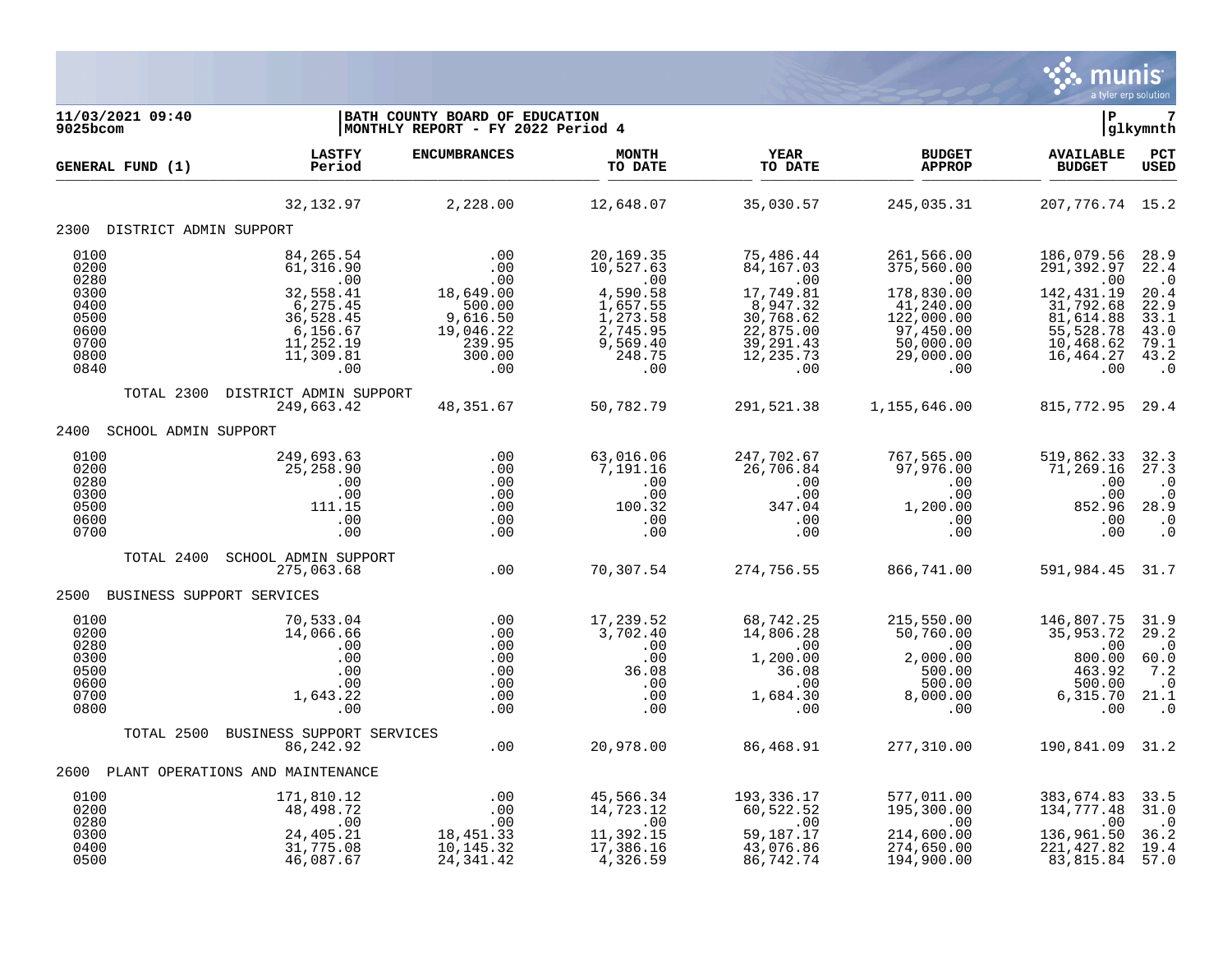

| 11/03/2021 09:40<br>9025bcom                                         |                                                                                                       | BATH COUNTY BOARD OF EDUCATION<br>MONTHLY REPORT - FY 2022 Period 4          |                                                                                       |                                                                                                    |                                                                                                                 | ΙP                                                                                                              | 8<br> glkymnth                                                                     |
|----------------------------------------------------------------------|-------------------------------------------------------------------------------------------------------|------------------------------------------------------------------------------|---------------------------------------------------------------------------------------|----------------------------------------------------------------------------------------------------|-----------------------------------------------------------------------------------------------------------------|-----------------------------------------------------------------------------------------------------------------|------------------------------------------------------------------------------------|
| GENERAL FUND (1)                                                     | <b>LASTFY</b><br>Period                                                                               | <b>ENCUMBRANCES</b>                                                          | <b>MONTH</b><br>TO DATE                                                               | YEAR<br>TO DATE                                                                                    | <b>BUDGET</b><br><b>APPROP</b>                                                                                  | <b>AVAILABLE</b><br><b>BUDGET</b>                                                                               | PCT<br><b>USED</b>                                                                 |
| 0600<br>0700<br>0800                                                 | 136,435.44<br>10,967.48<br>7,216.12                                                                   | 32,994.02<br>.00<br>.00                                                      | 58,482.62<br>.00<br>3,864.35                                                          | 185, 137. 16<br>.00<br>15,761.87                                                                   | 721,400.00<br>104,064.00<br>31,100.00                                                                           | 503,268.82<br>104,064.00<br>15,338.13                                                                           | 30.2<br>$\cdot$ 0<br>50.7                                                          |
| TOTAL 2600                                                           | PLANT OPERATIONS AND MAINTENANCE<br>477.195.84                                                        | 85,932.09                                                                    | 155,741.33                                                                            | 643,764.49                                                                                         | 2,313,025.00                                                                                                    | 1,583,328.42 31.6                                                                                               |                                                                                    |
| STUDENT TRANSPORTATION<br>2700                                       |                                                                                                       |                                                                              |                                                                                       |                                                                                                    |                                                                                                                 |                                                                                                                 |                                                                                    |
| 0100<br>0200<br>0280<br>0300<br>0400<br>0500<br>0600<br>0700<br>0800 | 110,585.75<br>31,816.25<br>.00<br>825.00<br>1,027.24<br>29,792.55<br>25, 292.84<br>1,399.50<br>300.00 | .00<br>.00<br>.00<br>7,448.00<br>.00<br>16,338.25<br>16,279.39<br>.00<br>.00 | 41,027.28<br>12,883.33<br>.00<br>445.00<br>497.38<br>71.98<br>14,620.09<br>.00<br>.00 | 124,118.96<br>37,871.15<br>$\,.\,00$<br>795.00<br>1,328.41<br>48,825.83<br>40,926.12<br>.00<br>.00 | 600,236.87<br>202, 283.62<br>.00<br>24,150.00<br>21,700.00<br>74,500.00<br>344,100.00<br>118,400.00<br>2,000.00 | 476,117.91<br>164, 412.47<br>.00<br>15,907.00<br>20, 371.59<br>9,335.92<br>286,894.49<br>118,400.00<br>2,000.00 | 20.7<br>18.7<br>$\cdot$ 0<br>34.1<br>6.1<br>87.5<br>16.6<br>$\cdot$ 0<br>$\cdot$ 0 |
| TOTAL 2700                                                           | STUDENT TRANSPORTATION<br>201,039.13                                                                  | 40,065.64                                                                    | 69,545.06                                                                             | 253,865.47                                                                                         | 1,387,370.49                                                                                                    | 1,093,439.38                                                                                                    | 21.2                                                                               |
| 3100 FOOD SERVICE OPERATION                                          |                                                                                                       |                                                                              |                                                                                       |                                                                                                    |                                                                                                                 |                                                                                                                 |                                                                                    |
| 0100<br>0200<br>0280<br>0600                                         | .00<br>.00<br>.00<br>.00                                                                              | .00<br>.00<br>.00<br>.00                                                     | .00<br>.00<br>.00<br>.00                                                              | .00<br>.00<br>.00<br>.00                                                                           | .00<br>.00<br>.00<br>.00                                                                                        | .00<br>.00<br>.00<br>.00                                                                                        | $\cdot$ 0<br>$\cdot$ 0<br>$\cdot$ 0<br>$\cdot$ 0                                   |
| TOTAL 3100                                                           | FOOD SERVICE OPERATION<br>.00                                                                         | .00                                                                          | .00                                                                                   | .00                                                                                                | .00                                                                                                             | .00                                                                                                             | $\cdot$ 0                                                                          |
| 3200<br>DAY CARE OPERATIONS                                          |                                                                                                       |                                                                              |                                                                                       |                                                                                                    |                                                                                                                 |                                                                                                                 |                                                                                    |
| 0280                                                                 | .00                                                                                                   | .00                                                                          | .00                                                                                   | .00                                                                                                | .00                                                                                                             | .00                                                                                                             | . 0                                                                                |
| TOTAL 3200                                                           | DAY CARE OPERATIONS<br>.00                                                                            | .00                                                                          | .00                                                                                   | .00                                                                                                | .00                                                                                                             | .00                                                                                                             | . 0                                                                                |
| 3300<br>COMMUNITY SERVICES                                           |                                                                                                       |                                                                              |                                                                                       |                                                                                                    |                                                                                                                 |                                                                                                                 |                                                                                    |
| 0100<br>0200<br>0280<br>0500<br>0600                                 | 8,092.89<br>2,535.57<br>.00<br>.00<br>.00                                                             | .00<br>.00<br>.00<br>.00<br>.00                                              | 1,816.02<br>621.40<br>.00<br>.00<br>.00                                               | 7,264.08<br>2,485.60<br>.00<br>.00<br>.00                                                          | 25,896.00<br>9,230.00<br>.00<br>.00<br>.00                                                                      | 18,631.92<br>6,744.40<br>.00<br>.00<br>.00                                                                      | 28.1<br>26.9<br>$\cdot$ 0<br>$\cdot$ 0<br>$\cdot$ 0                                |
| TOTAL 3300                                                           | COMMUNITY SERVICES<br>10,628.46                                                                       | .00                                                                          | 2,437.42                                                                              | 9,749.68                                                                                           | 35,126.00                                                                                                       | 25, 376. 32 27.8                                                                                                |                                                                                    |
| 3400                                                                 | ADULT EDUCATION OPERATIONS                                                                            |                                                                              |                                                                                       |                                                                                                    |                                                                                                                 |                                                                                                                 |                                                                                    |
| 0280                                                                 | .00                                                                                                   | .00                                                                          | .00                                                                                   | .00                                                                                                | .00                                                                                                             | .00                                                                                                             | $\cdot$ 0                                                                          |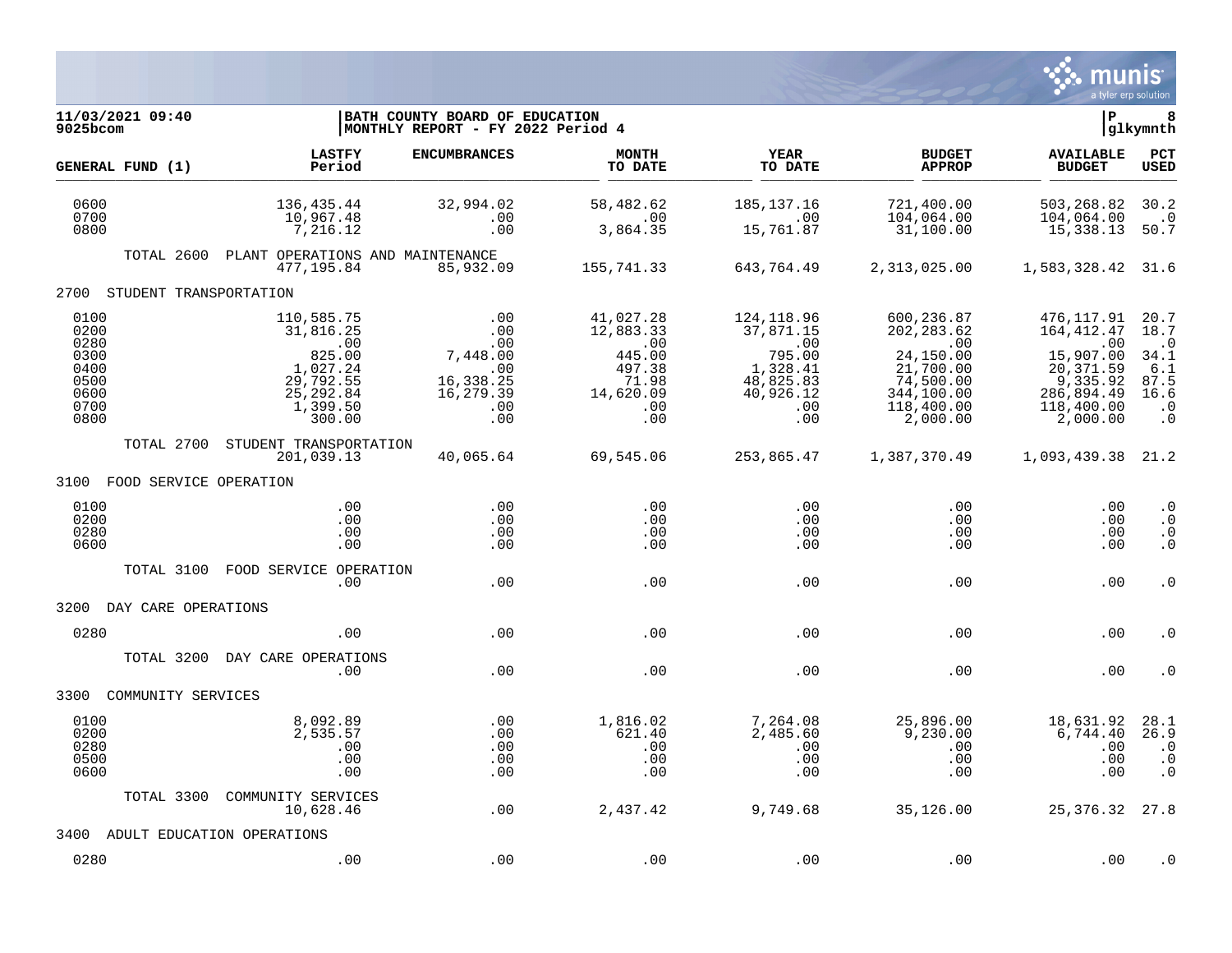

| 9025bcom | 11/03/2021 09:40       |                                            | BATH COUNTY BOARD OF EDUCATION<br>MONTHLY REPORT - FY 2022 Period 4 |                         |                 |                                |                                   | glkymnth           |
|----------|------------------------|--------------------------------------------|---------------------------------------------------------------------|-------------------------|-----------------|--------------------------------|-----------------------------------|--------------------|
|          | GENERAL FUND (1)       | <b>LASTFY</b><br>Period                    | <b>ENCUMBRANCES</b>                                                 | <b>MONTH</b><br>TO DATE | YEAR<br>TO DATE | <b>BUDGET</b><br><b>APPROP</b> | <b>AVAILABLE</b><br><b>BUDGET</b> | PCT<br><b>USED</b> |
|          | TOTAL 3400             | ADULT EDUCATION OPERATIONS                 |                                                                     |                         |                 |                                |                                   |                    |
|          |                        | .00                                        | .00                                                                 | .00                     | .00             | .00                            | .00                               | $\cdot$ 0          |
| 5100     | DEBT SERVICE           |                                            |                                                                     |                         |                 |                                |                                   |                    |
| 0800     |                        | 70,406.95                                  | 138,263.79                                                          | .00                     | 73,099.54       | 211,364.00                     |                                   | .67100.0           |
|          | TOTAL 5100             | DEBT SERVICE<br>70,406.95                  | 138,263.79                                                          | .00                     | 73,099.54       | 211,364.00                     |                                   | .67100.0           |
| 5200     | <b>FUND TRANSFERS</b>  |                                            |                                                                     |                         |                 |                                |                                   |                    |
| 0900     |                        | .00                                        | .00                                                                 | .00                     | .00             | 50,000.00                      | 50,000.00                         | $\cdot$ 0          |
|          | TOTAL 5200             | FUND TRANSFERS<br>.00                      | .00                                                                 | .00                     | .00             | 50,000.00                      | 50,000.00                         | $\cdot$ 0          |
|          | 5300 CONTINGENCY       |                                            |                                                                     |                         |                 |                                |                                   |                    |
| 0840     |                        | .00                                        | .00                                                                 | .00                     | .00             | 575,000.00                     | 575,000.00                        | $\cdot$ 0          |
|          | TOTAL 5300 CONTINGENCY | .00                                        | .00                                                                 | .00                     | .00             | 575,000.00                     | 575,000.00                        | $\cdot$ 0          |
|          | TOTAL EXPENDITURES     | 2,950,559.42                               | 407, 459.37                                                         | 993, 437.08             | 3, 239, 704.35  | 16,066,656.04                  | 12, 419, 492.32                   | 22.7               |
|          |                        | TOTAL FOR GENERAL FUND (1)<br>4,607,807.43 | $-407, 459.37$                                                      | $-166,707.96$           | 4,746,231.78    | .00                            | $-4,338,772.41$                   | $\cdot$ 0          |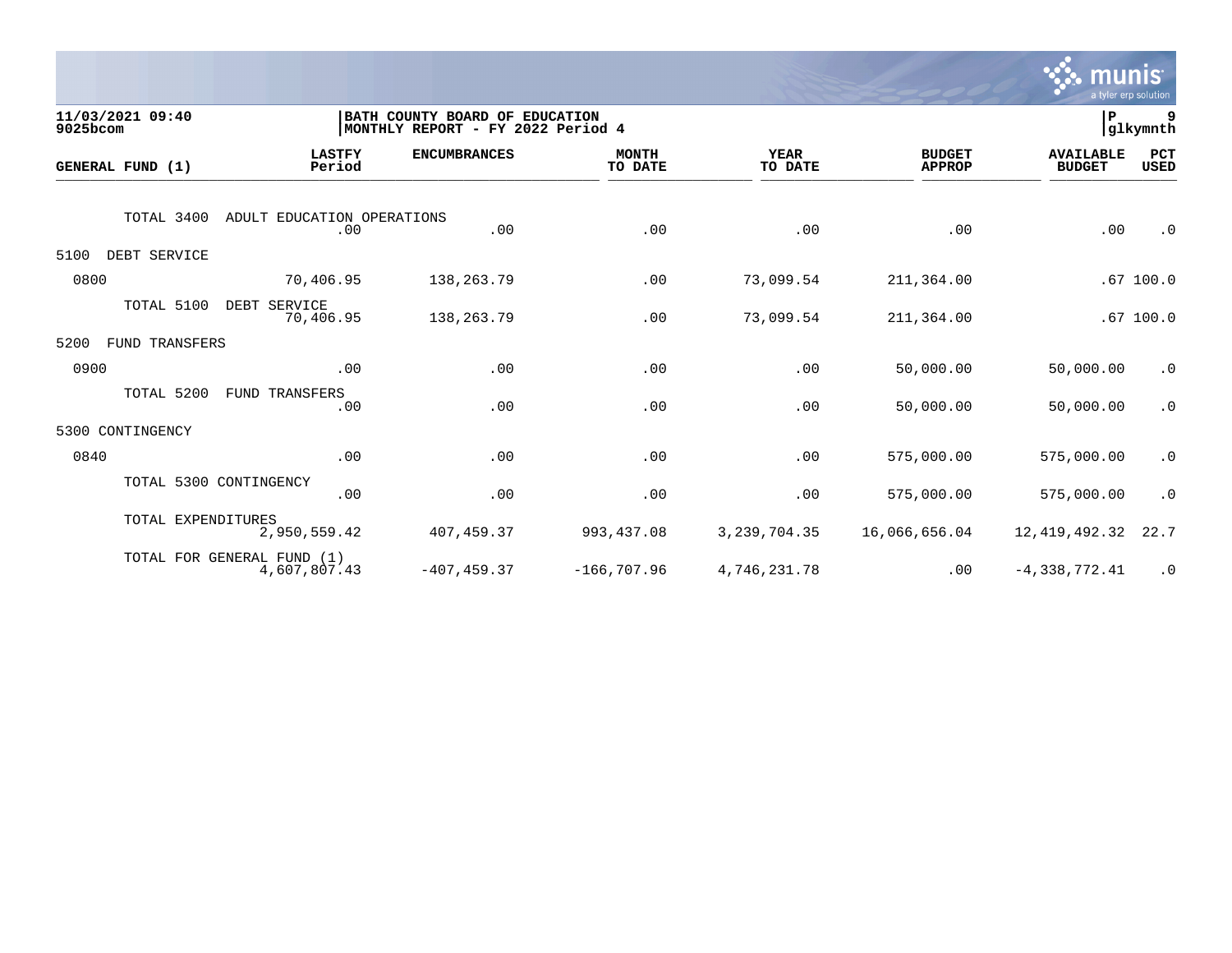|                                        |                         |                                                                     |                         |                        |                                |                                      | a tyler erp solution   |
|----------------------------------------|-------------------------|---------------------------------------------------------------------|-------------------------|------------------------|--------------------------------|--------------------------------------|------------------------|
| 11/03/2021 09:40<br>9025bcom           |                         | BATH COUNTY BOARD OF EDUCATION<br>MONTHLY REPORT - FY 2022 Period 4 |                         |                        |                                | lР                                   | 10<br> glkymnth        |
| SPECIAL REVENUE (2)                    | <b>LASTFY</b><br>Period | <b>ENCUMBRANCES</b>                                                 | <b>MONTH</b><br>TO DATE | YEAR<br>TO DATE        | <b>BUDGET</b><br><b>APPROP</b> | <b>AVAILABLE</b><br><b>BUDGET</b>    | PCT<br><b>USED</b>     |
| REVENUES                               |                         |                                                                     |                         |                        |                                |                                      |                        |
| 0999 BEGINNING BALANCE                 |                         |                                                                     |                         |                        |                                |                                      |                        |
| TOTAL 0999 BEGINNING BALANCE           | .00                     | .00                                                                 | .00                     | .00                    | .00                            | .00                                  | . 0                    |
| RECEIPTS                               |                         |                                                                     |                         |                        |                                |                                      |                        |
| REVENUE FROM LOCAL SOURCES             |                         |                                                                     |                         |                        |                                |                                      |                        |
| TUITION                                |                         |                                                                     |                         |                        |                                |                                      |                        |
| 1310 TUIT IND                          | .00                     | .00                                                                 | .00                     | .00                    | .00                            | .00                                  | . 0                    |
| TOTAL TUITION                          | .00                     | .00                                                                 | .00                     | .00                    | .00                            | .00                                  | . 0                    |
| EARNINGS ON INVESTMENTS                |                         |                                                                     |                         |                        |                                |                                      |                        |
| 1510 INT ON INV                        | 45, 397. 13             | .00                                                                 | 29.92                   | 46,604.21              | 185,000.00                     | 138,395.79                           | 25.2                   |
| TOTAL EARNINGS ON INVESTMENTS          | 45,397.13               | .00                                                                 | 29.92                   | 46,604.21              | 185,000.00                     | 138, 395. 79 25. 2                   |                        |
| FOOD SERVICE                           |                         |                                                                     |                         |                        |                                |                                      |                        |
| 1637 VENDING                           | .00                     | $.00 \,$                                                            | .00                     | .00                    | .00                            | .00                                  | $\cdot$ 0              |
| TOTAL FOOD SERVICE                     | .00                     | .00                                                                 | .00                     | .00                    | .00                            | .00                                  | $\cdot$ 0              |
| STUDENT ACTIVITIES                     |                         |                                                                     |                         |                        |                                |                                      |                        |
| 1740 FEES<br>1790 OTHER STUD           | .00<br>.00              | $.00 \,$<br>$.00 \,$                                                | .00<br>.00              | .00<br>.00             | .00<br>.00                     | .00<br>.00                           | $\cdot$ 0<br>$\cdot$ 0 |
| TOTAL STUDENT ACTIVITIES               | .00                     | .00                                                                 | .00                     | .00                    | .00                            | .00                                  | $\cdot$ 0              |
| OTHER REVENUE FROM LOCAL SOURCES       |                         |                                                                     |                         |                        |                                |                                      |                        |
| 1920 CONTRIBUTE<br>1990 MISC REV       | 90,880.19<br>68,138.54  | .00<br>.00                                                          | 3,785.50<br>.00         | 77,817.87<br>84,763.77 | .00<br>81, 435.87              | $-77,817.87$ .0<br>$-3,327.90 104.1$ |                        |
| TOTAL OTHER REVENUE FROM LOCAL SOURCES | 159,018.73              | .00                                                                 | 3,785.50                | 162,581.64             | 81,435.87                      | $-81, 145.77$ 199.6                  |                        |
| TOTAL REVENUE FROM LOCAL SOURCES       | 204, 415.86             | $.00 \,$                                                            | 3,815.42                | 209,185.85             | 266, 435.87                    | 57,250.02 78.5                       |                        |
| REVENUE FROM STATE SOURCES             |                         |                                                                     |                         |                        |                                |                                      |                        |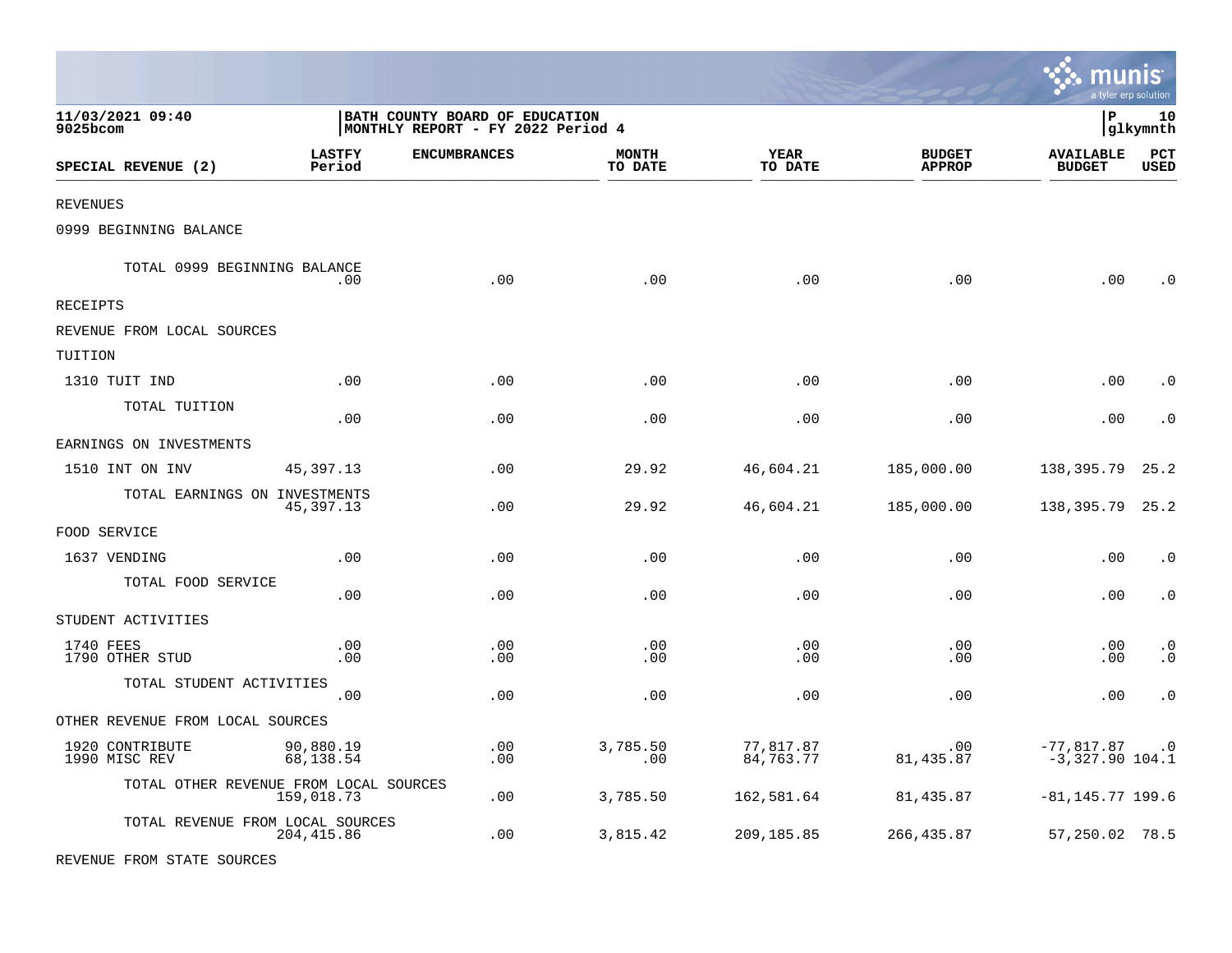

| 11/03/2021 09:40<br>9025bcom                 | BATH COUNTY BOARD OF EDUCATION<br>MONTHLY REPORT - FY 2022 Period 4 |                     |                         | lР<br> glkymnth        |                                |                                   |                                     |  |
|----------------------------------------------|---------------------------------------------------------------------|---------------------|-------------------------|------------------------|--------------------------------|-----------------------------------|-------------------------------------|--|
| SPECIAL REVENUE (2)                          | <b>LASTFY</b><br>Period                                             | <b>ENCUMBRANCES</b> | <b>MONTH</b><br>TO DATE | <b>YEAR</b><br>TO DATE | <b>BUDGET</b><br><b>APPROP</b> | <b>AVAILABLE</b><br><b>BUDGET</b> | <b>PCT</b><br><b>USED</b>           |  |
|                                              |                                                                     |                     |                         |                        |                                |                                   |                                     |  |
| STATE PROGRAM                                |                                                                     |                     |                         |                        |                                |                                   |                                     |  |
| 3111 SEEK                                    | .00                                                                 | .00                 | .00                     | .00                    | 478,720.00                     | 478,720.00                        | $\cdot$ 0                           |  |
| TOTAL STATE PROGRAM                          | .00                                                                 | .00                 | .00                     | .00                    | 478,720.00                     | 478,720.00                        | $\cdot$ 0                           |  |
| EXPENDITURE REIMBURSEMENTS                   |                                                                     |                     |                         |                        |                                |                                   |                                     |  |
| 3131 MISC REIMB                              | .00                                                                 | .00                 | .00                     | .00                    | .00                            | .00                               | $\cdot$ 0                           |  |
| TOTAL EXPENDITURE REIMBURSEMENTS             | $.00 \,$                                                            | .00                 | .00                     | .00                    | .00                            | .00                               | $\cdot$ 0                           |  |
| RESTRICTED                                   |                                                                     |                     |                         |                        |                                |                                   |                                     |  |
| 3200 RES STATE                               | 396,540.90                                                          | .00                 | .00                     | 249, 359.83            | 850,730.52                     | 601,370.69                        | 29.3                                |  |
| TOTAL RESTRICTED                             | 396,540.90                                                          | .00                 | .00                     | 249,359.83             | 850,730.52                     | 601,370.69                        | 29.3                                |  |
| REVENUE ON BEHALF PAYMENTS                   |                                                                     |                     |                         |                        |                                |                                   |                                     |  |
| 3900 ON-BEHALF                               | .00                                                                 | .00                 | .00                     | .00                    | .00                            | .00                               | $\cdot$ 0                           |  |
| TOTAL REVENUE ON BEHALF PAYMENTS             | .00                                                                 | .00                 | .00                     | .00                    | .00                            | .00                               | $\cdot$ 0                           |  |
| TOTAL REVENUE FROM STATE SOURCES             | 396,540.90                                                          | .00                 | .00                     | 249,359.83             | 1,329,450.52                   | 1,080,090.69                      | 18.8                                |  |
| REVENUE FROM FEDERAL SOURCES                 |                                                                     |                     |                         |                        |                                |                                   |                                     |  |
| RESTRICTED THROUGH THE STATE                 |                                                                     |                     |                         |                        |                                |                                   |                                     |  |
| 4500 RES FED/ST                              | 580,676.93                                                          | $-44,372.00$        | 70,760.00               | 681,819.81             | 6,247,550.00                   | 5,610,102.19 10.2                 |                                     |  |
|                                              | TOTAL RESTRICTED THROUGH THE STATE<br>580,676.93                    | $-44,372.00$        | 70,760.00               | 681,819.81             | 6,247,550.00                   | 5,610,102.19                      | 10.2                                |  |
|                                              | TOTAL REVENUE FROM FEDERAL SOURCES<br>580,676.93                    | $-44,372.00$        | 70,760.00               | 681,819.81             | 6,247,550.00                   | 5,610,102.19 10.2                 |                                     |  |
| OTHER RECEIPTS                               |                                                                     |                     |                         |                        |                                |                                   |                                     |  |
| <b>INTERFUND TRANSFERS</b>                   |                                                                     |                     |                         |                        |                                |                                   |                                     |  |
| 5210 FND XFER<br>5251 FF ESS<br>5261 FF OPER | .00<br>.00<br>.00                                                   | .00<br>.00<br>.00   | .00<br>.00<br>.00       | .00<br>.00<br>.00      | 50,000.00<br>.00<br>.00        | 50,000.00<br>.00<br>.00           | $\cdot$ 0<br>$\cdot$ 0<br>$\cdot$ 0 |  |

TOTAL INTERFUND TRANSFERS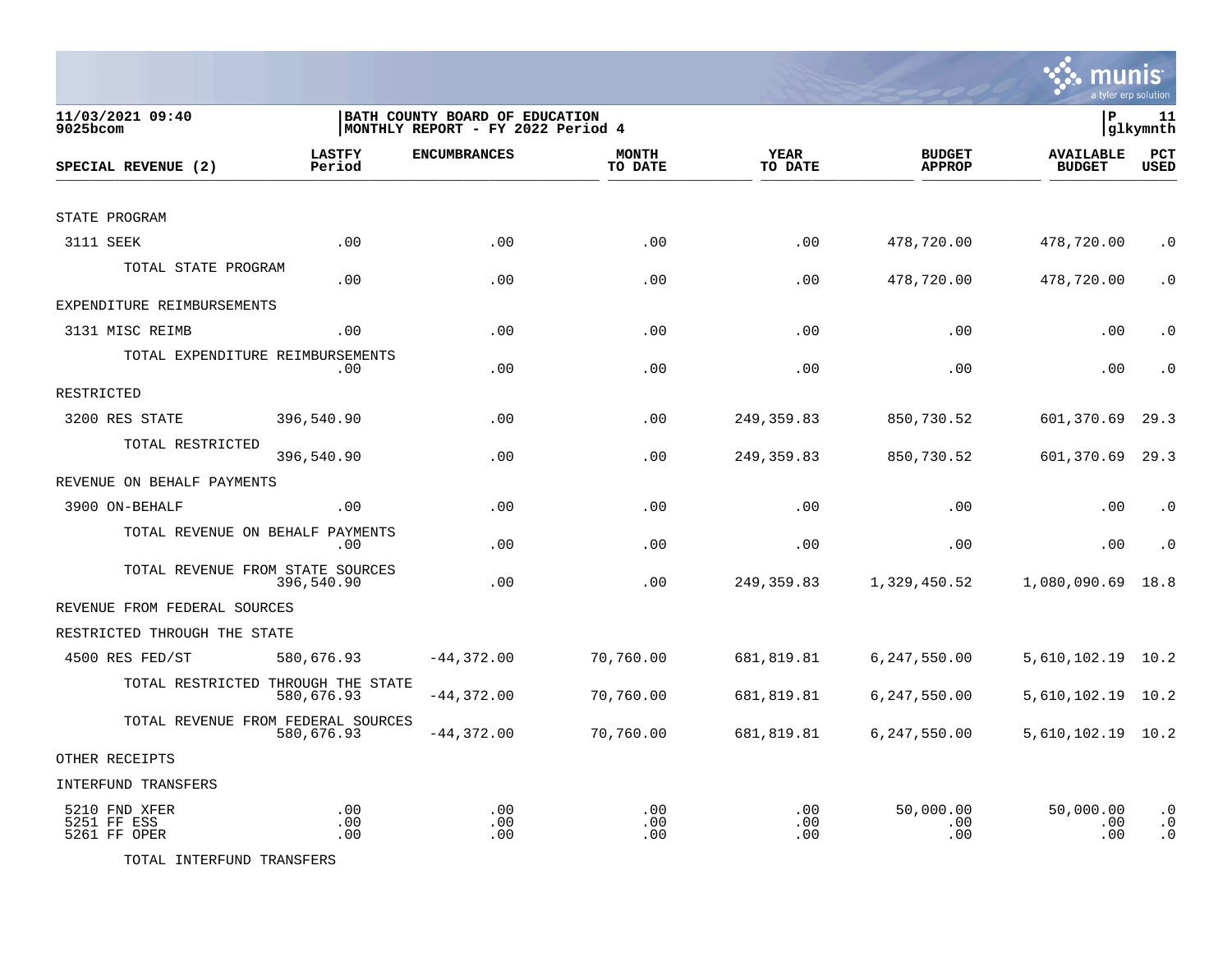

| 11/03/2021 09:40<br>9025bcom |                         | BATH COUNTY BOARD OF EDUCATION<br>MONTHLY REPORT - FY 2022 Period 4 |                         |                        |                                |                                   |                    |  |
|------------------------------|-------------------------|---------------------------------------------------------------------|-------------------------|------------------------|--------------------------------|-----------------------------------|--------------------|--|
| SPECIAL REVENUE (2)          | <b>LASTFY</b><br>Period | <b>ENCUMBRANCES</b>                                                 | <b>MONTH</b><br>TO DATE | <b>YEAR</b><br>TO DATE | <b>BUDGET</b><br><b>APPROP</b> | <b>AVAILABLE</b><br><b>BUDGET</b> | PCT<br><b>USED</b> |  |
|                              | .00                     | .00                                                                 | .00                     | .00                    | 50,000.00                      | 50,000.00                         | $\cdot$ 0          |  |
| TOTAL OTHER RECEIPTS         | .00                     | .00                                                                 | .00                     | .00                    | 50,000.00                      | 50,000.00                         | $\cdot$ 0          |  |
| TOTAL RECEIPTS               | 1,181,633.69            | $-44.372.00$                                                        | 74,575.42               | 1,140,365.49           | 7,893,436.39                   | 6,797,442.90 13.9                 |                    |  |
| TOTAL REVENUE                | 1,181,633.69            | $-44.372.00$                                                        | 74,575.42               | 1,140,365.49           | 7,893,436.39                   | 6,797,442.90 13.9                 |                    |  |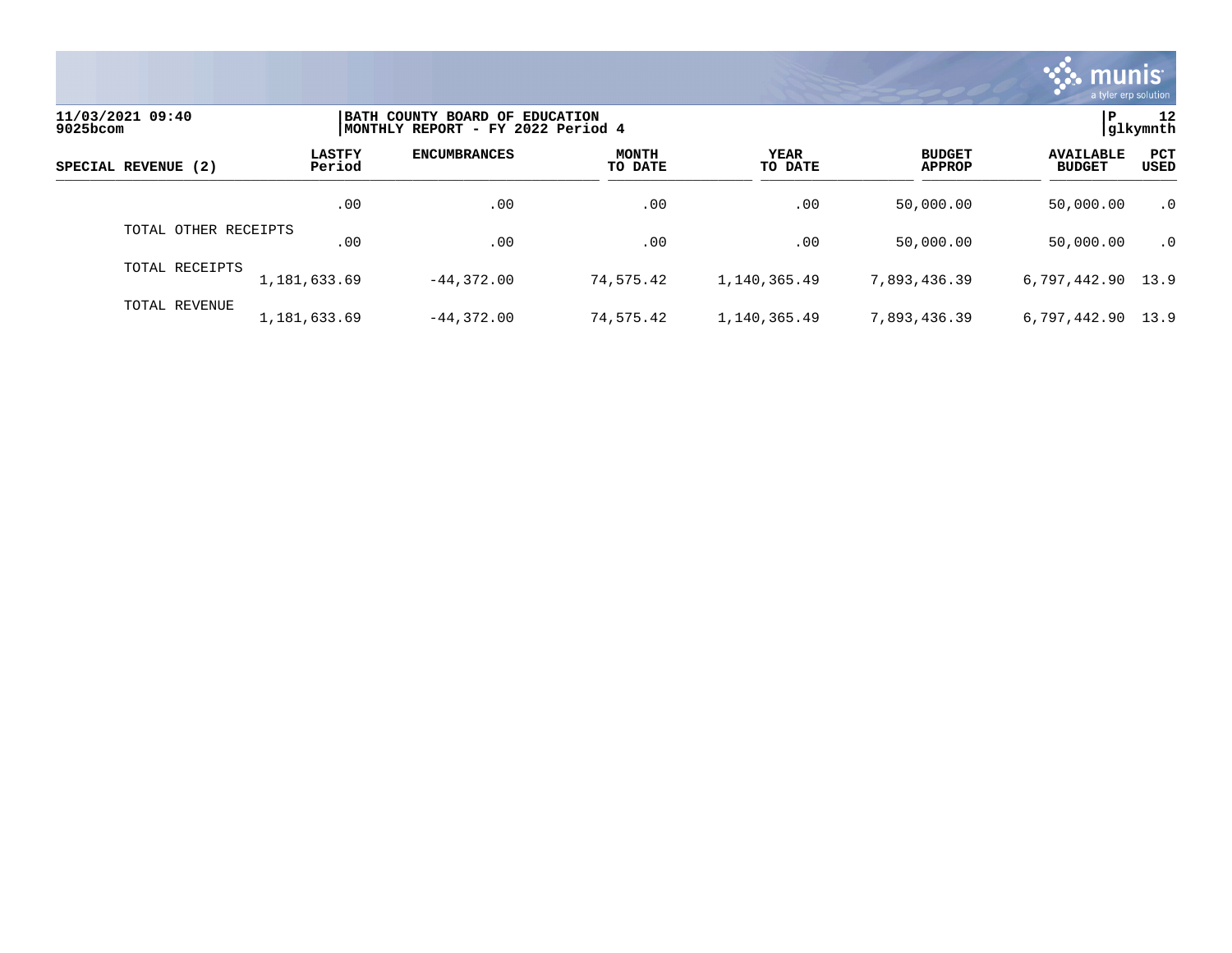

| 11/03/2021 09:40<br>9025bcom                                                 |                                                                                                             | BATH COUNTY BOARD OF EDUCATION<br>MONTHLY REPORT - FY 2022 Period 4                                                                                              |                                                                                                         |                                                                                                                |                                                                                                                               | $\mathbf{P}$                                                                                                                                      | 13<br>glkymnth                                                                             |
|------------------------------------------------------------------------------|-------------------------------------------------------------------------------------------------------------|------------------------------------------------------------------------------------------------------------------------------------------------------------------|---------------------------------------------------------------------------------------------------------|----------------------------------------------------------------------------------------------------------------|-------------------------------------------------------------------------------------------------------------------------------|---------------------------------------------------------------------------------------------------------------------------------------------------|--------------------------------------------------------------------------------------------|
| SPECIAL REVENUE (2)                                                          | <b>LASTFY</b><br>Period                                                                                     | <b>ENCUMBRANCES</b>                                                                                                                                              | <b>MONTH</b><br>TO DATE                                                                                 | <b>YEAR</b><br>TO DATE                                                                                         | <b>BUDGET</b><br><b>APPROP</b>                                                                                                | <b>AVAILABLE</b><br><b>BUDGET</b>                                                                                                                 | PCT<br>USED                                                                                |
| EXPENDITURES                                                                 |                                                                                                             |                                                                                                                                                                  |                                                                                                         |                                                                                                                |                                                                                                                               |                                                                                                                                                   |                                                                                            |
| 1000 INSTRUCTION                                                             |                                                                                                             |                                                                                                                                                                  |                                                                                                         |                                                                                                                |                                                                                                                               |                                                                                                                                                   |                                                                                            |
| 0100<br>0200<br>0300<br>0400<br>0500<br>0600<br>0700<br>0800<br>0840<br>0900 | 290,568.32<br>96,909.53<br>9,175.00<br>638.91<br>2,235.84<br>115,242.40<br>1,217.57<br>360.00<br>.00<br>.00 | .00<br>.00<br>2,945.00<br>.00<br>1,424.46<br>57,103.68<br>326,280.59<br>.00<br>.00<br>.00                                                                        | 182,801.84<br>77,905.43<br>2,656.00<br>212.97<br>154.60<br>77,096.03<br>10, 230.90<br>.00<br>.00<br>.00 | 495,356.18<br>160,207.28<br>17,325.00<br>851.88<br>154.60<br>312,060.93<br>42,792.95<br>1,000.00<br>.00<br>.00 | 5,483,598.55<br>377,444.05<br>33,164.00<br>40,056.67<br>29,421.58<br>192,392.20<br>147,093.62<br>11,400.00<br>6,070.10<br>.00 | 4,988,242.37<br>217, 236.77<br>12,894.00<br>39,204.79<br>27,842.52<br>$-176, 772.41$ 191.9<br>$-221,979.92$ 250.9<br>10,400.00<br>6,070.10<br>.00 | 9.0<br>42.5<br>61.1<br>2.1<br>5.4<br>8.8<br>$\ldots$<br>$\cdot$ 0                          |
| TOTAL 1000                                                                   | INSTRUCTION<br>516,347.57                                                                                   | 387, 753. 73                                                                                                                                                     | 351,057.77                                                                                              | 1,029,748.82                                                                                                   | 6,320,640.77                                                                                                                  | 4,903,138.22                                                                                                                                      | 22.4                                                                                       |
| 2100<br>STUDENT SUPPORT SERVICES                                             |                                                                                                             |                                                                                                                                                                  |                                                                                                         |                                                                                                                |                                                                                                                               |                                                                                                                                                   |                                                                                            |
| 0100<br>0200<br>0300<br>0400<br>0500<br>0600<br>0700<br>0800<br>0840         | 45,251.74<br>18,744.62<br>.00<br>.00<br>1,610.52<br>.00<br>.00<br>.00<br>.00                                | .00<br>.00<br>.00<br>.00<br>10,258.45<br>.00<br>.00<br>300.00<br>.00                                                                                             | 31,735.98<br>16,706.80<br>$\cdot$ 00<br>.00<br>1,560.79<br>162.50<br>.00<br>.00<br>.00                  | 100,866.58<br>36,674.32<br>.00<br>.00<br>8,825.63<br>786.00<br>.00<br>130.00<br>.00                            | 217,523.93<br>64,368.76<br>.00<br>.00<br>5,242.39<br>6,785.80<br>.00<br>250.00<br>.00                                         | 116,657.35<br>27,694.44<br>.00<br>.00<br>$-13,841.69$ 364.0<br>5,999.80<br>.00<br>$-180.00$ 172.0<br>.00                                          | 46.4<br>57.0<br>$\cdot$ 0<br>$\cdot$ 0<br>11.6<br>$\cdot$ 0<br>$\overline{\phantom{0}}$ .0 |
| TOTAL 2100                                                                   | STUDENT SUPPORT SERVICES                                                                                    |                                                                                                                                                                  |                                                                                                         |                                                                                                                |                                                                                                                               |                                                                                                                                                   |                                                                                            |
| 2200                                                                         | 65,606.88<br>INSTRUCTIONAL STAFF SUPP SERV                                                                  | 10,558.45                                                                                                                                                        | 50,166.07                                                                                               | 147,282.53                                                                                                     | 294,170.88                                                                                                                    | 136,329.90 53.7                                                                                                                                   |                                                                                            |
| 0100<br>0200<br>0300<br>0400<br>0500<br>0600<br>0700<br>0800                 | 132,663.02<br>44,104.34<br>16,186.00<br>.00<br>1,324.46<br>13,138.42<br>28,296.00<br>.00                    | .00<br>.00<br>1,628.85<br>$\begin{array}{c} \begin{array}{c} \end{array} \\ \begin{array}{c} \end{array} \end{array}$<br>1,462.21<br>16,940.50<br>1,320.00<br>00 | 23,388.10<br>11,599.92<br>1,506.00<br>$\overline{\phantom{0}}$ .00<br>88.00<br>720.44<br>.00<br>.00     | 111,535.93<br>38,009.75<br>8,735.31<br>.00<br>$-247.68$<br>28,046.63<br>.00<br>.00                             | 375,278.00<br>126,424.57<br>62,445.00<br>.00<br>19,212.61<br>17,990.58<br>15,845.20<br>1,500.00                               | 263,742.07<br>88,414.82<br>52,080.84<br>.00<br>17,998.08<br>$-26,996.55$ 250.1<br>14,525.20<br>1,500.00                                           | 29.7<br>30.1<br>16.6<br>$\cdot$ 0<br>6.3<br>8.3<br>$\cdot$ 0                               |
| TOTAL 2200                                                                   | INSTRUCTIONAL STAFF SUPP SERV<br>235,712.24                                                                 | 21,351.56                                                                                                                                                        | 37,302.46                                                                                               | 186,079.94                                                                                                     | 618,695.96                                                                                                                    | 411,264.46 33.5                                                                                                                                   |                                                                                            |
| 2300 DISTRICT ADMIN SUPPORT                                                  |                                                                                                             |                                                                                                                                                                  |                                                                                                         |                                                                                                                |                                                                                                                               |                                                                                                                                                   |                                                                                            |
| 0100<br>0200<br>0300<br>0400                                                 | .00<br>.00<br>.00<br>.00                                                                                    | .00<br>.00<br>.00<br>.00                                                                                                                                         | .00<br>.00<br>.00<br>.00                                                                                | .00<br>.00<br>.00<br>.00                                                                                       | .00<br>.00<br>.00<br>.00                                                                                                      | .00<br>.00<br>.00<br>.00                                                                                                                          | $\cdot$ 0<br>$\cdot$ 0<br>$\cdot$ 0<br>$\cdot$ 0                                           |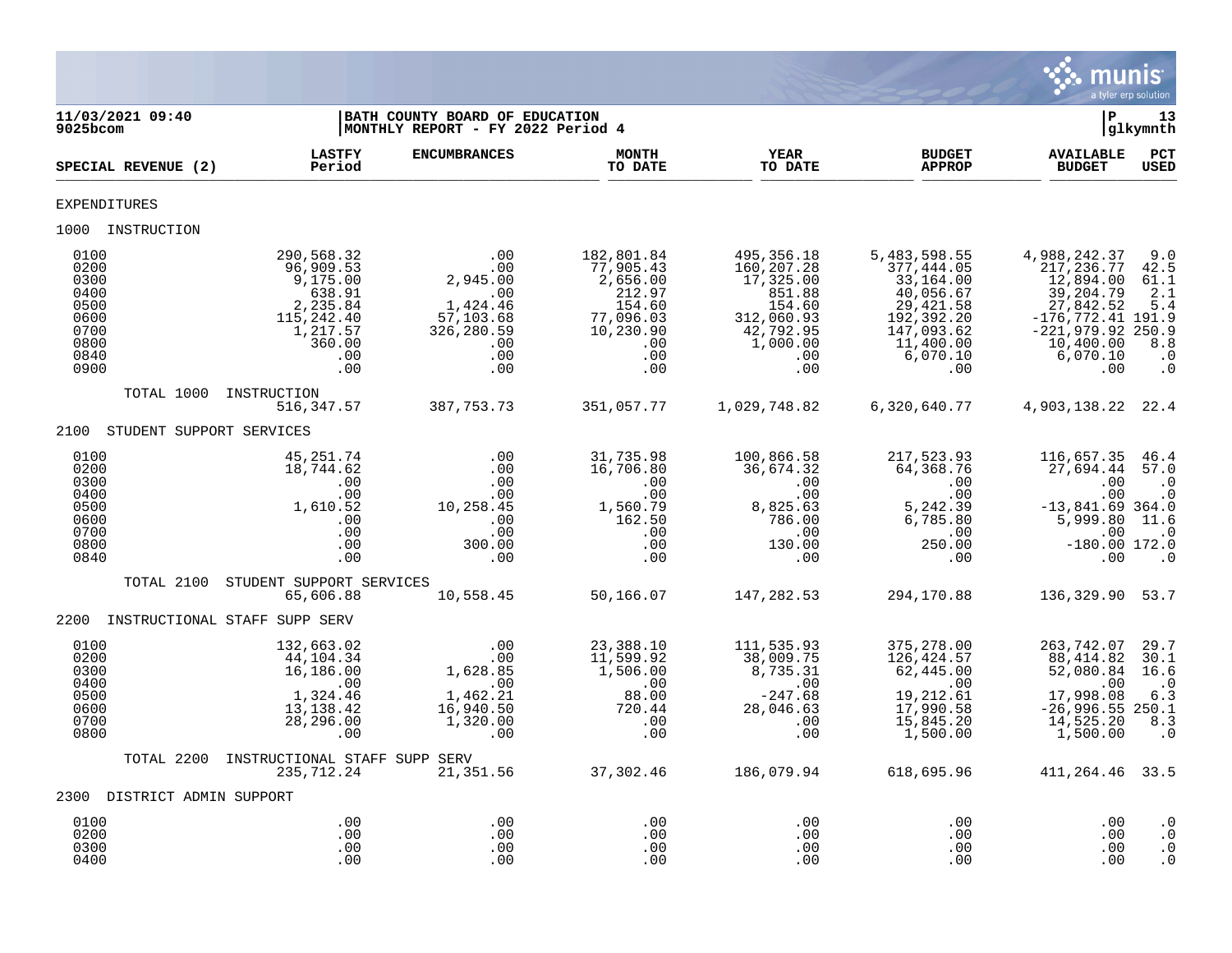

## **11/03/2021 09:40 |BATH COUNTY BOARD OF EDUCATION |P 14 9025bcom |MONTHLY REPORT - FY 2022 Period 4 |glkymnth**

| SPECIAL REVENUE (2)                                  | <b>LASTFY</b><br>Period                                        | <b>ENCUMBRANCES</b>                                           | <b>MONTH</b><br>TO DATE                                                             | <b>YEAR</b><br>TO DATE                                                                 | <b>BUDGET</b><br><b>APPROP</b>                                                                  | <b>AVAILABLE</b><br><b>BUDGET</b>                                                    | <b>PCT</b><br><b>USED</b>                                                                                                  |
|------------------------------------------------------|----------------------------------------------------------------|---------------------------------------------------------------|-------------------------------------------------------------------------------------|----------------------------------------------------------------------------------------|-------------------------------------------------------------------------------------------------|--------------------------------------------------------------------------------------|----------------------------------------------------------------------------------------------------------------------------|
| 0500<br>0600<br>0700<br>0800                         | .00<br>.00<br>.00<br>.00                                       | .00<br>.00<br>.00<br>.00                                      | .00<br>.00<br>.00<br>.00                                                            | .00<br>.00<br>.00<br>.00                                                               | .00<br>.00<br>.00<br>.00                                                                        | .00<br>.00<br>.00<br>.00                                                             | $\cdot$ 0<br>$\cdot$ 0<br>$\cdot$ 0<br>$\cdot$ 0                                                                           |
| TOTAL 2300                                           | DISTRICT ADMIN SUPPORT<br>.00                                  | .00                                                           | .00                                                                                 | .00                                                                                    | .00                                                                                             | .00                                                                                  | $\cdot$ 0                                                                                                                  |
| 2400<br>SCHOOL ADMIN SUPPORT                         |                                                                |                                                               |                                                                                     |                                                                                        |                                                                                                 |                                                                                      |                                                                                                                            |
| 0100<br>0200<br>0300<br>0600<br>0700<br>0800         | .00<br>.00<br>.00<br>.00<br>.00<br>.00                         | .00<br>.00<br>.00<br>.00<br>.00<br>.00                        | .00<br>.00<br>.00<br>.00<br>.00<br>.00                                              | .00<br>.00<br>.00<br>.00<br>.00<br>.00                                                 | .00<br>.00<br>.00<br>.00<br>.00<br>.00                                                          | .00<br>.00<br>.00<br>.00<br>.00<br>.00                                               | $\cdot$ 0<br>$\cdot$ 0<br>$\cdot$ 0<br>. $\boldsymbol{0}$<br>$\cdot$ 0<br>$\cdot$ 0                                        |
| TOTAL 2400                                           | SCHOOL ADMIN SUPPORT<br>.00                                    | .00                                                           | .00                                                                                 | .00                                                                                    | .00                                                                                             | .00                                                                                  | $\cdot$ 0                                                                                                                  |
| 2500                                                 | BUSINESS SUPPORT SERVICES                                      |                                                               |                                                                                     |                                                                                        |                                                                                                 |                                                                                      |                                                                                                                            |
| 0100<br>0200<br>0300<br>0400<br>0500<br>0600<br>0700 | .00<br>.00<br>.00<br>.00<br>.00<br>.00<br>.00                  | .00<br>.00<br>.00<br>.00<br>.00<br>.00<br>.00                 | .00<br>.00<br>.00<br>.00<br>.00<br>.00<br>.00                                       | .00<br>.00<br>.00<br>.00<br>.00<br>.00<br>.00                                          | .00<br>.00<br>.00<br>.00<br>.00<br>.00<br>.00                                                   | .00<br>.00<br>.00<br>.00<br>.00<br>.00<br>.00                                        | $\cdot$ 0<br>$\cdot$ 0<br>$\boldsymbol{\cdot}$ 0<br>$\cdot$ 0<br>$\boldsymbol{\cdot}$ 0<br>. $\boldsymbol{0}$<br>$\cdot$ 0 |
| TOTAL 2500                                           | BUSINESS SUPPORT SERVICES<br>.00                               | .00                                                           | .00                                                                                 | .00                                                                                    | .00                                                                                             | .00                                                                                  | $\cdot$ 0                                                                                                                  |
|                                                      | 2600 PLANT OPERATIONS AND MAINTENANCE                          |                                                               |                                                                                     |                                                                                        |                                                                                                 |                                                                                      |                                                                                                                            |
| 0100<br>0200<br>0300<br>0400<br>0500<br>0600<br>0700 | 3,750.40<br>1,167.38<br>2,547.14<br>389.80<br>46,544.50<br>.00 | .00<br>.00<br>2,125.00<br>.00<br>.00<br>2,779.94<br>12,995.00 | .00<br>.00<br>.00<br>130.47<br>130.96<br>2,090.87<br>.00                            | 2,983.20<br>1,016.04<br>$4,764.31$<br>$1,683.59$<br>526.21<br>15,837.10<br>$-1,341.00$ | 11,932.80<br>5,191.46<br>8,500.00<br>$2,500.00$<br>20,000.00<br>53,418.00                       | 8,949.60<br>4,175.42<br>$-6,889.31$<br>6,816.41<br>1,973.79<br>1,382.96<br>41,764.00 | 25.0<br>19.6<br>$\cdot$ . 0<br>19.8<br>21.1<br>93.1<br>21.8                                                                |
| TOTAL 2600                                           | PLANT OPERATIONS AND MAINTENANCE<br>54,689.22                  | 17,899.94                                                     | 2,352.30                                                                            | 25,469.45                                                                              | 101,542.26                                                                                      | 58, 172. 87 42. 7                                                                    |                                                                                                                            |
| STUDENT TRANSPORTATION<br>2700                       |                                                                |                                                               |                                                                                     |                                                                                        |                                                                                                 |                                                                                      |                                                                                                                            |
| 0100<br>0200<br>0300<br>0600<br>0700                 | 4,188.00<br>1,485.67<br>.00<br>.00<br>.00                      | .00<br>.00<br>.00<br>200.00<br>.00                            | 3,421.48<br>1,176.66<br>$\begin{array}{c} . & 00 \\ . & 00 \end{array}$<br>7,500.00 | 13,276.28<br>4,568.73<br>$\begin{array}{c} . & 00 \\ . & 00 \end{array}$<br>7,500.00   | 22,500.00<br>12,453.00<br>$\begin{array}{c} \cdot & 00 \\ \cdot & 00 \end{array}$<br>129,157.00 | 9,223.72<br>7,884.27<br>.00<br>$-200.00$<br>121,657.00                               | 59.0<br>36.7<br>$\cdot$ 0<br>$\overline{\phantom{0}}$ .0<br>5.8                                                            |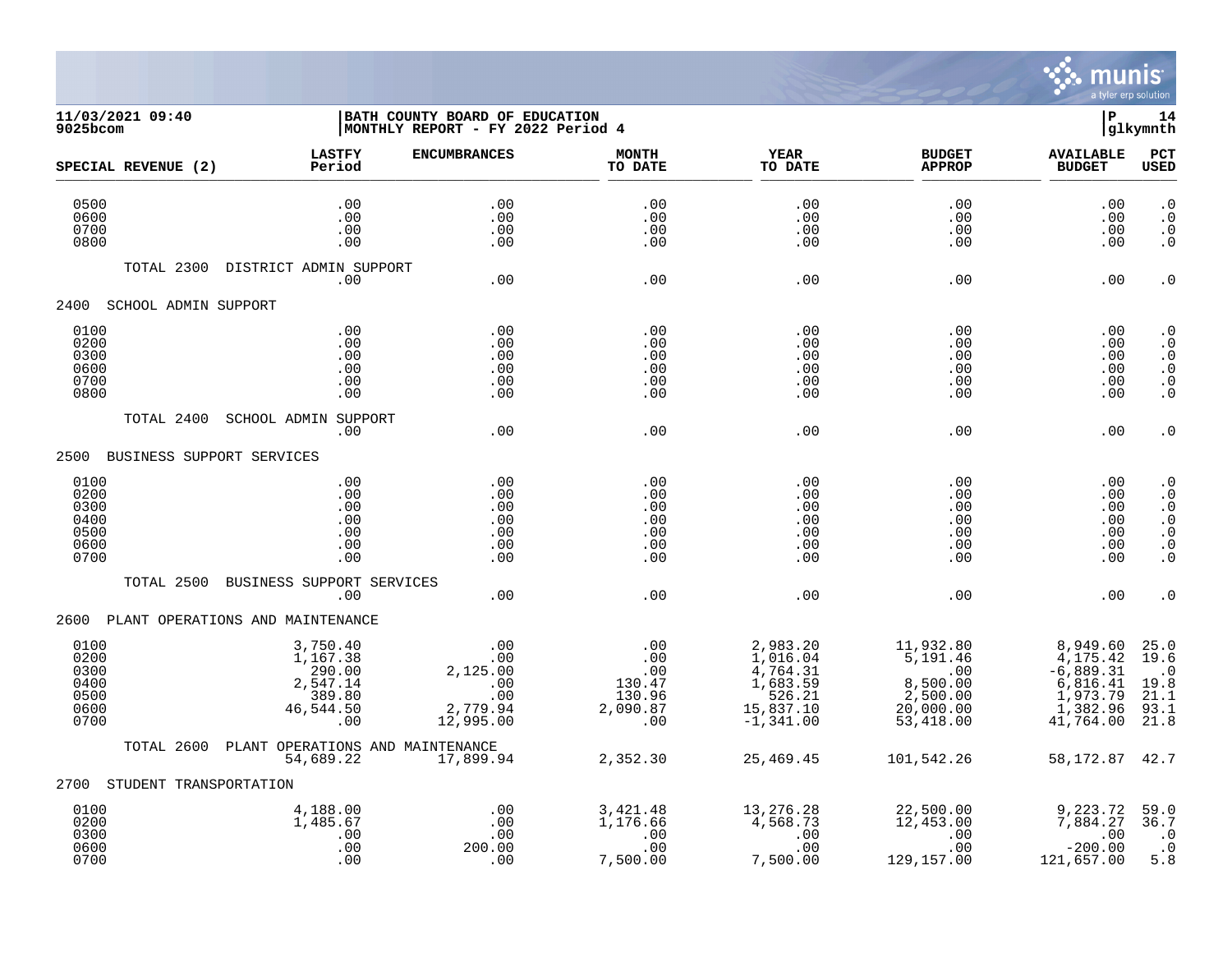

| 11/03/2021 09:40<br>9025bcom                                         |                                                                                 | BATH COUNTY BOARD OF EDUCATION<br>MONTHLY REPORT - FY 2022 Period 4        |                                                                                    |                                                                                                 |                                                                                               | lР                                                                                            | 15<br> glkymnth                                                                      |
|----------------------------------------------------------------------|---------------------------------------------------------------------------------|----------------------------------------------------------------------------|------------------------------------------------------------------------------------|-------------------------------------------------------------------------------------------------|-----------------------------------------------------------------------------------------------|-----------------------------------------------------------------------------------------------|--------------------------------------------------------------------------------------|
| SPECIAL REVENUE (2)                                                  | <b>LASTFY</b><br>Period                                                         | <b>ENCUMBRANCES</b>                                                        | <b>MONTH</b><br>TO DATE                                                            | <b>YEAR</b><br>TO DATE                                                                          | <b>BUDGET</b><br><b>APPROP</b>                                                                | <b>AVAILABLE</b><br><b>BUDGET</b>                                                             | PCT<br><b>USED</b>                                                                   |
| 0800                                                                 | .00                                                                             | .00                                                                        | .00                                                                                | .00                                                                                             | .00                                                                                           | .00                                                                                           | $\cdot$ 0                                                                            |
| TOTAL 2700                                                           | STUDENT TRANSPORTATION<br>5,673.67                                              | 200.00                                                                     | 12,098.14                                                                          | 25,345.01                                                                                       | 164,110.00                                                                                    | 138,564.99 15.6                                                                               |                                                                                      |
| FOOD SERVICE OPERATION<br>3100                                       |                                                                                 |                                                                            |                                                                                    |                                                                                                 |                                                                                               |                                                                                               |                                                                                      |
| 0100<br>0200<br>0500<br>0600<br>0700<br>0800                         | .00<br>.00<br>.00<br>.00<br>$-10.00$<br>.00                                     | .00<br>.00<br>.00<br>.00<br>.00<br>.00                                     | .00<br>.00<br>.00<br>.00<br>.00<br>.00                                             | .00<br>.00<br>.00<br>.00<br>$-2,723.50$<br>.00                                                  | .00<br>.00<br>.00<br>.00<br>25,900.00<br>.00                                                  | .00<br>.00<br>.00<br>.00<br>$28,623.50 -10.5$<br>.00                                          | $\cdot$ 0<br>$\cdot$ 0<br>$\cdot$ 0<br>$\cdot$ 0<br>$\cdot$ 0                        |
| TOTAL 3100                                                           | FOOD SERVICE OPERATION<br>$-10.00$                                              | .00                                                                        | .00                                                                                | $-2,723.50$                                                                                     | 25,900.00                                                                                     | $28,623.50 - 10.5$                                                                            |                                                                                      |
| 3200 DAY CARE OPERATIONS                                             |                                                                                 |                                                                            |                                                                                    |                                                                                                 |                                                                                               |                                                                                               |                                                                                      |
| 0100<br>0500<br>0600                                                 | .00<br>.00<br>.00                                                               | .00<br>.00<br>.00                                                          | .00<br>.00<br>.00                                                                  | .00<br>.00<br>.00                                                                               | .00<br>.00<br>.00                                                                             | .00<br>.00<br>.00                                                                             | $\cdot$ 0<br>$\cdot$ 0<br>$\cdot$ 0                                                  |
| TOTAL 3200                                                           | DAY CARE OPERATIONS<br>.00                                                      | .00                                                                        | .00                                                                                | .00                                                                                             | .00                                                                                           | .00                                                                                           | $\cdot$ 0                                                                            |
| 3300 COMMUNITY SERVICES                                              |                                                                                 |                                                                            |                                                                                    |                                                                                                 |                                                                                               |                                                                                               |                                                                                      |
| 0100<br>0200<br>0300<br>0400<br>0500<br>0600<br>0700<br>0800<br>0900 | 72,450.45<br>6,043.50<br>.00<br>167.64<br>.00<br>16,590.32<br>.00<br>.00<br>.00 | .00<br>.00<br>159.00<br>$.00 \ \,$<br>.00<br>7,929.81<br>.00<br>.00<br>.00 | 21,684.52<br>3,546.34<br>258.00<br>55.88<br>.00<br>1,401.49<br>.00<br>60.00<br>.00 | 79,072.58<br>9,258.65<br>258.00<br>223.52<br>$\overline{00}$<br>3,844.66<br>.00<br>60.00<br>.00 | 286,076.38<br>38,927.69<br>699.00<br>400.00<br>3,959.50<br>38, 153.95<br>.00<br>160.00<br>.00 | 207,003.80<br>29,669.04<br>282.00<br>176.48<br>3,959.50<br>26, 379.48<br>.00<br>100.00<br>.00 | 27.6<br>23.8<br>59.7<br>55.9<br>$\cdot$ .0<br>30.9<br>$\cdot$ 0<br>37.5<br>$\cdot$ 0 |
| TOTAL 3300                                                           | COMMUNITY SERVICES<br>95,251.91                                                 | 8,088.81                                                                   | 27,006.23                                                                          | 92,717.41                                                                                       | 368,376.52                                                                                    | 267,570.30 27.4                                                                               |                                                                                      |
| 5100<br>DEBT SERVICE                                                 |                                                                                 |                                                                            |                                                                                    |                                                                                                 |                                                                                               |                                                                                               |                                                                                      |
| 0800                                                                 | .00                                                                             | .00                                                                        | .00                                                                                | .00                                                                                             | .00                                                                                           | .00                                                                                           | . 0                                                                                  |
| TOTAL 5100                                                           | DEBT SERVICE<br>.00                                                             | .00                                                                        | .00                                                                                | .00                                                                                             | .00                                                                                           | .00                                                                                           |                                                                                      |
| FUND TRANSFERS<br>5200                                               |                                                                                 |                                                                            |                                                                                    |                                                                                                 |                                                                                               |                                                                                               |                                                                                      |
| 0900                                                                 | .00                                                                             | .00                                                                        | .00                                                                                | .00                                                                                             | .00                                                                                           | .00                                                                                           | . 0                                                                                  |

TOTAL 5200 FUND TRANSFERS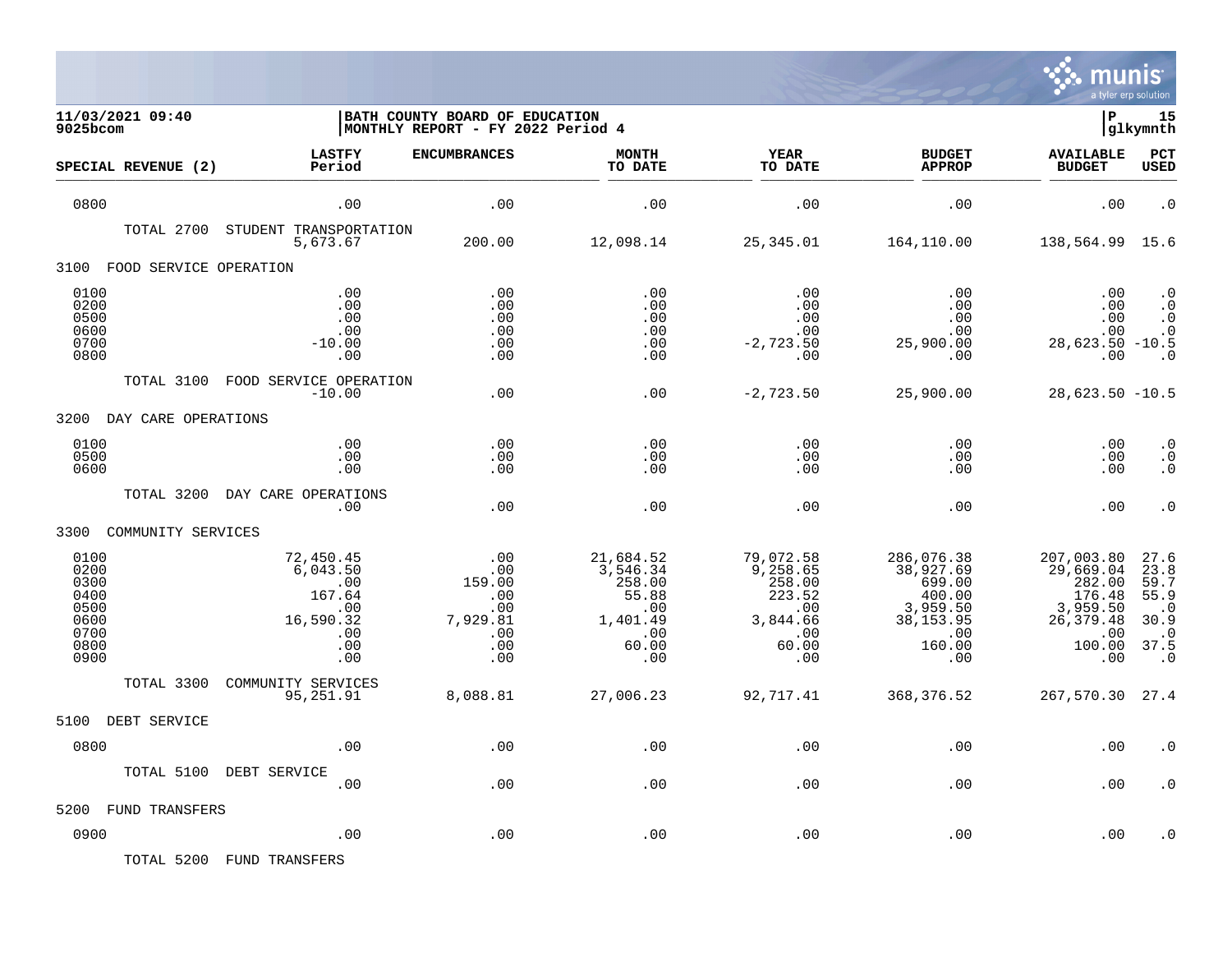|                                 |                                                                     |                     |                         |                 |                                | <b>as munis</b><br>a tyler erp solution |             |
|---------------------------------|---------------------------------------------------------------------|---------------------|-------------------------|-----------------|--------------------------------|-----------------------------------------|-------------|
| 11/03/2021 09:40<br>$9025$ bcom | BATH COUNTY BOARD OF EDUCATION<br>MONTHLY REPORT - FY 2022 Period 4 |                     |                         | l P             | 16<br>glkymnth                 |                                         |             |
| SPECIAL REVENUE (2)             | <b>LASTFY</b><br>Period                                             | <b>ENCUMBRANCES</b> | <b>MONTH</b><br>TO DATE | YEAR<br>TO DATE | <b>BUDGET</b><br><b>APPROP</b> | <b>AVAILABLE</b><br><b>BUDGET</b>       | PCT<br>USED |
|                                 | .00                                                                 | .00                 | .00                     | .00             | .00                            | .00                                     | $\cdot$ 0   |
| TOTAL EXPENDITURES              | 973, 271, 49                                                        | 445,852.49          | 479,982.97              | 1,503,919.66    | 7,893,436.39                   | 5, 943, 664. 24 24. 7                   |             |
| TOTAL FOR SPECIAL REVENUE (2)   | 208,362.20                                                          | $-490.224.49$       | $-405, 407.55$          | $-363, 554.17$  | .00                            | 853,778.66                              | $\cdot$ 0   |

and the state of the state of the state of the state of the state of the state of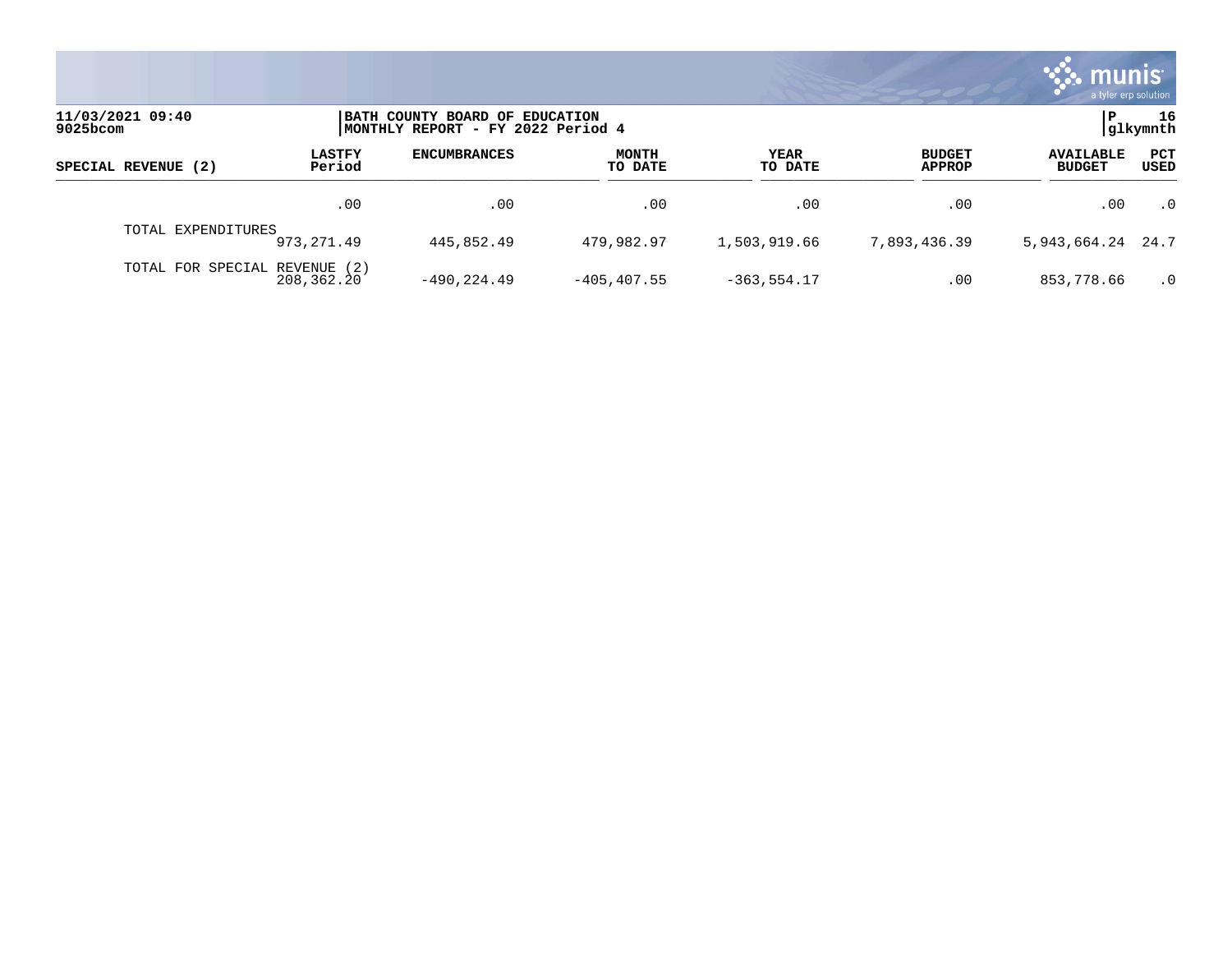|                                                            |                                                                     |                   |                         |                          |                                | munis                             | a tyler erp solution                 |
|------------------------------------------------------------|---------------------------------------------------------------------|-------------------|-------------------------|--------------------------|--------------------------------|-----------------------------------|--------------------------------------|
| 11/03/2021 09:40<br>9025bcom                               | BATH COUNTY BOARD OF EDUCATION<br>MONTHLY REPORT - FY 2022 Period 4 |                   |                         |                          |                                | l P                               | 17<br>glkymnth                       |
| DISTRICT ACTIVITY FD (ANNUAL) Period                       | <b>LASTFY</b><br><b>ENCUMBRANCES</b>                                |                   | <b>MONTH</b><br>TO DATE | <b>YEAR</b><br>TO DATE   | <b>BUDGET</b><br><b>APPROP</b> | <b>AVAILABLE</b><br><b>BUDGET</b> | PCT<br><b>USED</b>                   |
| <b>REVENUES</b>                                            |                                                                     |                   |                         |                          |                                |                                   |                                      |
| 0999 BEGINNING BALANCE                                     |                                                                     |                   |                         |                          |                                |                                   |                                      |
| TOTAL 0999 BEGINNING BALANCE<br>96,410.11                  |                                                                     | .00               | .00                     | 100,372.68               | 100,372.68                     |                                   | $.00$ 100.0                          |
| <b>RECEIPTS</b>                                            |                                                                     |                   |                         |                          |                                |                                   |                                      |
| REVENUE FROM LOCAL SOURCES                                 |                                                                     |                   |                         |                          |                                |                                   |                                      |
| STUDENT ACTIVITIES                                         |                                                                     |                   |                         |                          |                                |                                   |                                      |
| 1740 FEES<br>1750 DONATIONS<br>1790 OTHER STUD<br>1,751.63 | .00<br>.00                                                          | .00<br>.00<br>.00 | 15.00<br>.00<br>.00     | 60.00<br>.00<br>1,776.82 | 60.00<br>.00<br>1,776.82       |                                   | .00 100.0<br>$.00$ $.0$<br>.00 100.0 |
| TOTAL STUDENT ACTIVITIES<br>1,751.63                       |                                                                     | .00               | 15.00                   | 1,836.82                 | 1,836.82                       |                                   | .00100.0                             |
| OTHER REVENUE FROM LOCAL SOURCES                           |                                                                     |                   |                         |                          |                                |                                   |                                      |
| 5,800.00<br>1920 CONTRIBUTE<br>1990 MISC REV               | .00                                                                 | .00<br>.00        | 500.00<br>.00           | 4,500.00<br>696.12       | 4,500.00<br>696.12             |                                   | .00100.0<br>.00 100.0                |
| TOTAL OTHER REVENUE FROM LOCAL SOURCES<br>5,800.00         |                                                                     | .00               | 500.00                  | 5,196.12                 | 5,196.12                       |                                   | .00 100.0                            |
| TOTAL REVENUE FROM LOCAL SOURCES<br>7,551.63               |                                                                     | .00               | 515.00                  | 7,032.94                 | 7,032.94                       |                                   | .00100.0                             |
| REVENUE FROM FEDERAL SOURCES                               |                                                                     |                   |                         |                          |                                |                                   |                                      |
| FEDERAL REIMBURSEMENT                                      |                                                                     |                   |                         |                          |                                |                                   |                                      |
| 4810 MED REIMB                                             | .00                                                                 | .00               | .00                     | .00                      | .00                            | .00                               | $\cdot$ 0                            |
| TOTAL FEDERAL REIMBURSEMENT                                | .00                                                                 | .00               | .00                     | .00                      | .00                            | .00                               | $\cdot$ 0                            |
| TOTAL REVENUE FROM FEDERAL SOURCES                         | .00                                                                 | .00               | .00                     | .00                      | .00                            | .00                               | $\cdot$ 0                            |
| OTHER RECEIPTS                                             |                                                                     |                   |                         |                          |                                |                                   |                                      |
| INTERFUND TRANSFERS                                        |                                                                     |                   |                         |                          |                                |                                   |                                      |
| 5210 FND XFER                                              | .00                                                                 | .00               | .00                     | .00                      | .00                            | .00                               | $\cdot$ 0                            |
| TOTAL INTERFUND TRANSFERS                                  | .00                                                                 | .00               | .00                     | .00                      | .00                            | .00                               | $\cdot$ 0                            |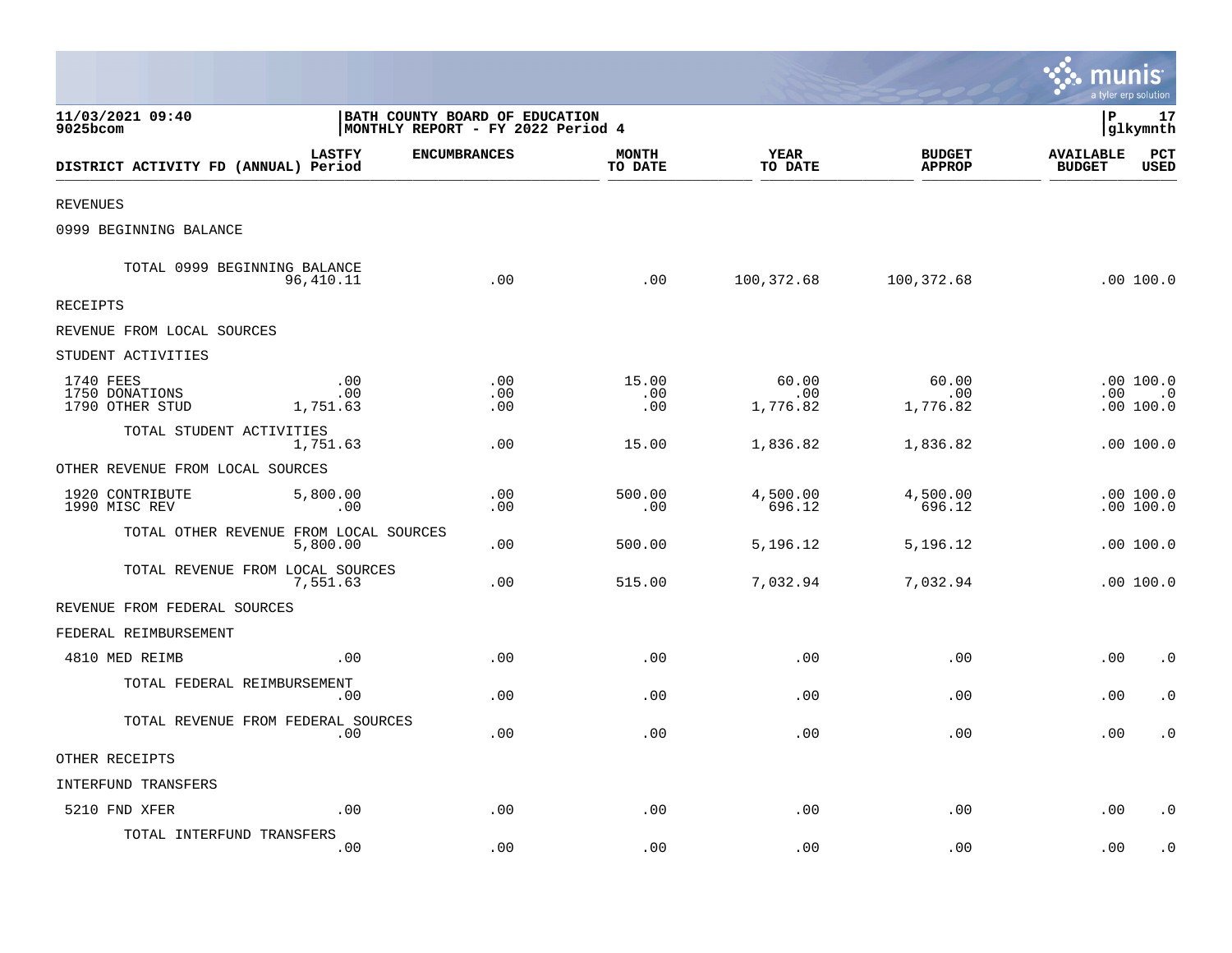

| 11/03/2021 09:40<br>$9025$ bcom      |               | BATH COUNTY BOARD OF EDUCATION<br>MONTHLY REPORT - FY 2022 Period 4 |                         |                 |                                |                                                         |  |  |
|--------------------------------------|---------------|---------------------------------------------------------------------|-------------------------|-----------------|--------------------------------|---------------------------------------------------------|--|--|
| DISTRICT ACTIVITY FD (ANNUAL) Period | <b>LASTFY</b> | <b>ENCUMBRANCES</b>                                                 | <b>MONTH</b><br>TO DATE | YEAR<br>TO DATE | <b>BUDGET</b><br><b>APPROP</b> | <b>PCT</b><br><b>AVAILABLE</b><br><b>BUDGET</b><br>USED |  |  |
| TOTAL OTHER RECEIPTS                 | .00           | .00                                                                 | .00                     | .00             | .00                            | .00<br>$\cdot$ 0                                        |  |  |
| TOTAL RECEIPTS                       | 7,551.63      | .00                                                                 | 515.00                  | 7,032.94        | 7,032.94                       | .00 100.0                                               |  |  |
| TOTAL REVENUE                        | 103,961.74    | .00                                                                 | 515.00                  | 107,405.62      | 107,405.62                     | .00 100.0                                               |  |  |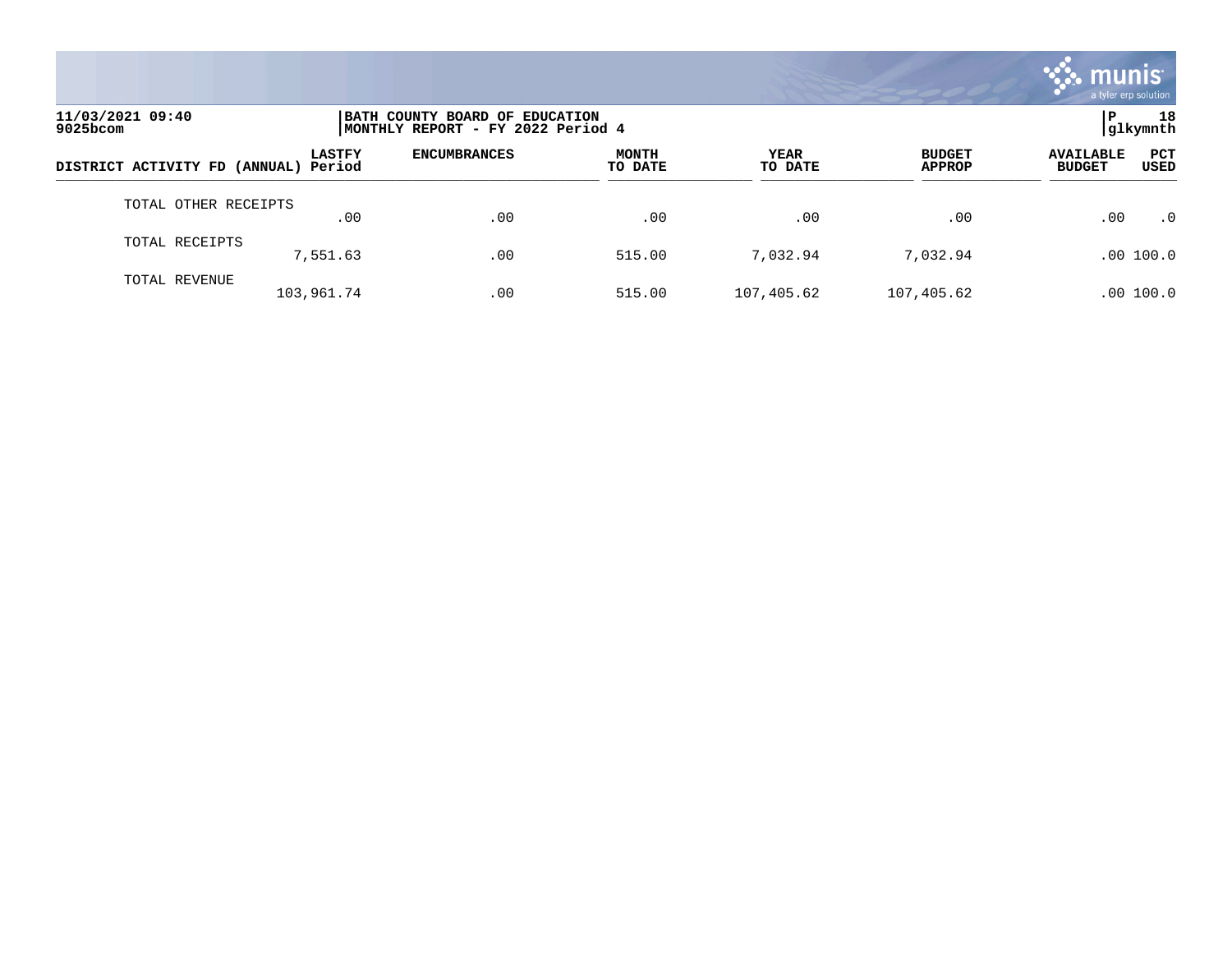

| 11/03/2021 09:40<br>$9025$ bcom                                                                                                    | BATH COUNTY BOARD OF EDUCATION<br>MONTHLY REPORT - FY 2022 Period 4 |                                                           |                                                                |                                                                                       | l P                                                                                   | 19<br>glkymnth                                                                        |
|------------------------------------------------------------------------------------------------------------------------------------|---------------------------------------------------------------------|-----------------------------------------------------------|----------------------------------------------------------------|---------------------------------------------------------------------------------------|---------------------------------------------------------------------------------------|---------------------------------------------------------------------------------------|
| <b>LASTFY</b><br>DISTRICT ACTIVITY FD (ANNUAL) Period                                                                              | <b>ENCUMBRANCES</b>                                                 | <b>MONTH</b><br>TO DATE                                   | <b>YEAR</b><br>TO DATE                                         | <b>BUDGET</b><br><b>APPROP</b>                                                        | <b>AVAILABLE</b><br><b>BUDGET</b>                                                     | PCT<br><b>USED</b>                                                                    |
| <b>EXPENDITURES</b>                                                                                                                |                                                                     |                                                           |                                                                |                                                                                       |                                                                                       |                                                                                       |
| 1000 INSTRUCTION                                                                                                                   |                                                                     |                                                           |                                                                |                                                                                       |                                                                                       |                                                                                       |
| 0100<br>.00<br>0200<br>.00<br>1,422.55<br>0300<br>0400<br>600.00<br>122.85<br>0500<br>0600<br>464.31<br>0700<br>.00<br>0800<br>.00 | .00<br>.00<br>159.00<br>.00<br>.00<br>17,942.33<br>.00<br>.00       | .00<br>.00<br>.00<br>.00<br>.00<br>1,585.76<br>.00<br>.00 | .00<br>.00<br>.00<br>.00<br>4,381.81<br>4,568.12<br>.00<br>.00 | 4,509.90<br>868.00<br>500.00<br>962.07<br>8,000.00<br>83,848.92<br>557.05<br>3,624.53 | 4,509.90<br>868.00<br>341.00<br>962.07<br>3,618.19<br>61,338.47<br>557.05<br>3,624.53 | $\cdot$ 0<br>$\cdot$ 0<br>31.8<br>$\cdot$ 0<br>54.8<br>26.9<br>$\cdot$ 0<br>$\cdot$ 0 |
| TOTAL 1000<br>INSTRUCTION<br>2,609.71                                                                                              | 18,101.33                                                           | 1,585.76                                                  | 8,949.93                                                       | 102,870.47                                                                            | 75,819.21                                                                             | 26.3                                                                                  |
| 2100<br>STUDENT SUPPORT SERVICES                                                                                                   |                                                                     |                                                           |                                                                |                                                                                       |                                                                                       |                                                                                       |
| 0600<br>.00                                                                                                                        | .00                                                                 | .00                                                       | 38.56                                                          | 1,441.90                                                                              | 1,403.34                                                                              | 2.7                                                                                   |
| STUDENT SUPPORT SERVICES<br>TOTAL 2100<br>.00                                                                                      | .00                                                                 | .00                                                       | 38.56                                                          | 1,441.90                                                                              | 1,403.34                                                                              | 2.7                                                                                   |
| INSTRUCTIONAL STAFF SUPP SERV<br>2200                                                                                              |                                                                     |                                                           |                                                                |                                                                                       |                                                                                       |                                                                                       |
| 0600<br>.00<br>0700<br>.00                                                                                                         | .00<br>.00                                                          | 4,289.67<br>.00                                           | 4,289.67<br>.00                                                | 1,233.90<br>.00                                                                       | $-3,055.77,347.7$<br>.00                                                              | $\cdot$ 0                                                                             |
| TOTAL 2200<br>INSTRUCTIONAL STAFF SUPP SERV<br>.00                                                                                 | .00                                                                 | 4,289.67                                                  | 4,289.67                                                       | 1,233.90                                                                              | $-3,055.77347.7$                                                                      |                                                                                       |
| 2600<br>PLANT OPERATIONS AND MAINTENANCE                                                                                           |                                                                     |                                                           |                                                                |                                                                                       |                                                                                       |                                                                                       |
| 0600<br>.00                                                                                                                        | .00                                                                 | .00                                                       | .00                                                            | .00                                                                                   | .00                                                                                   | $\cdot$ 0                                                                             |
| TOTAL 2600<br>PLANT OPERATIONS AND MAINTENANCE<br>.00                                                                              | .00                                                                 | .00                                                       | .00                                                            | .00                                                                                   | .00                                                                                   | $\cdot$ 0                                                                             |
| 2700<br>STUDENT TRANSPORTATION                                                                                                     |                                                                     |                                                           |                                                                |                                                                                       |                                                                                       |                                                                                       |
| 0100<br>.00<br>0200<br>.00<br>0800<br>.00                                                                                          | .00<br>.00<br>.00                                                   | .00<br>.00<br>.00                                         | .00<br>.00<br>.00                                              | .00<br>.00<br>1,859.35                                                                | .00<br>.00<br>1,859.35                                                                | $\cdot$ 0<br>$\boldsymbol{\cdot}$ 0<br>$\cdot$ 0                                      |
| STUDENT TRANSPORTATION<br>TOTAL 2700<br>.00                                                                                        | .00                                                                 | .00                                                       | .00                                                            | 1,859.35                                                                              | 1,859.35                                                                              | $\cdot$ 0                                                                             |
| TOTAL EXPENDITURES<br>2,609.71                                                                                                     | 18,101.33                                                           | 5,875.43                                                  | 13,278.16                                                      | 107,405.62                                                                            | 76,026.13                                                                             | 29.2                                                                                  |
| TOTAL FOR DISTRICT ACTIVITY FD (ANNUAL) (21)<br>101,352.03                                                                         | $-18, 101.33$                                                       | $-5,360.43$                                               | 94,127.46                                                      | .00                                                                                   | $-76,026.13$                                                                          | $\cdot$ 0                                                                             |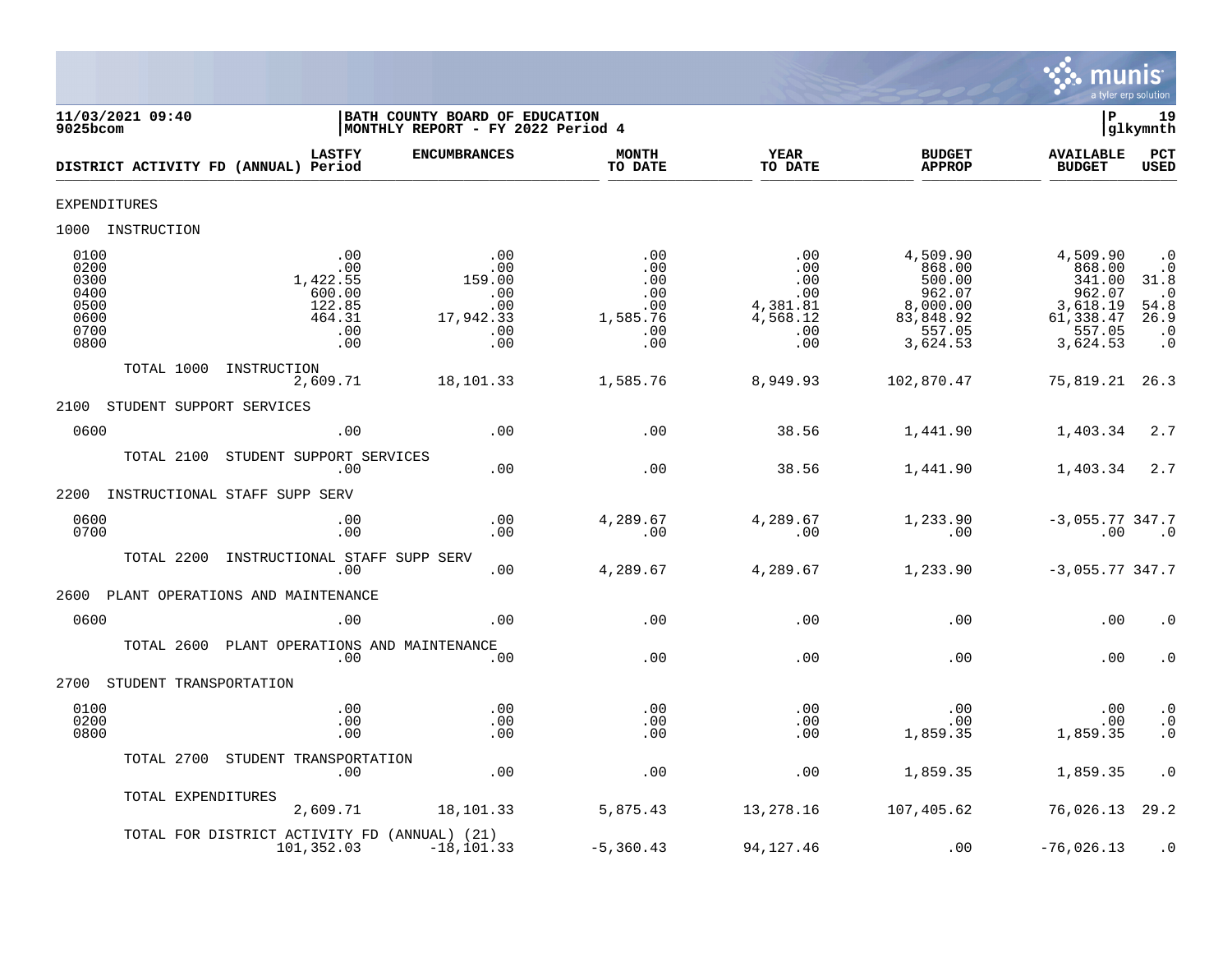|                                                              |                                                                     |                          |                          |                          |                                | <b>munis</b><br>a tyler erp solution |                                                  |
|--------------------------------------------------------------|---------------------------------------------------------------------|--------------------------|--------------------------|--------------------------|--------------------------------|--------------------------------------|--------------------------------------------------|
| 11/03/2021 09:40<br>9025bcom                                 | BATH COUNTY BOARD OF EDUCATION<br>MONTHLY REPORT - FY 2022 Period 4 |                          |                          |                          |                                | P                                    | 20<br>glkymnth                                   |
| SPEC REV - STUDENT ACTIVITY (2Period                         | <b>LASTFY</b>                                                       | <b>ENCUMBRANCES</b>      | <b>MONTH</b><br>TO DATE  | YEAR<br>TO DATE          | <b>BUDGET</b><br><b>APPROP</b> | <b>AVAILABLE</b><br><b>BUDGET</b>    | PCT<br>USED                                      |
| <b>REVENUES</b>                                              |                                                                     |                          |                          |                          |                                |                                      |                                                  |
| RECEIPTS                                                     |                                                                     |                          |                          |                          |                                |                                      |                                                  |
| REVENUE FROM LOCAL SOURCES                                   |                                                                     |                          |                          |                          |                                |                                      |                                                  |
| STUDENT ACTIVITIES                                           |                                                                     |                          |                          |                          |                                |                                      |                                                  |
| 1710 ADMISSIONS<br>1730 DUES<br>1740 FEES<br>1790 OTHER STUD | .00<br>.00<br>.00<br>.00                                            | .00<br>.00<br>.00<br>.00 | .00<br>.00<br>.00<br>.00 | .00<br>.00<br>.00<br>.00 | .00<br>.00<br>.00<br>.00       | .00<br>.00<br>.00<br>.00             | $\cdot$ 0<br>$\cdot$ 0<br>$\cdot$ 0<br>$\cdot$ 0 |
| TOTAL STUDENT ACTIVITIES                                     | .00                                                                 | .00                      | .00                      | .00                      | .00                            | .00                                  | $\boldsymbol{\cdot}$ 0                           |
| OTHER REVENUE FROM LOCAL SOURCES                             |                                                                     |                          |                          |                          |                                |                                      |                                                  |
| 1920 CONTRIBUTE                                              | .00                                                                 | .00                      | .00                      | .00                      | .00                            | .00                                  | $\cdot$ 0                                        |
| TOTAL OTHER REVENUE FROM LOCAL SOURCES                       | .00                                                                 | .00                      | .00                      | .00                      | .00                            | .00                                  | $\cdot$ 0                                        |
| TOTAL REVENUE FROM LOCAL SOURCES                             | .00                                                                 | .00                      | .00                      | .00                      | .00                            | .00                                  | $\cdot$ 0                                        |
| TOTAL RECEIPTS                                               | .00                                                                 | .00                      | .00                      | .00                      | .00                            | .00                                  | $\cdot$ 0                                        |
| TOTAL REVENUE                                                | .00                                                                 | .00                      | .00                      | .00                      | .00                            | .00                                  | $\cdot$ 0                                        |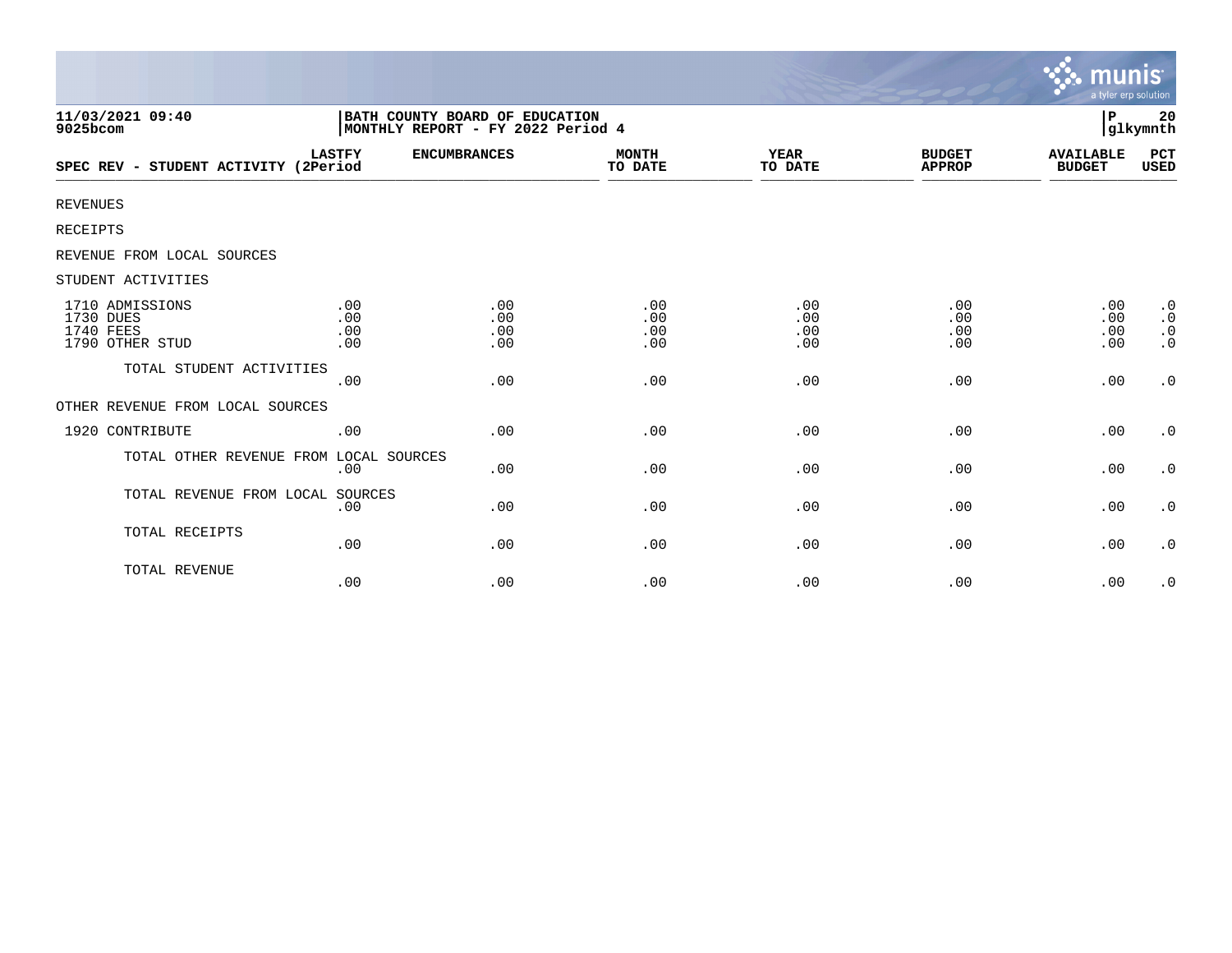

| 11/03/2021 09:40<br>$9025$ bcom                      |                                                                         | BATH COUNTY BOARD OF EDUCATION<br>MONTHLY REPORT - FY 2022 Period 4 |                                               |                                               |                                               | $\mathbf P$                                   | 21<br>glkymnth                                                                                                                                    |
|------------------------------------------------------|-------------------------------------------------------------------------|---------------------------------------------------------------------|-----------------------------------------------|-----------------------------------------------|-----------------------------------------------|-----------------------------------------------|---------------------------------------------------------------------------------------------------------------------------------------------------|
| SPEC REV - STUDENT ACTIVITY (2Period                 | <b>LASTFY</b>                                                           | <b>ENCUMBRANCES</b>                                                 | <b>MONTH</b><br>TO DATE                       | <b>YEAR</b><br>TO DATE                        | <b>BUDGET</b><br><b>APPROP</b>                | <b>AVAILABLE</b><br><b>BUDGET</b>             | PCT<br><b>USED</b>                                                                                                                                |
| <b>EXPENDITURES</b>                                  |                                                                         |                                                                     |                                               |                                               |                                               |                                               |                                                                                                                                                   |
| 1000<br>INSTRUCTION                                  |                                                                         |                                                                     |                                               |                                               |                                               |                                               |                                                                                                                                                   |
| 0100<br>0300<br>0400<br>0500<br>0600<br>0700<br>0800 | .00<br>.00<br>.00<br>$.00$<br>.00<br>.00<br>.00                         | .00<br>.00<br>.00<br>.00<br>.00<br>.00<br>.00                       | .00<br>.00<br>.00<br>.00<br>.00<br>.00<br>.00 | .00<br>.00<br>.00<br>.00<br>.00<br>.00<br>.00 | .00<br>.00<br>.00<br>.00<br>.00<br>.00<br>.00 | .00<br>.00<br>.00<br>.00<br>.00<br>.00<br>.00 | $\cdot$ 0<br>$\boldsymbol{\cdot}$ 0<br>$\cdot$ 0<br>$\begin{smallmatrix} . & 0 \\ . & 0 \end{smallmatrix}$<br>$\boldsymbol{\cdot}$ 0<br>$\cdot$ 0 |
| TOTAL 1000<br>INSTRUCTION                            | .00                                                                     | .00                                                                 | .00                                           | .00                                           | .00                                           | .00                                           | $\cdot$ 0                                                                                                                                         |
| STUDENT SUPPORT SERVICES<br>2100                     |                                                                         |                                                                     |                                               |                                               |                                               |                                               |                                                                                                                                                   |
| 0100<br>0300<br>0400<br>0500<br>0600<br>0700<br>0800 | .00<br>.00<br>.00<br>.00<br>.00<br>.00<br>.00                           | .00<br>.00<br>.00<br>.00<br>.00<br>.00<br>.00                       | .00<br>.00<br>.00<br>.00<br>.00<br>.00<br>.00 | .00<br>.00<br>.00<br>.00<br>.00<br>.00<br>.00 | .00<br>.00<br>.00<br>.00<br>.00<br>.00<br>.00 | .00<br>.00<br>.00<br>.00<br>.00<br>.00<br>.00 | $\cdot$ 0<br>$\cdot$ 0<br>$\cdot$ 0<br>$\begin{array}{c} 0 \\ 0 \\ 0 \\ 0 \end{array}$<br>$\cdot$ 0                                               |
| TOTAL 2100                                           | STUDENT SUPPORT SERVICES                                                |                                                                     |                                               |                                               |                                               |                                               |                                                                                                                                                   |
| 2200<br>INSTRUCTIONAL STAFF SUPP SERV                | .00                                                                     | .00                                                                 | .00                                           | .00                                           | .00                                           | .00                                           | $\cdot$ 0                                                                                                                                         |
| 0100<br>0300<br>0400<br>0500<br>0600<br>0700<br>0800 | .00<br>.00<br>.00<br>.00<br>.00<br>.00<br>.00                           | .00<br>.00<br>.00<br>.00<br>.00<br>.00<br>.00                       | .00<br>.00<br>.00<br>.00<br>.00<br>.00<br>.00 | .00<br>.00<br>.00<br>.00<br>.00<br>.00<br>.00 | .00<br>.00<br>.00<br>.00<br>.00<br>.00<br>.00 | .00<br>.00<br>.00<br>.00<br>.00<br>.00<br>.00 | $\cdot$ 0<br>$\cdot$ 0<br>$\begin{smallmatrix} 0.1 \\ 0.1 \end{smallmatrix}$<br>$\ddot{0}$<br>$\boldsymbol{\cdot}$ 0<br>$\overline{0}$            |
| TOTAL 2200                                           | INSTRUCTIONAL STAFF SUPP SERV<br>.00                                    | .00                                                                 | .00                                           | .00                                           | .00                                           | .00                                           | $\cdot$ 0                                                                                                                                         |
| PLANT OPERATIONS AND MAINTENANCE<br>2600             |                                                                         |                                                                     |                                               |                                               |                                               |                                               |                                                                                                                                                   |
| 0100<br>0300<br>0400<br>0500<br>0600<br>0700<br>0800 | .00<br>.00<br>.00<br>.00<br>$.00$<br>.00<br>$\boldsymbol{\mathsf{.00}}$ | .00<br>.00<br>.00<br>.00<br>.00<br>.00<br>.00                       | .00<br>.00<br>.00<br>.00<br>.00<br>.00<br>.00 | .00<br>.00<br>.00<br>.00<br>.00<br>.00<br>.00 | .00<br>.00<br>.00<br>.00<br>.00<br>.00<br>.00 | .00<br>.00<br>.00<br>.00<br>.00<br>.00<br>.00 | $\cdot$ 0<br>$\cdot$ 0<br>$\boldsymbol{\cdot}$ 0<br>$\ddot{0}$<br>$\boldsymbol{\cdot}$ 0<br>$\boldsymbol{\cdot}$ 0<br>$\cdot$ 0                   |
| TOTAL 2600                                           | PLANT OPERATIONS AND MAINTENANCE<br>.00                                 | .00                                                                 | .00                                           | .00                                           | .00                                           | .00                                           | $\cdot$ 0                                                                                                                                         |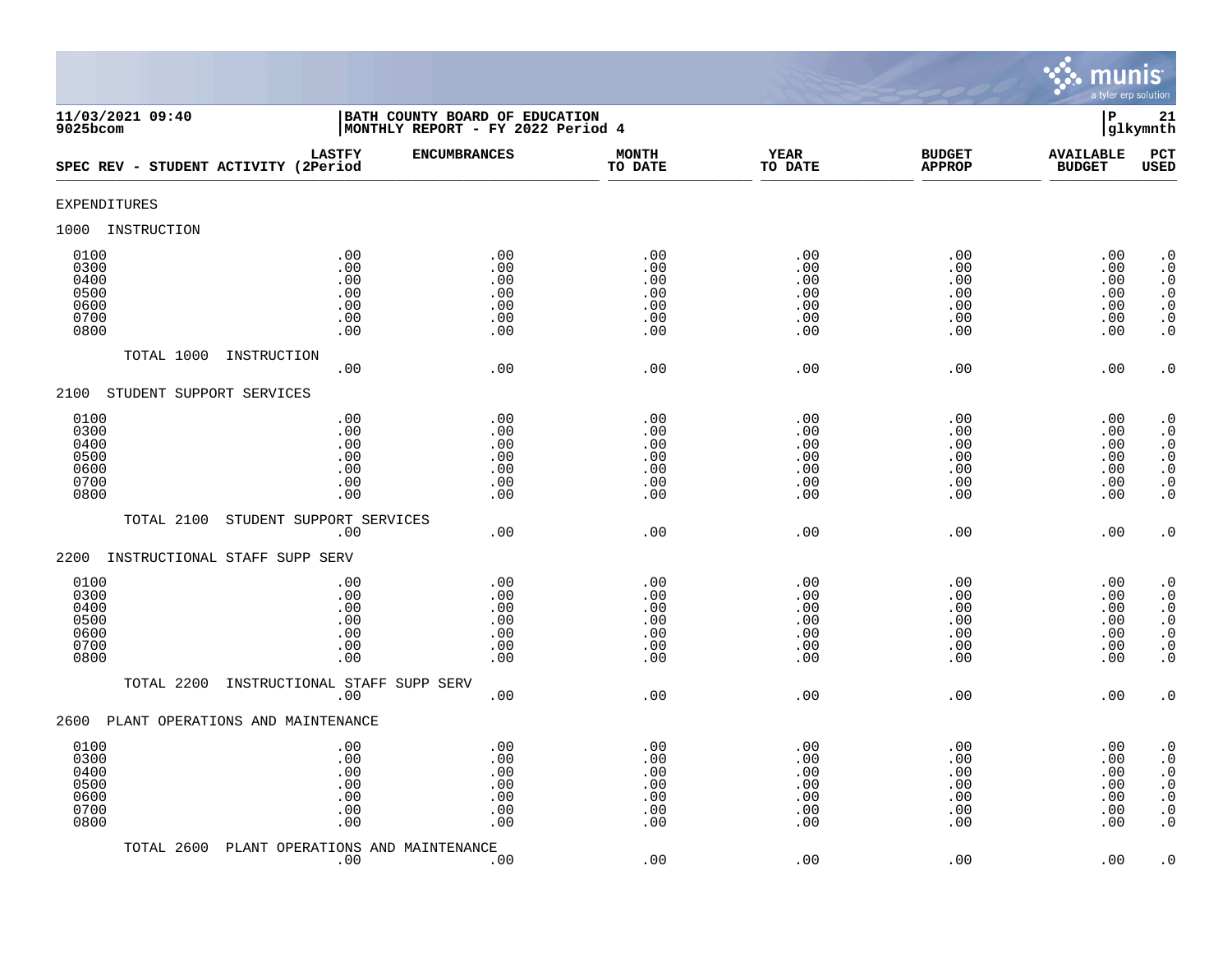

| 11/03/2021 09:40<br>9025bcom                         |                                      |                                               | 22<br>P<br>BATH COUNTY BOARD OF EDUCATION<br>glkymnth<br> MONTHLY REPORT - FY 2022 Period 4 |                                               |                                               |                                               |                                               |                                                                                         |  |
|------------------------------------------------------|--------------------------------------|-----------------------------------------------|---------------------------------------------------------------------------------------------|-----------------------------------------------|-----------------------------------------------|-----------------------------------------------|-----------------------------------------------|-----------------------------------------------------------------------------------------|--|
|                                                      | SPEC REV - STUDENT ACTIVITY (2Period | <b>LASTFY</b>                                 | <b>ENCUMBRANCES</b>                                                                         | <b>MONTH</b><br>TO DATE                       | <b>YEAR</b><br>TO DATE                        | <b>BUDGET</b><br><b>APPROP</b>                | <b>AVAILABLE</b><br><b>BUDGET</b>             | PCT<br>USED                                                                             |  |
| 2700                                                 | STUDENT TRANSPORTATION               |                                               |                                                                                             |                                               |                                               |                                               |                                               |                                                                                         |  |
| 0100<br>0300<br>0400<br>0500<br>0600<br>0700<br>0800 |                                      | .00<br>.00<br>.00<br>.00<br>.00<br>.00<br>.00 | .00<br>.00<br>.00<br>.00<br>.00<br>.00<br>.00                                               | .00<br>.00<br>.00<br>.00<br>.00<br>.00<br>.00 | .00<br>.00<br>.00<br>.00<br>.00<br>.00<br>.00 | .00<br>.00<br>.00<br>.00<br>.00<br>.00<br>.00 | .00<br>.00<br>.00<br>.00<br>.00<br>.00<br>.00 | $\cdot$ 0<br>$\cdot$ 0<br>$\cdot$ 0<br>$\cdot$ 0<br>$\cdot$ 0<br>$\cdot$ 0<br>$\cdot$ 0 |  |
|                                                      | TOTAL 2700                           | STUDENT TRANSPORTATION<br>.00                 | .00                                                                                         | .00                                           | .00                                           | .00                                           | .00                                           | $\cdot$ 0                                                                               |  |
|                                                      | TOTAL EXPENDITURES                   | .00                                           | .00                                                                                         | .00                                           | .00                                           | .00                                           | .00                                           | $\cdot$ 0                                                                               |  |
|                                                      | TOTAL FOR<br>SPEC REV -              | STUDENT ACTIVITY<br>.00                       | (25)<br>.00                                                                                 | .00                                           | .00                                           | .00                                           | .00                                           | $\cdot$ 0                                                                               |  |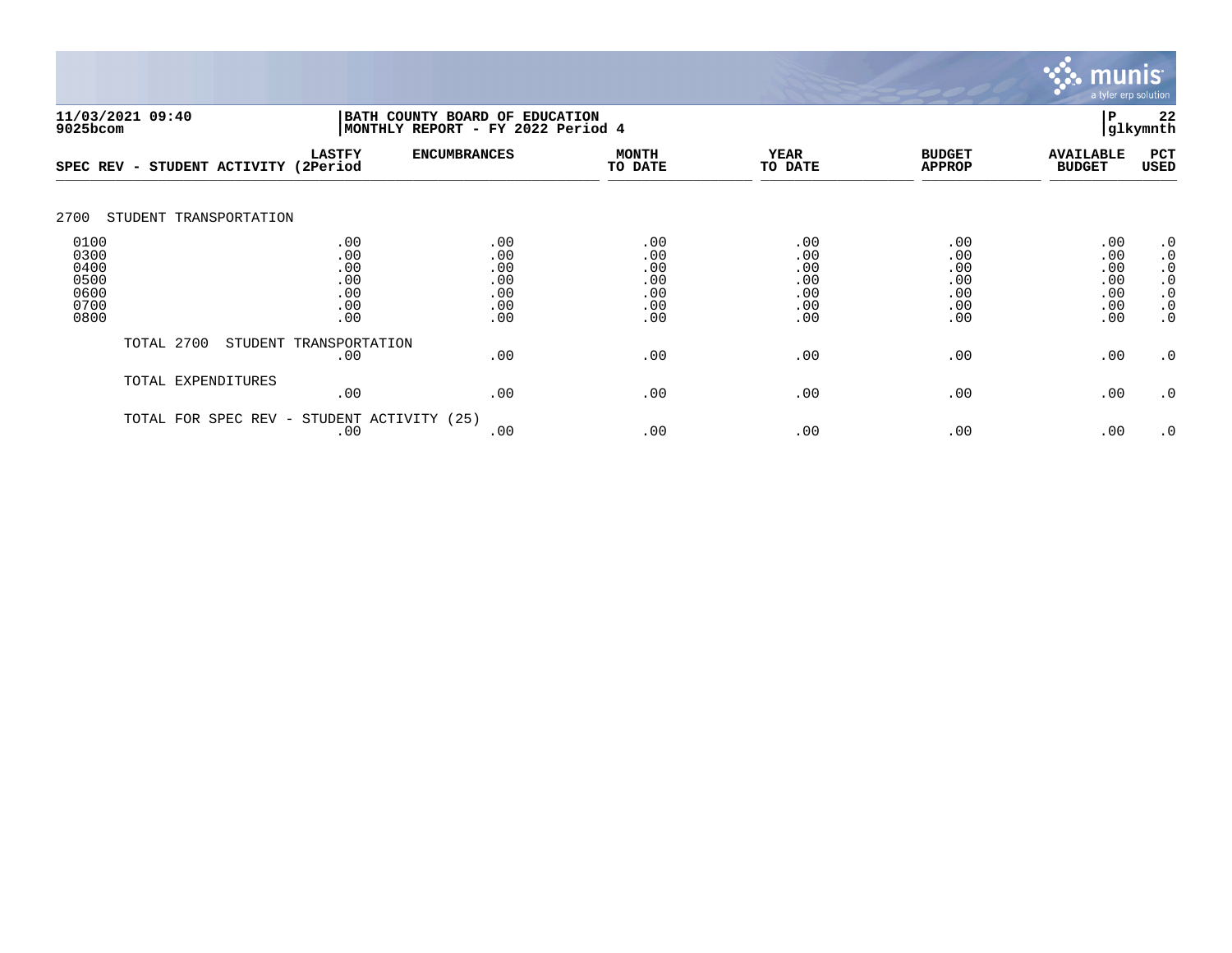|                                  |                                                                     |                     |                         |                        |                                | mun<br>a tyler erp solution       |                        |
|----------------------------------|---------------------------------------------------------------------|---------------------|-------------------------|------------------------|--------------------------------|-----------------------------------|------------------------|
| 11/03/2021 09:40<br>9025bcom     | BATH COUNTY BOARD OF EDUCATION<br>MONTHLY REPORT - FY 2022 Period 4 |                     |                         |                        |                                | P<br>glkymnth                     |                        |
| CAPITAL OUTLAY FUND (310)        | <b>LASTFY</b><br>Period                                             | <b>ENCUMBRANCES</b> | <b>MONTH</b><br>TO DATE | <b>YEAR</b><br>TO DATE | <b>BUDGET</b><br><b>APPROP</b> | <b>AVAILABLE</b><br><b>BUDGET</b> | PCT<br><b>USED</b>     |
| <b>REVENUES</b>                  |                                                                     |                     |                         |                        |                                |                                   |                        |
| 0999 BEGINNING BALANCE           |                                                                     |                     |                         |                        |                                |                                   |                        |
| TOTAL 0999 BEGINNING BALANCE     | .00                                                                 | .00                 | .00                     | .00                    | .00                            | .00                               | $\cdot$ 0              |
| <b>RECEIPTS</b>                  |                                                                     |                     |                         |                        |                                |                                   |                        |
| REVENUE FROM STATE SOURCES       |                                                                     |                     |                         |                        |                                |                                   |                        |
| RESTRICTED                       |                                                                     |                     |                         |                        |                                |                                   |                        |
| 3200 RES STATE                   | 86,105.00                                                           | .00                 | .00                     | 89,753.00              | 179,506.00                     | 89,753.00                         | 50.0                   |
| TOTAL RESTRICTED                 | 86,105.00                                                           | .00                 | .00                     | 89,753.00              | 179,506.00                     | 89,753.00                         | 50.0                   |
| TOTAL REVENUE FROM STATE SOURCES | 86,105.00                                                           | .00                 | .00                     | 89,753.00              | 179,506.00                     | 89,753.00                         | 50.0                   |
| OTHER RECEIPTS                   |                                                                     |                     |                         |                        |                                |                                   |                        |
| INTERFUND TRANSFERS              |                                                                     |                     |                         |                        |                                |                                   |                        |
| 5210 FND XFER                    | .00                                                                 | .00                 | .00                     | .00                    | .00                            | .00                               | $\boldsymbol{\cdot}$ 0 |
| TOTAL INTERFUND TRANSFERS        | .00                                                                 | .00                 | .00                     | .00                    | .00                            | .00                               | $\cdot$ 0              |
| TOTAL OTHER RECEIPTS             | .00                                                                 | .00                 | .00                     | .00                    | .00                            | .00                               | $\cdot$ 0              |
| TOTAL RECEIPTS                   | 86,105.00                                                           | .00                 | .00                     | 89,753.00              | 179,506.00                     | 89,753.00                         | 50.0                   |
| TOTAL REVENUE                    | 86,105.00                                                           | .00                 | .00                     | 89,753.00              | 179,506.00                     | 89,753.00                         | 50.0                   |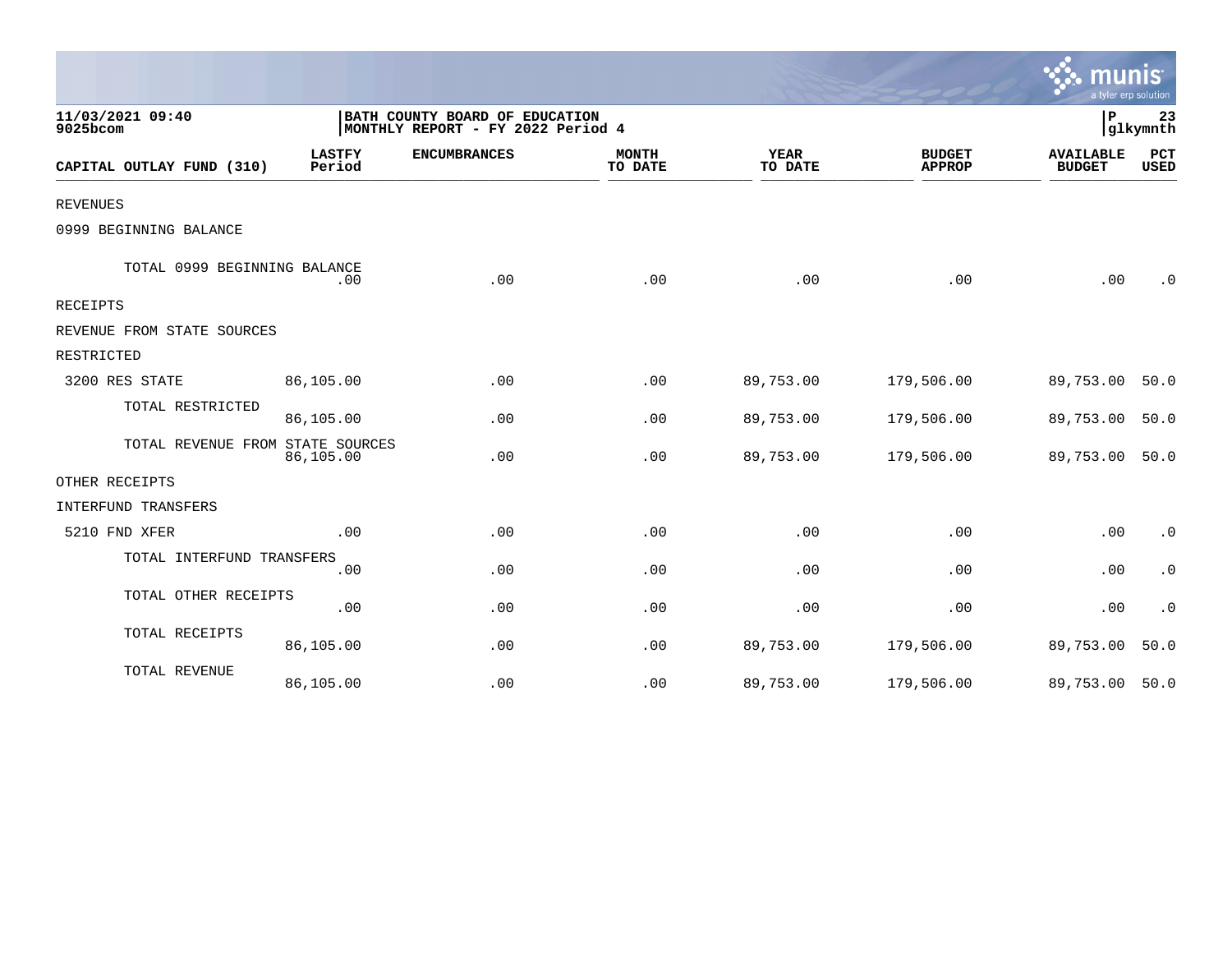

| 11/03/2021 09:40<br>9025bcom             |                                         | BATH COUNTY BOARD OF EDUCATION<br>MONTHLY REPORT - FY 2022 Period 4 |                         |                        |                                | P                                 | 24<br> glkymnth                                   |
|------------------------------------------|-----------------------------------------|---------------------------------------------------------------------|-------------------------|------------------------|--------------------------------|-----------------------------------|---------------------------------------------------|
| CAPITAL OUTLAY FUND (310)                | <b>LASTFY</b><br>Period                 | <b>ENCUMBRANCES</b>                                                 | <b>MONTH</b><br>TO DATE | <b>YEAR</b><br>TO DATE | <b>BUDGET</b><br><b>APPROP</b> | <b>AVAILABLE</b><br><b>BUDGET</b> | PCT<br><b>USED</b>                                |
| <b>EXPENDITURES</b>                      |                                         |                                                                     |                         |                        |                                |                                   |                                                   |
| 2600<br>PLANT OPERATIONS AND MAINTENANCE |                                         |                                                                     |                         |                        |                                |                                   |                                                   |
| 0400<br>0500                             | .00<br>.00                              | .00<br>.00                                                          | .00<br>.00              | .00<br>.00             | .00<br>.00                     | .00<br>.00                        | $\cdot$ 0<br>$\cdot$ 0                            |
| TOTAL 2600                               | PLANT OPERATIONS AND MAINTENANCE<br>.00 | .00                                                                 | .00                     | .00                    | .00                            | .00                               | $\cdot$ 0                                         |
| 5100<br>DEBT SERVICE                     |                                         |                                                                     |                         |                        |                                |                                   |                                                   |
| 0800<br>0840                             | .00<br>.00                              | .00<br>.00                                                          | .00<br>.00              | .00<br>.00             | .00<br>179,506.00              | .00<br>179,506.00                 | $\begin{smallmatrix} 0.1 \ 0.1 \end{smallmatrix}$ |
| TOTAL 5100                               | DEBT SERVICE<br>.00                     | .00                                                                 | .00                     | .00                    | 179,506.00                     | 179,506.00                        | $\cdot$ 0                                         |
| 5200<br>FUND TRANSFERS                   |                                         |                                                                     |                         |                        |                                |                                   |                                                   |
| 0900                                     | .00                                     | .00                                                                 | .00                     | .00                    | .00                            | .00                               | $\cdot$ 0                                         |
| TOTAL 5200                               | <b>FUND TRANSFERS</b><br>.00            | .00                                                                 | .00                     | .00                    | .00                            | .00                               | $\cdot$ 0                                         |
| TOTAL EXPENDITURES                       | .00                                     | .00                                                                 | .00                     | .00                    | 179,506.00                     | 179,506.00                        | $\cdot$ 0                                         |
| TOTAL FOR CAPITAL OUTLAY FUND (310)      | 86,105.00                               | .00                                                                 | .00                     | 89,753.00              | .00                            | $-89,753.00$                      | $\cdot$ 0                                         |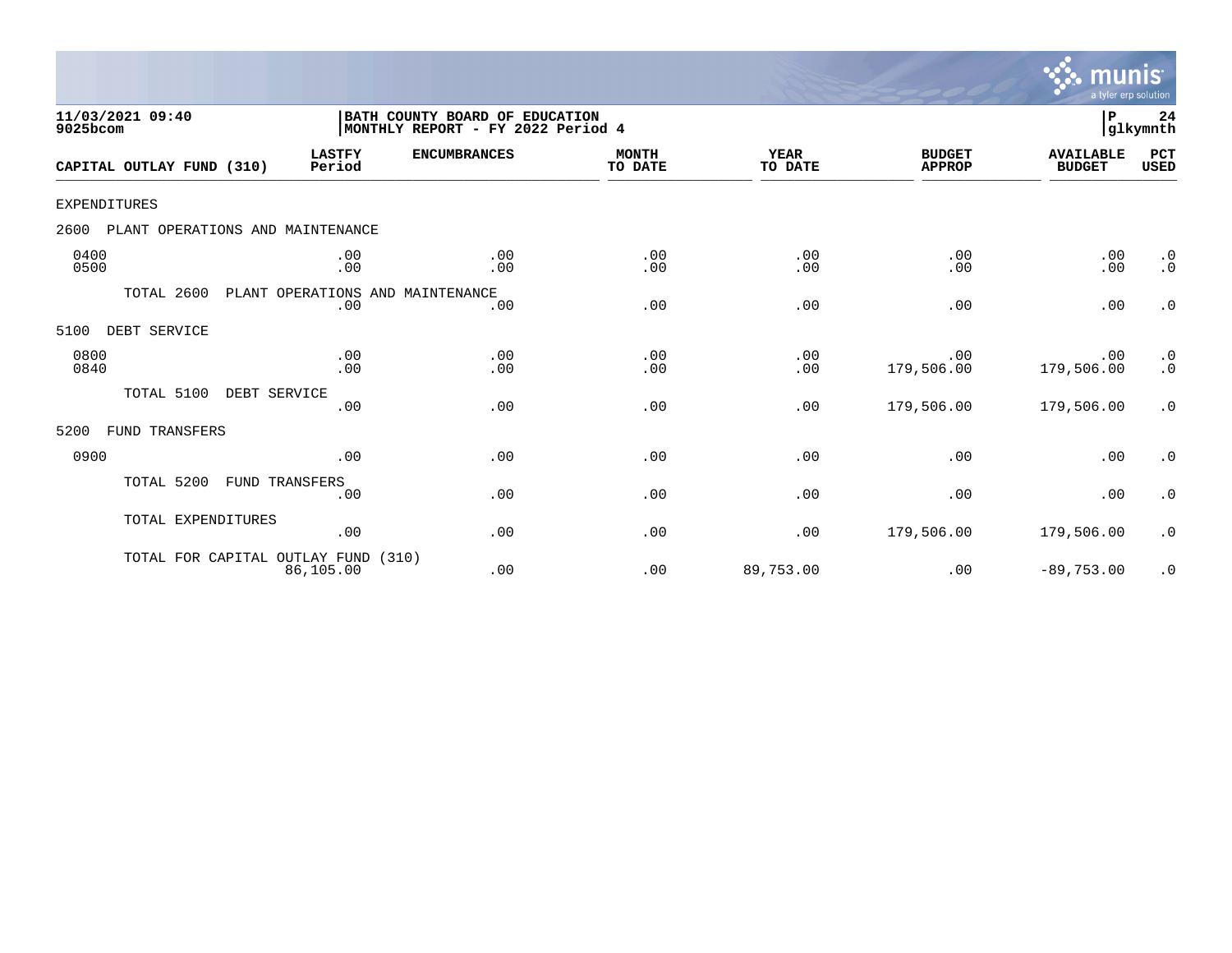|                                                                                                   |                                                                      |                                        |                                        |                                        |                                               | munis<br>a tyler erp solution                 |                                                                                         |
|---------------------------------------------------------------------------------------------------|----------------------------------------------------------------------|----------------------------------------|----------------------------------------|----------------------------------------|-----------------------------------------------|-----------------------------------------------|-----------------------------------------------------------------------------------------|
| 11/03/2021 09:40<br>9025bcom                                                                      | BATH COUNTY BOARD OF EDUCATION<br> MONTHLY REPORT - FY 2022 Period 4 |                                        |                                        |                                        |                                               | l P                                           | 25<br> glkymnth                                                                         |
| BUILDING FUND (5 CENT LEVY) (3Period                                                              | <b>LASTFY</b>                                                        | <b>ENCUMBRANCES</b>                    | <b>MONTH</b><br>TO DATE                | <b>YEAR</b><br>TO DATE                 | <b>BUDGET</b><br><b>APPROP</b>                | <b>AVAILABLE</b><br><b>BUDGET</b>             | PCT<br><b>USED</b>                                                                      |
| <b>REVENUES</b>                                                                                   |                                                                      |                                        |                                        |                                        |                                               |                                               |                                                                                         |
| 0999 BEGINNING BALANCE                                                                            |                                                                      |                                        |                                        |                                        |                                               |                                               |                                                                                         |
| TOTAL 0999 BEGINNING BALANCE                                                                      | $.00 \,$                                                             | .00                                    | .00                                    | .00                                    | .00                                           | .00                                           | $\cdot$ 0                                                                               |
| <b>RECEIPTS</b>                                                                                   |                                                                      |                                        |                                        |                                        |                                               |                                               |                                                                                         |
| REVENUE FROM LOCAL SOURCES                                                                        |                                                                      |                                        |                                        |                                        |                                               |                                               |                                                                                         |
| AD VALOREM TAXES                                                                                  |                                                                      |                                        |                                        |                                        |                                               |                                               |                                                                                         |
| 1111 GRP TAX<br>1113 PSCRP TAX<br>1115 DLQ TAX<br>1116 DISTL TAX<br>1117 MV TAX<br>1118 UNMND TAX | .00<br>.00<br>.00<br>.00<br>.00<br>.00                               | .00<br>.00<br>.00<br>.00<br>.00<br>.00 | .00<br>.00<br>.00<br>.00<br>.00<br>.00 | .00<br>.00<br>.00<br>.00<br>.00<br>.00 | 650,000.00<br>.00<br>.00<br>.00<br>.00<br>.00 | 650,000.00<br>.00<br>.00<br>.00<br>.00<br>.00 | $\cdot$ 0<br>$\cdot$ 0<br>$\cdot$ 0<br>$\boldsymbol{\cdot}$ 0<br>$\cdot$ 0<br>$\cdot$ 0 |
| TOTAL AD VALOREM TAXES                                                                            | .00                                                                  | .00                                    | .00                                    | .00                                    | 650,000.00                                    | 650,000.00                                    | $\cdot$ 0                                                                               |
| PENALTIES & INTEREST ON TAXES                                                                     |                                                                      |                                        |                                        |                                        |                                               |                                               |                                                                                         |
| 1140 PEN & INT                                                                                    | .00.                                                                 | .00.                                   | .00                                    | .00                                    | .00                                           | .00                                           | $\cdot$ 0                                                                               |
| TOTAL PENALTIES & INTEREST ON TAXES                                                               | .00                                                                  | .00                                    | .00                                    | .00                                    | .00                                           | .00                                           | $\boldsymbol{\cdot}$ 0                                                                  |
| OTHER TAXES                                                                                       |                                                                      |                                        |                                        |                                        |                                               |                                               |                                                                                         |
| 1191 OMIT TAX<br>1192 EXCISE TAX                                                                  | .00<br>.00                                                           | .00<br>.00                             | .00<br>.00                             | .00<br>.00                             | .00<br>.00                                    | .00<br>.00                                    | $\cdot$ 0<br>$\cdot$ 0                                                                  |
| TOTAL OTHER TAXES                                                                                 | .00                                                                  | .00                                    | .00                                    | .00                                    | .00                                           | .00                                           | $\cdot$ 0                                                                               |
| EARNINGS ON INVESTMENTS                                                                           |                                                                      |                                        |                                        |                                        |                                               |                                               |                                                                                         |
| 1510 INT ON INV                                                                                   | .00                                                                  | .00                                    | .00                                    | .00                                    | .00                                           | .00                                           | $\cdot$ 0                                                                               |
| TOTAL EARNINGS ON INVESTMENTS                                                                     | .00                                                                  | .00                                    | .00                                    | .00                                    | .00                                           | .00                                           | $\cdot$ 0                                                                               |
| TOTAL REVENUE FROM LOCAL SOURCES                                                                  | .00                                                                  | .00                                    | .00                                    | .00                                    | 650,000.00                                    | 650,000.00                                    | $\cdot$ 0                                                                               |
| REVENUE FROM STATE SOURCES                                                                        |                                                                      |                                        |                                        |                                        |                                               |                                               |                                                                                         |

 $\bullet$ 

RESTRICTED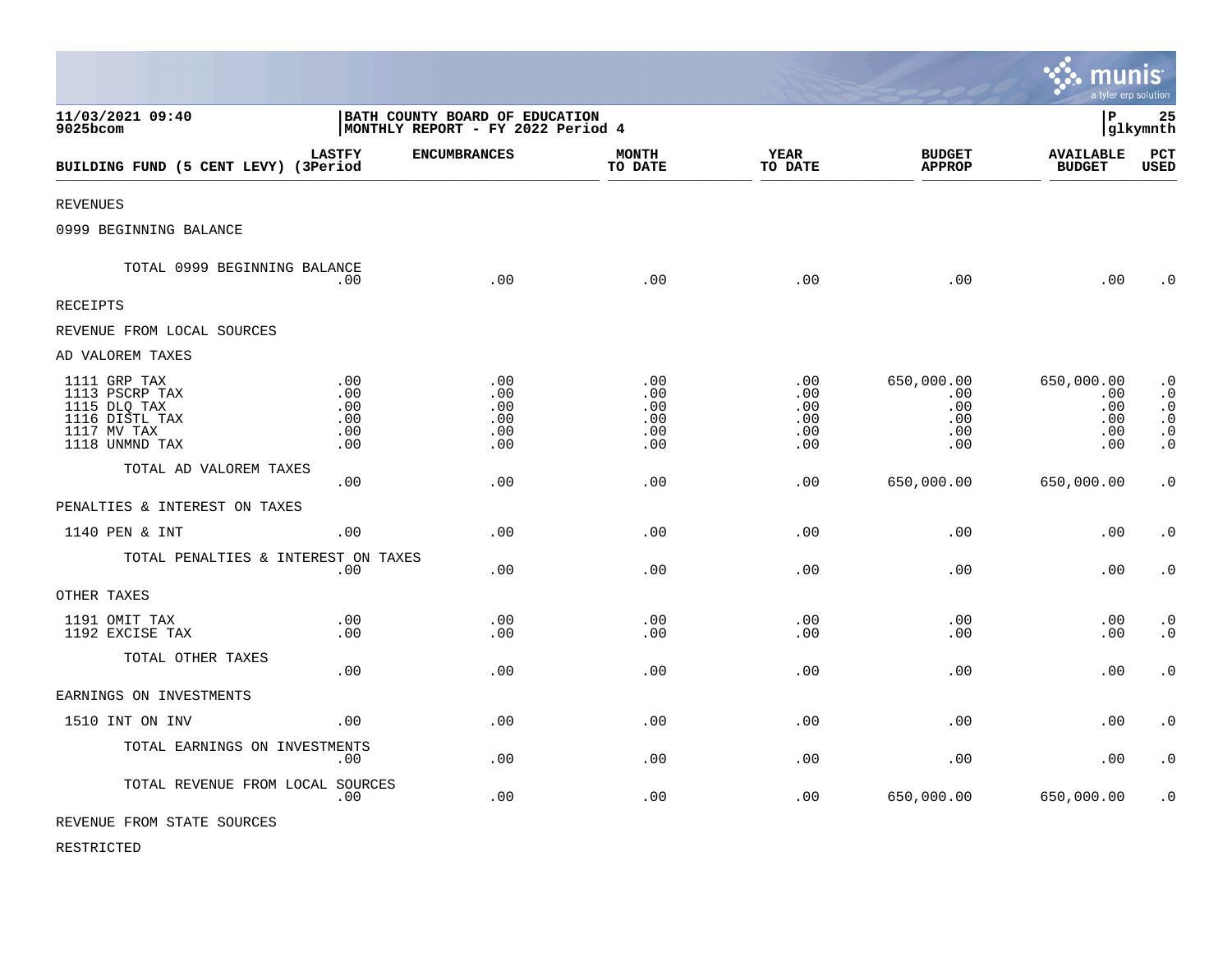

| 11/03/2021 09:40<br>9025bcom                                                                                  |                                        | BATH COUNTY BOARD OF EDUCATION<br> MONTHLY REPORT - FY 2022 Period 4 |                                        |                                        |                                        | lР<br>26<br>glkymnth                   |                                                                            |
|---------------------------------------------------------------------------------------------------------------|----------------------------------------|----------------------------------------------------------------------|----------------------------------------|----------------------------------------|----------------------------------------|----------------------------------------|----------------------------------------------------------------------------|
| BUILDING FUND (5 CENT LEVY) (3Period                                                                          | <b>LASTFY</b>                          | <b>ENCUMBRANCES</b>                                                  | <b>MONTH</b><br>TO DATE                | <b>YEAR</b><br>TO DATE                 | <b>BUDGET</b><br><b>APPROP</b>         | <b>AVAILABLE</b><br><b>BUDGET</b>      | PCT<br>USED                                                                |
| 3200 RES STATE                                                                                                | 506,216.00                             | .00                                                                  | .00                                    | 497,138.00                             | 994, 274.00                            | 497,136.00                             | 50.0                                                                       |
| TOTAL RESTRICTED                                                                                              | 506,216.00                             | .00                                                                  | .00                                    | 497,138.00                             | 994, 274.00                            | 497,136.00                             | 50.0                                                                       |
| TOTAL REVENUE FROM STATE SOURCES                                                                              | 506,216.00                             | .00                                                                  | .00                                    | 497,138.00                             | 994,274.00                             | 497,136.00                             | 50.0                                                                       |
| OTHER RECEIPTS                                                                                                |                                        |                                                                      |                                        |                                        |                                        |                                        |                                                                            |
| INTERFUND TRANSFERS                                                                                           |                                        |                                                                      |                                        |                                        |                                        |                                        |                                                                            |
| 5210 FND XFER                                                                                                 | .00                                    | .00                                                                  | .00                                    | .00                                    | .00                                    | .00                                    | $\cdot$ 0                                                                  |
| TOTAL INTERFUND TRANSFERS                                                                                     | .00                                    | .00                                                                  | .00                                    | .00                                    | .00                                    | .00                                    | $\cdot$ 0                                                                  |
| SALE OR COMP FOR LOSS OF ASSETS                                                                               |                                        |                                                                      |                                        |                                        |                                        |                                        |                                                                            |
| 5311 SALE LAND<br>5312 LOSS LAND<br>5331 SALE BLDG<br>5332 LOSS BLDG<br>5341<br>SALE EOUIP<br>5342 LOSS EQUIP | .00<br>.00<br>.00<br>.00<br>.00<br>.00 | .00<br>.00<br>.00<br>.00<br>.00<br>.00                               | .00<br>.00<br>.00<br>.00<br>.00<br>.00 | .00<br>.00<br>.00<br>.00<br>.00<br>.00 | .00<br>.00<br>.00<br>.00<br>.00<br>.00 | .00<br>.00<br>.00<br>.00<br>.00<br>.00 | $\cdot$ 0<br>$\cdot$ 0<br>$\cdot$ 0<br>$\cdot$ 0<br>$\cdot$ 0<br>$\cdot$ 0 |
| TOTAL SALE OR COMP FOR LOSS OF ASSETS                                                                         | .00                                    | .00                                                                  | .00                                    | .00                                    | .00                                    | .00                                    | $\cdot$ 0                                                                  |
| TOTAL OTHER RECEIPTS                                                                                          | .00                                    | .00                                                                  | .00                                    | .00                                    | .00                                    | .00                                    | $\cdot$ 0                                                                  |
| TOTAL RECEIPTS                                                                                                | 506,216.00                             | .00                                                                  | .00                                    | 497,138.00                             | 1,644,274.00                           | 1,147,136.00                           | 30.2                                                                       |
| TOTAL REVENUE                                                                                                 | 506,216.00                             | .00                                                                  | .00                                    | 497,138.00                             | 1,644,274.00                           | 1, 147, 136.00 30.2                    |                                                                            |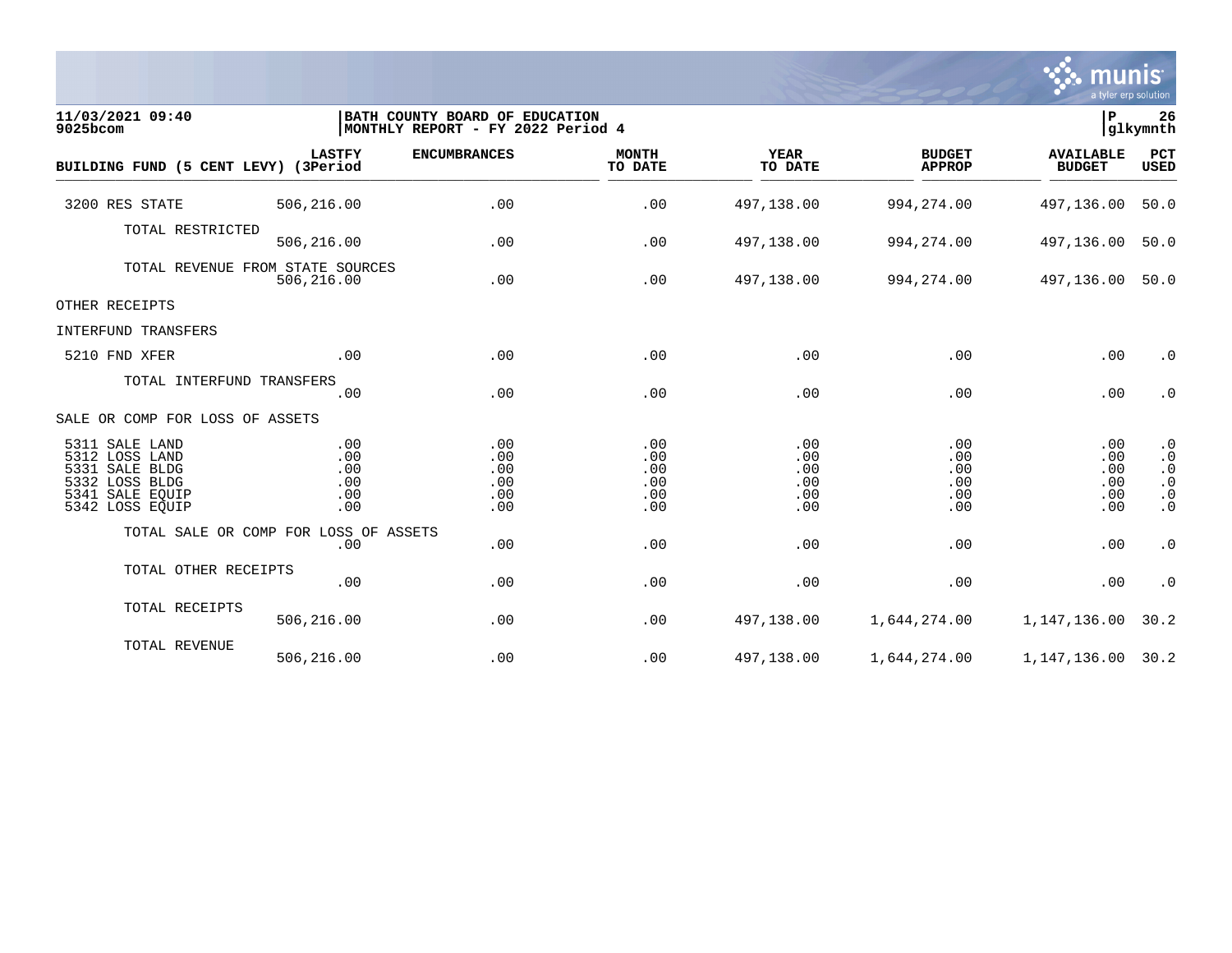

| 11/03/2021 09:40<br>9025bcom         |                                                               | BATH COUNTY BOARD OF EDUCATION<br> MONTHLY REPORT - FY 2022 Period 4 |                         |                        |                                | P                                 | 27<br>glkymnth         |
|--------------------------------------|---------------------------------------------------------------|----------------------------------------------------------------------|-------------------------|------------------------|--------------------------------|-----------------------------------|------------------------|
| BUILDING FUND (5 CENT LEVY) (3Period | <b>LASTFY</b>                                                 | <b>ENCUMBRANCES</b>                                                  | <b>MONTH</b><br>TO DATE | <b>YEAR</b><br>TO DATE | <b>BUDGET</b><br><b>APPROP</b> | <b>AVAILABLE</b><br><b>BUDGET</b> | PCT<br><b>USED</b>     |
| EXPENDITURES                         |                                                               |                                                                      |                         |                        |                                |                                   |                        |
| 4700<br>BUILDING IMPROVEMENTS        |                                                               |                                                                      |                         |                        |                                |                                   |                        |
| 0400<br>0840                         | .00<br>.00                                                    | .00<br>.00                                                           | .00<br>.00              | .00<br>.00             | .00<br>299,995.98              | .00<br>299,995.98                 | $\cdot$ 0<br>$\cdot$ 0 |
| TOTAL 4700                           | BUILDING IMPROVEMENTS<br>.00                                  | .00                                                                  | .00                     | .00                    | 299,995.98                     | 299,995.98                        | $\cdot$ 0              |
| DEBT SERVICE<br>5100                 |                                                               |                                                                      |                         |                        |                                |                                   |                        |
| 0300<br>0800                         | .00<br>.00                                                    | .00<br>.00                                                           | .00<br>.00              | .00<br>.00             | .00<br>.00                     | .00<br>.00                        | $\cdot$ 0<br>$\cdot$ 0 |
| TOTAL 5100                           | DEBT SERVICE<br>.00                                           | .00                                                                  | .00                     | .00                    | .00                            | .00                               | $\cdot$ 0              |
| 5200<br>FUND TRANSFERS               |                                                               |                                                                      |                         |                        |                                |                                   |                        |
| 0900                                 | 792,675.26                                                    | .00                                                                  | 205,031.65              | 782,895.53             | 1,344,278.02                   | 561,382.49                        | 58.2                   |
| TOTAL 5200                           | FUND<br>TRANSFERS<br>792,675.26                               | .00                                                                  | 205,031.65              | 782,895.53             | 1,344,278.02                   | 561,382.49                        | 58.2                   |
| TOTAL EXPENDITURES                   | 792,675.26                                                    | .00                                                                  | 205,031.65              | 782,895.53             | 1,644,274.00                   | 861,378.47                        | 47.6                   |
|                                      | TOTAL FOR BUILDING FUND (5 CENT LEVY) (320)<br>$-286, 459.26$ | .00                                                                  | $-205,031.65$           | $-285,757.53$          | .00                            | 285,757.53                        | $\cdot$ 0              |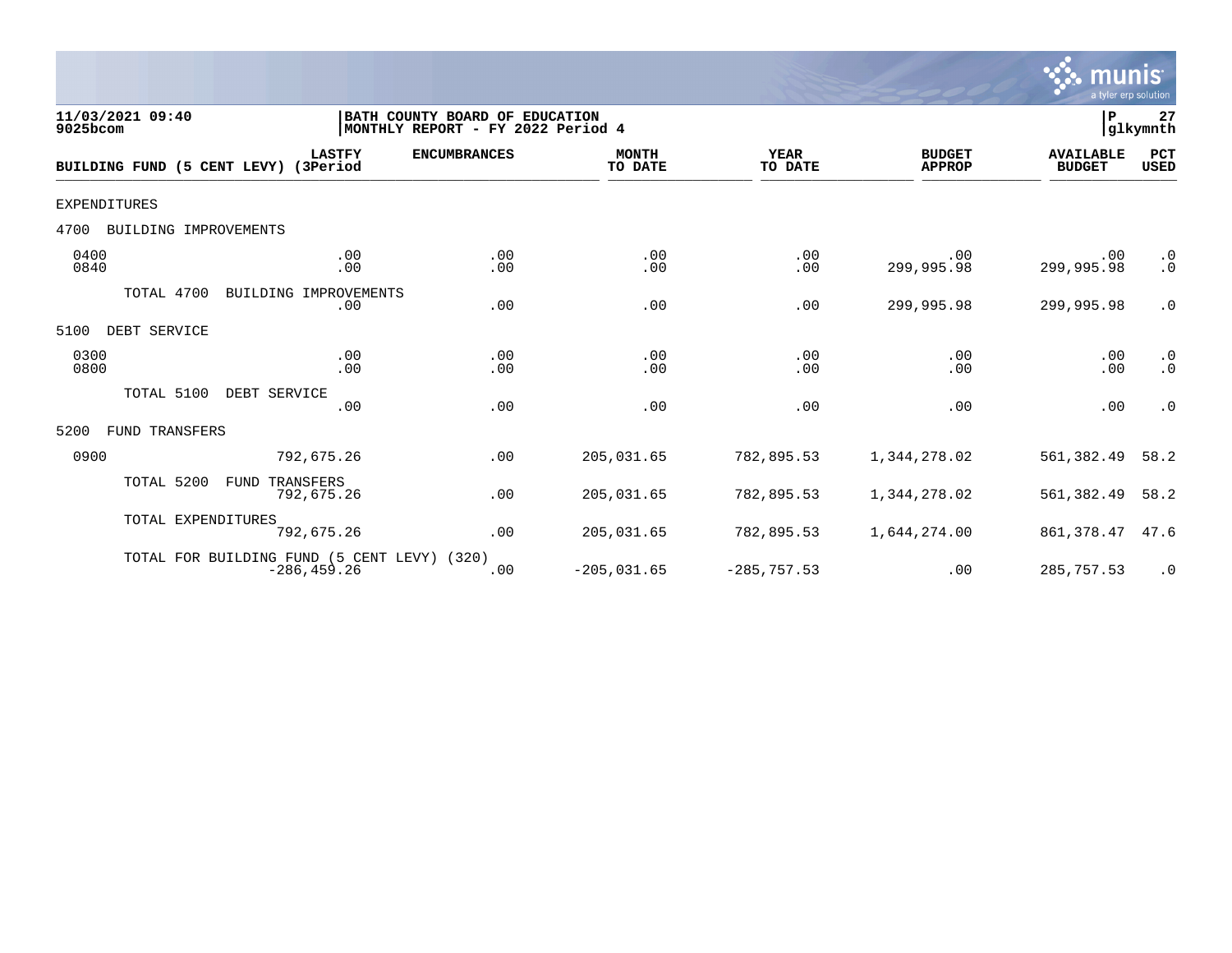|                                  |                                                                     |                     |                         |                        |                                | a tyler erp solution              |                        |
|----------------------------------|---------------------------------------------------------------------|---------------------|-------------------------|------------------------|--------------------------------|-----------------------------------|------------------------|
| 11/03/2021 09:40<br>9025bcom     | BATH COUNTY BOARD OF EDUCATION<br>MONTHLY REPORT - FY 2022 Period 4 |                     |                         |                        |                                |                                   | 28<br>glkymnth         |
| CONSTRUCTION FUND (360)          | <b>LASTFY</b><br>Period                                             | <b>ENCUMBRANCES</b> | <b>MONTH</b><br>TO DATE | <b>YEAR</b><br>TO DATE | <b>BUDGET</b><br><b>APPROP</b> | <b>AVAILABLE</b><br><b>BUDGET</b> | PCT<br><b>USED</b>     |
| REVENUES                         |                                                                     |                     |                         |                        |                                |                                   |                        |
| <b>RECEIPTS</b>                  |                                                                     |                     |                         |                        |                                |                                   |                        |
| REVENUE FROM LOCAL SOURCES       |                                                                     |                     |                         |                        |                                |                                   |                        |
| EARNINGS ON INVESTMENTS          |                                                                     |                     |                         |                        |                                |                                   |                        |
| 1510 INT ON INV                  | .00                                                                 | .00                 | .00                     | .00                    | .00                            | .00                               | $\cdot$ 0              |
| TOTAL EARNINGS ON INVESTMENTS    | .00                                                                 | .00                 | .00                     | .00                    | .00                            | .00                               | $\cdot$ 0              |
| TOTAL REVENUE FROM LOCAL SOURCES | .00                                                                 | .00                 | .00                     | .00                    | .00                            | .00                               | $\cdot$ 0              |
| OTHER RECEIPTS                   |                                                                     |                     |                         |                        |                                |                                   |                        |
| <b>BOND ISSUANCE</b>             |                                                                     |                     |                         |                        |                                |                                   |                        |
| 5110 BOND PRIN                   | .00                                                                 | .00                 | .00                     | .00                    | .00                            | .00                               | $\cdot$ 0              |
| TOTAL BOND ISSUANCE              | .00                                                                 | .00                 | .00                     | .00                    | .00                            | .00                               | $\boldsymbol{\cdot}$ 0 |
| INTERFUND TRANSFERS              |                                                                     |                     |                         |                        |                                |                                   |                        |
| 5210 FND XFER                    | .00                                                                 | .00                 | .00                     | .00                    | .00                            | .00                               | $\cdot$ 0              |
| TOTAL INTERFUND TRANSFERS        | .00                                                                 | .00                 | .00                     | .00                    | .00                            | .00                               | $\cdot$ 0              |
| TOTAL OTHER RECEIPTS             | .00                                                                 | .00                 | .00                     | .00                    | .00                            | .00                               | $\boldsymbol{\cdot}$ 0 |
| TOTAL RECEIPTS                   | .00                                                                 | .00                 | .00                     | .00                    | .00                            | .00                               | $\cdot$ 0              |
| TOTAL REVENUE                    | .00                                                                 | .00                 | .00                     | .00                    | .00                            | .00                               | $\cdot$ 0              |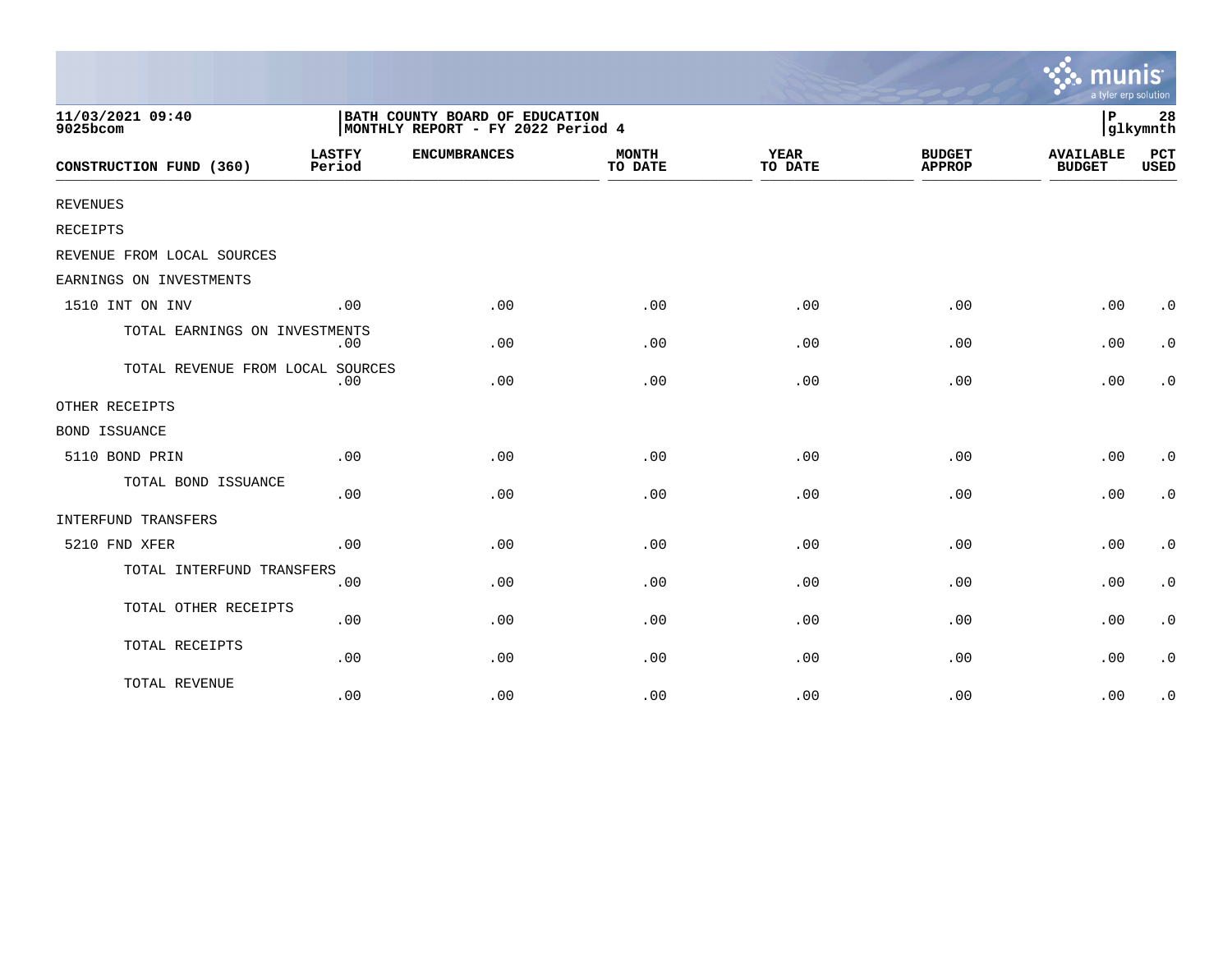|                                                              |                                                         |                                                                     |                                                      |                                                      |                                                                          | mu<br>a tyler erp solution                                   |                                                                                                      |
|--------------------------------------------------------------|---------------------------------------------------------|---------------------------------------------------------------------|------------------------------------------------------|------------------------------------------------------|--------------------------------------------------------------------------|--------------------------------------------------------------|------------------------------------------------------------------------------------------------------|
| 11/03/2021 09:40<br>9025bcom                                 |                                                         | BATH COUNTY BOARD OF EDUCATION<br>MONTHLY REPORT - FY 2022 Period 4 |                                                      |                                                      |                                                                          | l P                                                          | 29<br>glkymnth                                                                                       |
| CONSTRUCTION FUND (360)                                      | <b>LASTFY</b><br>Period                                 | <b>ENCUMBRANCES</b>                                                 | <b>MONTH</b><br>TO DATE                              | <b>YEAR</b><br>TO DATE                               | <b>BUDGET</b><br><b>APPROP</b>                                           | <b>AVAILABLE</b><br><b>BUDGET</b>                            | PCT<br><b>USED</b>                                                                                   |
| EXPENDITURES                                                 |                                                         |                                                                     |                                                      |                                                      |                                                                          |                                                              |                                                                                                      |
| 0000 RESTRICT TO REV & BAL SHT ONLY                          |                                                         |                                                                     |                                                      |                                                      |                                                                          |                                                              |                                                                                                      |
| 0900                                                         | .00                                                     | .00                                                                 | .00                                                  | .00                                                  | .00                                                                      | .00                                                          | . 0                                                                                                  |
| TOTAL 0000 RESTRICT TO REV & BAL SHT ONLY                    | .00                                                     | .00                                                                 | .00                                                  | .00                                                  | .00                                                                      | .00                                                          | $\cdot$ 0                                                                                            |
| 4300 ARCHITECTURAL/ENGIN                                     |                                                         |                                                                     |                                                      |                                                      |                                                                          |                                                              |                                                                                                      |
| 0300                                                         | .00                                                     | .00                                                                 | .00                                                  | .00                                                  | .00                                                                      | .00                                                          | $\cdot$ 0                                                                                            |
| TOTAL 4300 ARCHITECTURAL/ENGIN                               | .00                                                     | .00                                                                 | .00                                                  | .00                                                  | .00                                                                      | .00                                                          | $\cdot$ 0                                                                                            |
| 4500 BUILDING ACQUISTIONS & CONSTRUCTION                     |                                                         |                                                                     |                                                      |                                                      |                                                                          |                                                              |                                                                                                      |
| 0300<br>0400<br>0600<br>0700<br>0800<br>0840                 | .00<br>.00<br>.00<br>.00<br>.00<br>.00                  | .00<br>.00<br>.00<br>.00<br>.00<br>.00                              | .00<br>.00<br>.00<br>.00<br>.00<br>.00               | .00<br>.00<br>.00<br>.00<br>.00<br>.00               | .00<br>.00<br>.00<br>.00<br>.00<br>.00                                   | .00<br>.00<br>.00<br>.00<br>.00<br>.00                       | $\cdot$ 0<br>$\cdot$ 0<br>$\cdot$ 0<br>$\cdot$ 0<br>$\cdot$ 0<br>$\cdot$ 0                           |
| TOTAL 4500 BUILDING ACQUISTIONS & CONSTRUCTION               | .00                                                     | $.00 \,$                                                            | .00                                                  | .00                                                  | .00                                                                      | .00                                                          | $\cdot$ 0                                                                                            |
| 4700<br>BUILDING IMPROVEMENTS                                |                                                         |                                                                     |                                                      |                                                      |                                                                          |                                                              |                                                                                                      |
| 0300<br>0400<br>0500<br>0600<br>0700<br>0800<br>0840<br>0900 | .00<br>481.91<br>.00<br>.00<br>.00<br>.00<br>.00<br>.00 | .00<br>.00<br>.00<br>.00<br>2,525.00<br>.00<br>.00<br>.00           | .00<br>.00<br>.00<br>.00<br>.00<br>.00<br>.00<br>.00 | .00<br>.00<br>.00<br>.00<br>.00<br>.00<br>.00<br>.00 | .00<br>.00<br>$.00 \,$<br>$.00 \,$<br>.00<br>$.00 \,$<br>$.00 \,$<br>.00 | .00<br>.00<br>.00<br>.00<br>$-2,525.00$<br>.00<br>.00<br>.00 | $\cdot$ 0<br>$\cdot$ 0<br>$\cdot$ 0<br>$\cdot$ 0<br>$\cdot$ 0<br>$\cdot$ 0<br>$\cdot$ 0<br>$\cdot$ 0 |
| TOTAL 4700 BUILDING IMPROVEMENTS                             | 481.91                                                  | 2,525.00                                                            | .00                                                  | .00                                                  | $.00 \,$                                                                 | $-2,525.00$                                                  | $\cdot$ 0                                                                                            |
| 5200 FUND TRANSFERS                                          |                                                         |                                                                     |                                                      |                                                      |                                                                          |                                                              |                                                                                                      |
| 0900                                                         | .00                                                     | .00                                                                 | .00                                                  | .00                                                  | .00                                                                      | .00                                                          | . $\boldsymbol{0}$                                                                                   |
| TOTAL 5200 FUND TRANSFERS                                    | .00                                                     | .00                                                                 | .00                                                  | .00                                                  | .00                                                                      | .00                                                          | $\cdot$ 0                                                                                            |
| TOTAL EXPENDITURES                                           | 481.91                                                  | 2,525.00                                                            | .00                                                  | .00                                                  | .00                                                                      | $-2,525.00$                                                  | $\cdot$ 0                                                                                            |
| TOTAL FOR CONSTRUCTION FUND (360)                            |                                                         |                                                                     |                                                      |                                                      |                                                                          |                                                              |                                                                                                      |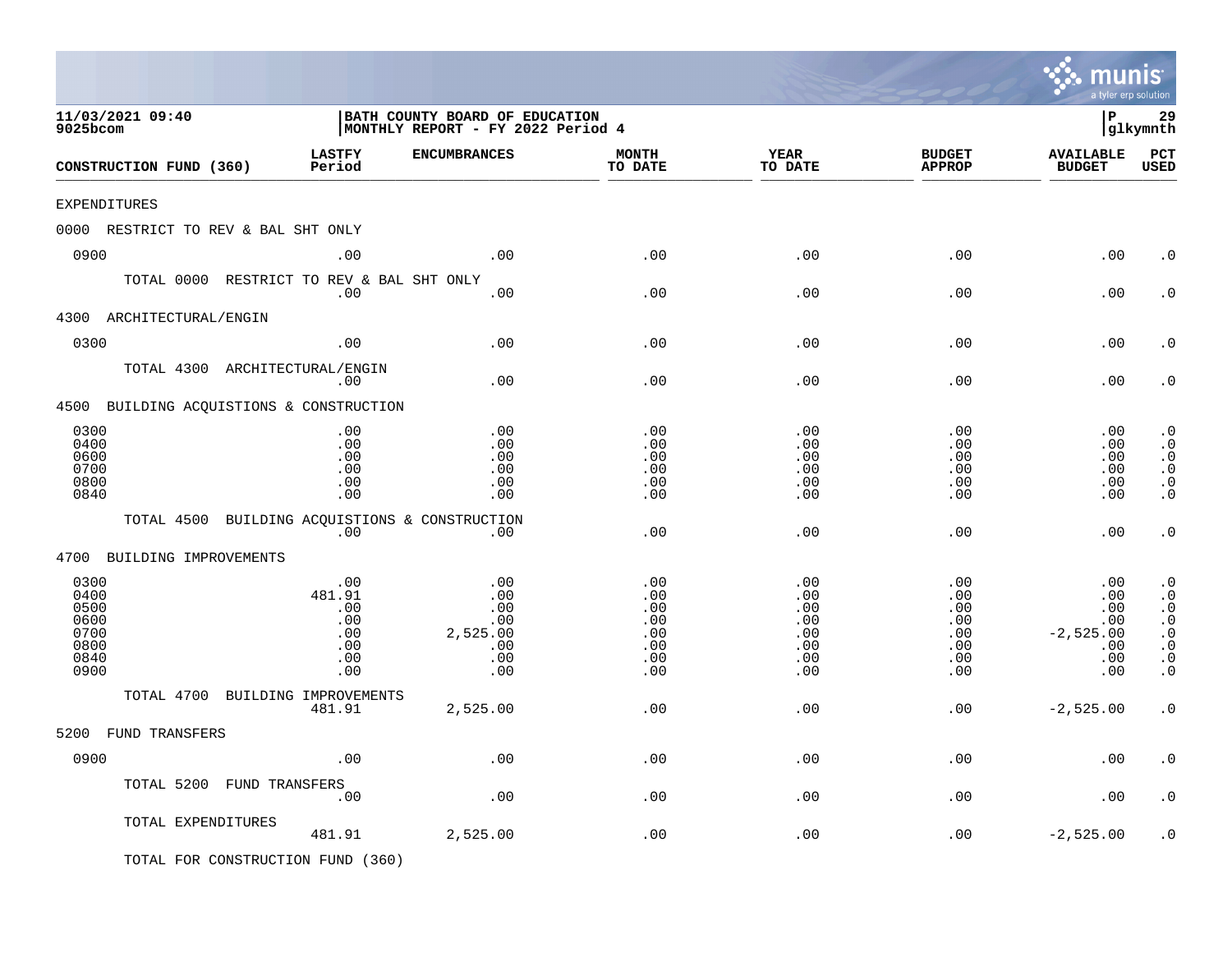|                              |                         |                                                                     |                         |                        |                                | munı<br>a tyler erp solution      |                    |
|------------------------------|-------------------------|---------------------------------------------------------------------|-------------------------|------------------------|--------------------------------|-----------------------------------|--------------------|
| 11/03/2021 09:40<br>9025bcom |                         | BATH COUNTY BOARD OF EDUCATION<br>MONTHLY REPORT - FY 2022 Period 4 |                         |                        |                                |                                   | 30<br> glkymnth    |
| (360)<br>CONSTRUCTION FUND   | <b>LASTFY</b><br>Period | <b>ENCUMBRANCES</b>                                                 | <b>MONTH</b><br>TO DATE | <b>YEAR</b><br>TO DATE | <b>BUDGET</b><br><b>APPROP</b> | <b>AVAILABLE</b><br><b>BUDGET</b> | <b>PCT</b><br>USED |
|                              | $-481.91$               | $-2,525.00$                                                         | .00                     | .00                    | .00                            | 2,525.00                          | $\cdot$ 0          |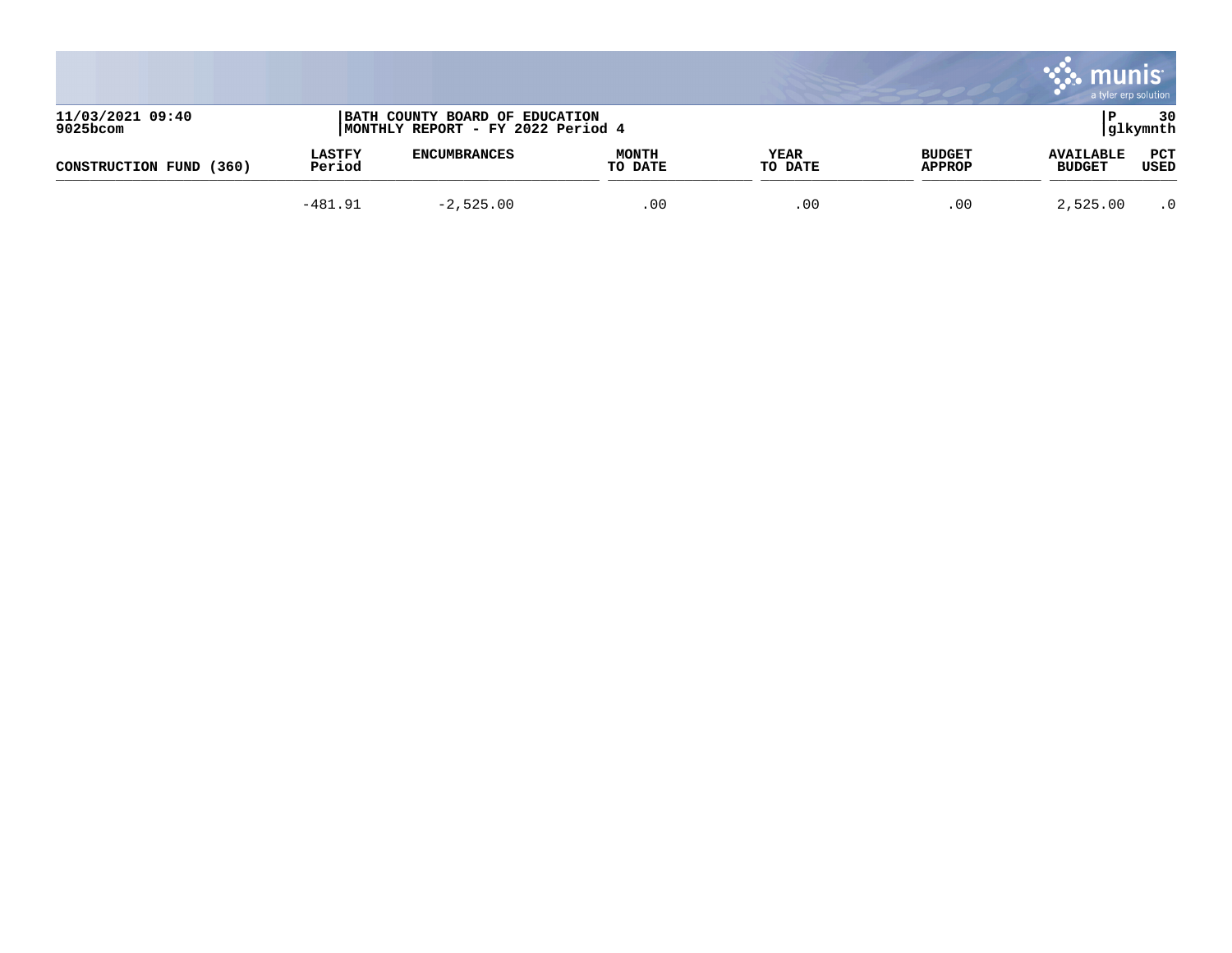|                                  |                         |                                                                     |                         |                 |                                | a tyler erp solution              |                    |
|----------------------------------|-------------------------|---------------------------------------------------------------------|-------------------------|-----------------|--------------------------------|-----------------------------------|--------------------|
| 11/03/2021 09:40<br>9025bcom     |                         | BATH COUNTY BOARD OF EDUCATION<br>MONTHLY REPORT - FY 2022 Period 4 |                         |                 |                                | ΙP                                | 31<br> glkymnth    |
| DEBT SERVICE FUND (400)          | <b>LASTFY</b><br>Period | <b>ENCUMBRANCES</b>                                                 | <b>MONTH</b><br>TO DATE | YEAR<br>TO DATE | <b>BUDGET</b><br><b>APPROP</b> | <b>AVAILABLE</b><br><b>BUDGET</b> | PCT<br><b>USED</b> |
| <b>REVENUES</b>                  |                         |                                                                     |                         |                 |                                |                                   |                    |
| RECEIPTS                         |                         |                                                                     |                         |                 |                                |                                   |                    |
| REVENUE FROM LOCAL SOURCES       |                         |                                                                     |                         |                 |                                |                                   |                    |
| EARNINGS ON INVESTMENTS          |                         |                                                                     |                         |                 |                                |                                   |                    |
| 1510 INT ON INV                  | .00                     | .00                                                                 | .00                     | .00             | .00                            | .00                               | $\cdot$ 0          |
| TOTAL EARNINGS ON INVESTMENTS    | .00                     | .00                                                                 | .00                     | .00             | .00                            | .00                               | $\cdot$ 0          |
| TOTAL REVENUE FROM LOCAL SOURCES | .00                     | .00                                                                 | .00                     | .00             | .00                            | .00                               | $\cdot$ 0          |
| REVENUE FROM STATE SOURCES       |                         |                                                                     |                         |                 |                                |                                   |                    |
| REVENUE ON BEHALF PAYMENTS       |                         |                                                                     |                         |                 |                                |                                   |                    |
| 3900 ON-BEHALF                   | .00                     | .00                                                                 | .00                     | .00             | .00                            | .00                               | $\cdot$ 0          |
| TOTAL REVENUE ON BEHALF          | PAYMENTS<br>.00         | .00                                                                 | .00                     | .00             | .00                            | .00                               | $\cdot$ 0          |
| TOTAL REVENUE FROM STATE SOURCES | .00                     | .00                                                                 | .00                     | .00             | .00                            | .00                               | $\cdot$ 0          |
| OTHER RECEIPTS                   |                         |                                                                     |                         |                 |                                |                                   |                    |
| <b>BOND ISSUANCE</b>             |                         |                                                                     |                         |                 |                                |                                   |                    |
| 5110 BOND PRIN                   | .00                     | .00                                                                 | .00                     | .00             | .00                            | .00                               | $\cdot$ 0          |
| TOTAL BOND ISSUANCE              | .00                     | .00                                                                 | .00                     | .00             | .00                            | .00                               | $\cdot$ 0          |
| <b>INTERFUND TRANSFERS</b>       |                         |                                                                     |                         |                 |                                |                                   |                    |
| 5210 FND XFER                    | 792,675.26              | .00                                                                 | 205,031.65              | 782,895.53      | 1,344,278.02                   | 561,382.49                        | 58.2               |
| TOTAL INTERFUND TRANSFERS        | 792,675.26              | .00                                                                 | 205,031.65              | 782,895.53      | 1,344,278.02                   | 561,382.49                        | 58.2               |
| TOTAL OTHER RECEIPTS             | 792,675.26              | .00                                                                 | 205,031.65              | 782,895.53      | 1,344,278.02                   | 561,382.49                        | 58.2               |
| TOTAL RECEIPTS                   | 792,675.26              | .00                                                                 | 205,031.65              | 782,895.53      | 1,344,278.02                   | 561,382.49                        | 58.2               |
| TOTAL REVENUE                    | 792,675.26              | .00                                                                 | 205,031.65              | 782,895.53      | 1,344,278.02                   | 561,382.49                        | 58.2               |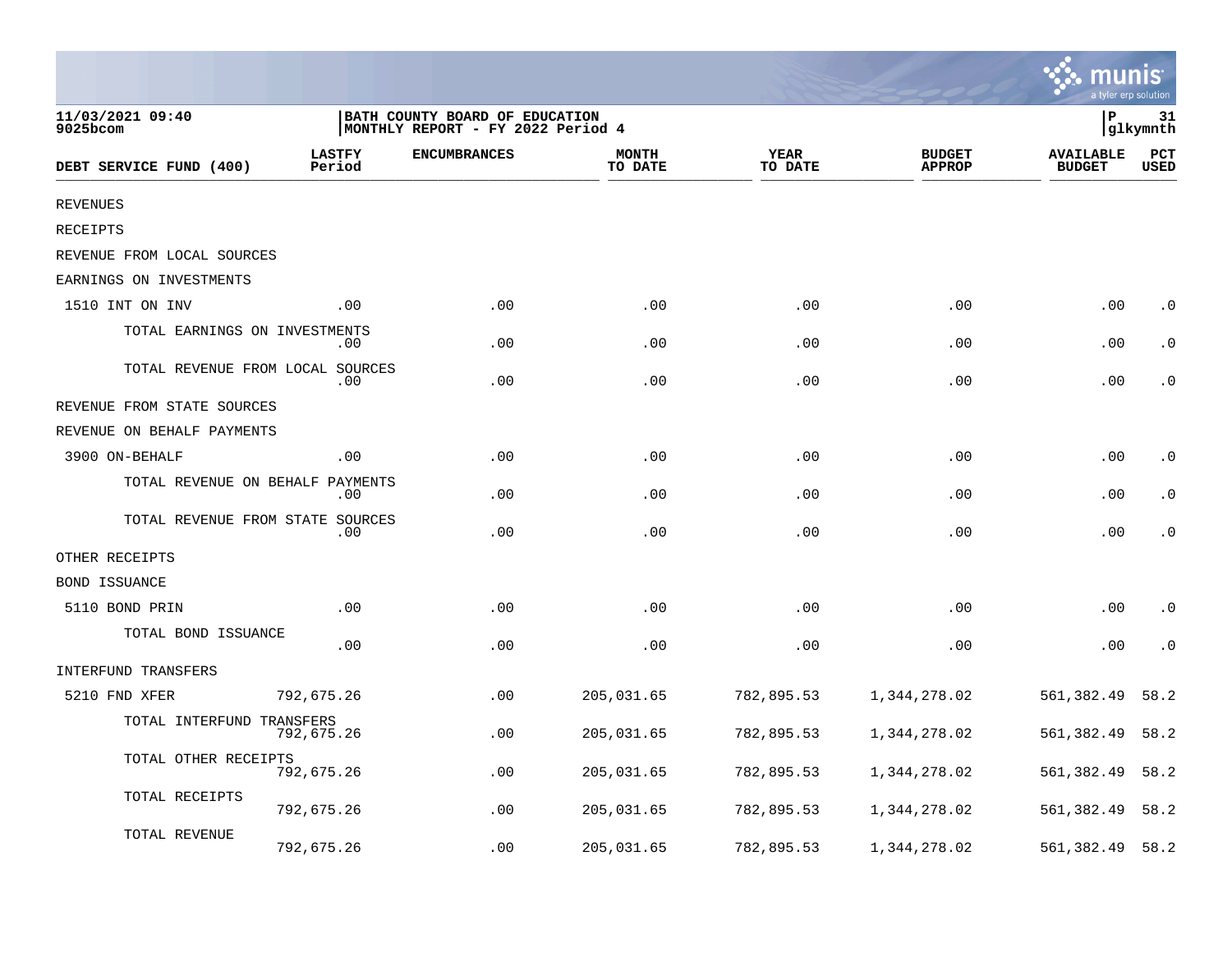

| 11/03/2021 09:40<br>$9025$ bcom |                                          | BATH COUNTY BOARD OF EDUCATION<br>MONTHLY REPORT - FY 2022 Period 4 |                         |                   |                                |                                   | 32<br> glkymnth           |
|---------------------------------|------------------------------------------|---------------------------------------------------------------------|-------------------------|-------------------|--------------------------------|-----------------------------------|---------------------------|
| DEBT SERVICE FUND (400)         | <b>LASTFY</b><br>Period                  | <b>ENCUMBRANCES</b>                                                 | <b>MONTH</b><br>TO DATE | YEAR<br>TO DATE   | <b>BUDGET</b><br><b>APPROP</b> | <b>AVAILABLE</b><br><b>BUDGET</b> | PCT<br>USED               |
| EXPENDITURES                    |                                          |                                                                     |                         |                   |                                |                                   |                           |
| 5100<br>DEBT SERVICE            |                                          |                                                                     |                         |                   |                                |                                   |                           |
| 0800<br>0900                    | 792,675.26<br>$.00 \,$                   | 561,382.52<br>.00                                                   | .00<br>.00              | 782,895.53<br>.00 | 1,344,278.02<br>.00            | $.00 \,$                          | $-.03$ 100.0<br>$\cdot$ 0 |
| TOTAL 5100                      | DEBT SERVICE<br>792,675.26               | 561,382.52                                                          | .00                     | 782,895.53        | 1,344,278.02                   |                                   | $-.03$ 100.0              |
| 5200<br>TRANSFERS<br>FUND       |                                          |                                                                     |                         |                   |                                |                                   |                           |
| 0900                            | .00                                      | .00                                                                 | .00                     | .00               | .00                            | .00                               | .0                        |
| TOTAL 5200                      | FUND TRANSFERS<br>$.00 \,$               | .00                                                                 | .00                     | .00               | .00                            | .00                               | .0                        |
| TOTAL EXPENDITURES              | 792,675.26                               | 561,382.52                                                          | .00                     | 782,895.53        | 1,344,278.02                   |                                   | $-.03$ 100.0              |
|                                 | TOTAL FOR DEBT SERVICE FUND (400)<br>.00 | $-561, 382.52$                                                      | 205,031.65              | .00               | .00                            | 561,382.52                        | $\cdot$ 0                 |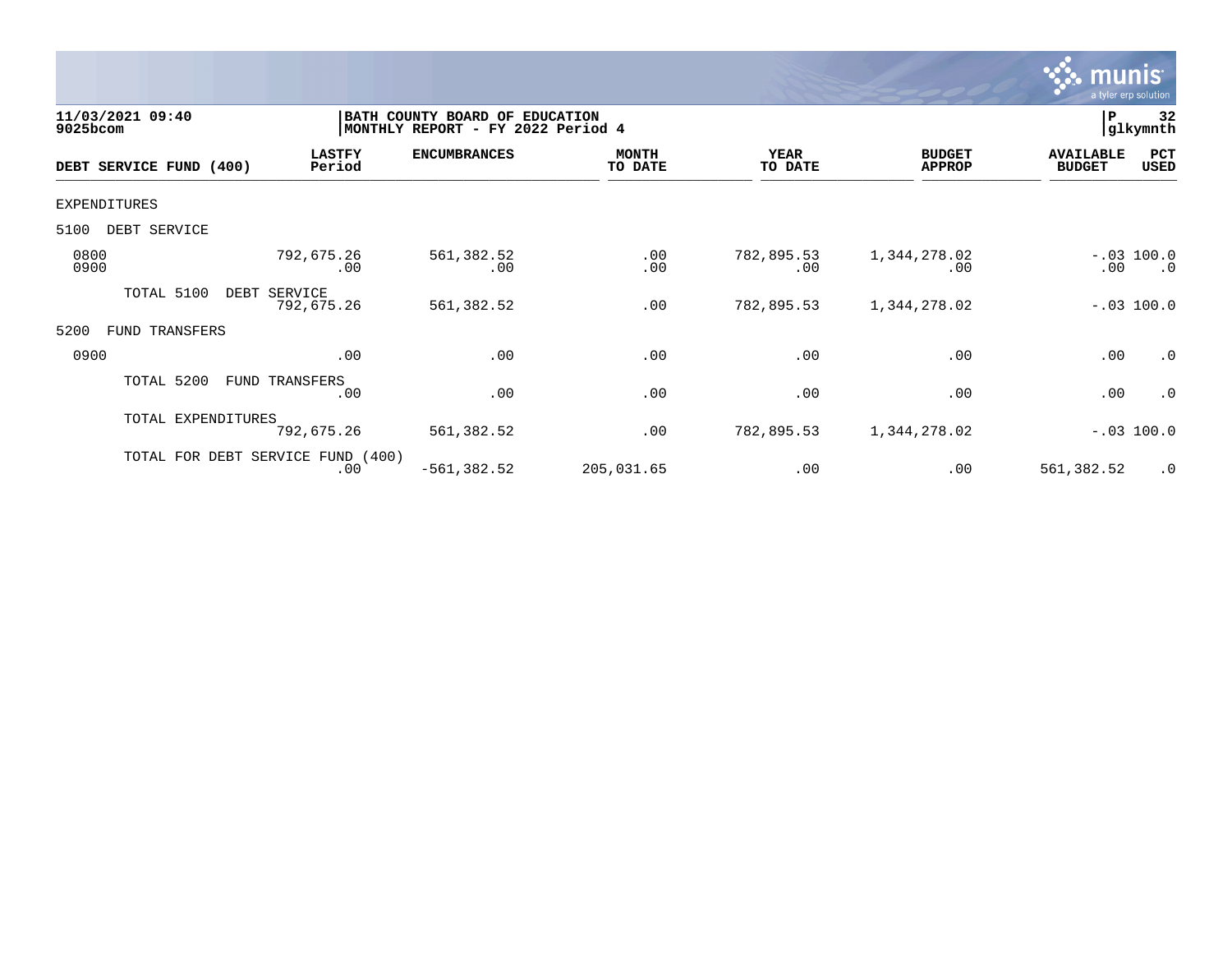|                                                                                                                                                                                                                                               |                                                                                                  |                                                                                         |                                                                                              |                                                                                                            |                                                                                                             | <u>ः munis</u>                                                                                         | a tyler erp solution                                                                                                                                                                      |
|-----------------------------------------------------------------------------------------------------------------------------------------------------------------------------------------------------------------------------------------------|--------------------------------------------------------------------------------------------------|-----------------------------------------------------------------------------------------|----------------------------------------------------------------------------------------------|------------------------------------------------------------------------------------------------------------|-------------------------------------------------------------------------------------------------------------|--------------------------------------------------------------------------------------------------------|-------------------------------------------------------------------------------------------------------------------------------------------------------------------------------------------|
| 11/03/2021 09:40<br>9025bcom                                                                                                                                                                                                                  | BATH COUNTY BOARD OF EDUCATION<br>MONTHLY REPORT - FY 2022 Period 4                              |                                                                                         |                                                                                              |                                                                                                            |                                                                                                             | lР                                                                                                     | 33<br> glkymnth                                                                                                                                                                           |
| FOOD SERVICE FUND (51)                                                                                                                                                                                                                        | <b>LASTFY</b><br>Period                                                                          | <b>ENCUMBRANCES</b>                                                                     | <b>MONTH</b><br>TO DATE                                                                      | <b>YEAR</b><br>TO DATE                                                                                     | <b>BUDGET</b><br><b>APPROP</b>                                                                              | <b>AVAILABLE</b><br><b>BUDGET</b>                                                                      | PCT<br>USED                                                                                                                                                                               |
| REVENUES                                                                                                                                                                                                                                      |                                                                                                  |                                                                                         |                                                                                              |                                                                                                            |                                                                                                             |                                                                                                        |                                                                                                                                                                                           |
| 0999 BEGINNING BALANCE                                                                                                                                                                                                                        |                                                                                                  |                                                                                         |                                                                                              |                                                                                                            |                                                                                                             |                                                                                                        |                                                                                                                                                                                           |
| TOTAL 0999 BEGINNING BALANCE                                                                                                                                                                                                                  | 2,096,569.51                                                                                     | .00                                                                                     | .00                                                                                          | .00                                                                                                        | 2,000,000.00                                                                                                | 2,000,000.00                                                                                           | $\cdot$ 0                                                                                                                                                                                 |
| RECEIPTS                                                                                                                                                                                                                                      |                                                                                                  |                                                                                         |                                                                                              |                                                                                                            |                                                                                                             |                                                                                                        |                                                                                                                                                                                           |
| REVENUE FROM LOCAL SOURCES                                                                                                                                                                                                                    |                                                                                                  |                                                                                         |                                                                                              |                                                                                                            |                                                                                                             |                                                                                                        |                                                                                                                                                                                           |
| EARNINGS ON INVESTMENTS                                                                                                                                                                                                                       |                                                                                                  |                                                                                         |                                                                                              |                                                                                                            |                                                                                                             |                                                                                                        |                                                                                                                                                                                           |
| 1510 INT ON INV                                                                                                                                                                                                                               | 3,374.66                                                                                         | .00                                                                                     | 835.61                                                                                       | 3,134.44                                                                                                   | 3,000.00                                                                                                    | $-134.44$ 104.5                                                                                        |                                                                                                                                                                                           |
| TOTAL EARNINGS ON INVESTMENTS                                                                                                                                                                                                                 | 3,374.66                                                                                         | .00                                                                                     | 835.61                                                                                       | 3,134.44                                                                                                   | 3,000.00                                                                                                    | $-134.44$ 104.5                                                                                        |                                                                                                                                                                                           |
| FOOD SERVICE                                                                                                                                                                                                                                  |                                                                                                  |                                                                                         |                                                                                              |                                                                                                            |                                                                                                             |                                                                                                        |                                                                                                                                                                                           |
| 1611 REIMB LNCH<br>1612 REIMB BRKF<br>1613 REIMB MILK<br>1621 NO-RMB LNH<br>1622 NO-RMB BKF<br>1623 NO-RMB MLK<br>1624 NO-RMB ALA<br>1627 NO-RM VEND<br>1628 NO-RM VEND<br>1629 NO-RM OTHR<br>1630 SPEC FUNC<br>1631 CATERING<br>1637 VENDING | 672.45<br>$\,.\,00$<br>.00<br>.00<br>.00<br>.00<br>.00<br>.00<br>.00<br>.00<br>.00<br>.00<br>.00 | .00<br>.00<br>.00<br>.00<br>.00<br>.00<br>.00<br>.00<br>.00<br>.00<br>.00<br>.00<br>.00 | 1,439.70<br>.00<br>.00<br>.00<br>.00<br>.00<br>.00<br>.00<br>.00<br>.00<br>.00<br>.00<br>.00 | 5,156.25<br>$.00 \ \,$<br>.00<br>.00<br>.00<br>.00<br>.00<br>.00<br>.00<br>.00<br>$.00 \ \,$<br>.00<br>.00 | 67,000.00<br>600.00<br>.00<br>.00<br>.00<br>$.00 \,$<br>.00<br>.00<br>.00<br>.00<br>400.00<br>500.00<br>.00 | 61,843.75<br>600.00<br>.00<br>.00<br>.00<br>.00<br>.00<br>.00<br>.00<br>.00<br>400.00<br>500.00<br>.00 | 7.7<br>$\cdot$ 0<br>$\cdot$ 0<br>$\cdot$ 0<br>$\boldsymbol{\cdot}$ 0<br>$\cdot$ 0<br>$\cdot$ 0<br>$\cdot$ 0<br>$\cdot$ 0<br>$\cdot$ 0<br>$\cdot$ 0<br>$\boldsymbol{\cdot}$ 0<br>$\cdot$ 0 |
| TOTAL FOOD SERVICE                                                                                                                                                                                                                            | 672.45                                                                                           | $.00 \,$                                                                                | 1,439.70                                                                                     | 5,156.25                                                                                                   | 68,500.00                                                                                                   | 63,343.75                                                                                              | 7.5                                                                                                                                                                                       |
| OTHER REVENUE FROM LOCAL SOURCES                                                                                                                                                                                                              |                                                                                                  |                                                                                         |                                                                                              |                                                                                                            |                                                                                                             |                                                                                                        |                                                                                                                                                                                           |
| 1920 CONTRIBUTE<br>1980 PRYR REFND<br>1990 MISC REV<br>1993 OTH REBATE<br>1994 RET INSUFF                                                                                                                                                     | .00<br>.00<br>.00<br>.00<br>.00                                                                  | .00<br>.00<br>.00<br>.00<br>.00                                                         | .00<br>.00<br>.00<br>.00<br>.00                                                              | .00<br>.00<br>.00<br>.00<br>.00                                                                            | .00<br>.00<br>2,000.00<br>.00<br>.00                                                                        | .00<br>.00<br>2,000.00<br>.00<br>.00                                                                   | $\cdot$ 0<br>$\cdot$ 0<br>$\cdot$ 0<br>. 0<br>$\cdot$ 0                                                                                                                                   |
|                                                                                                                                                                                                                                               | TOTAL OTHER REVENUE FROM LOCAL SOURCES<br>.00                                                    | .00                                                                                     | .00                                                                                          | .00                                                                                                        | 2,000.00                                                                                                    | 2,000.00                                                                                               | $\cdot$ 0                                                                                                                                                                                 |
|                                                                                                                                                                                                                                               | TOTAL REVENUE FROM LOCAL SOURCES<br>4,047.11                                                     | $.00 \,$                                                                                | 2,275.31                                                                                     | 8,290.69                                                                                                   | 73,500.00                                                                                                   | 65, 209. 31 11. 3                                                                                      |                                                                                                                                                                                           |

 $\mathcal{L}^{\text{max}}$ 

REVENUE FROM STATE SOURCES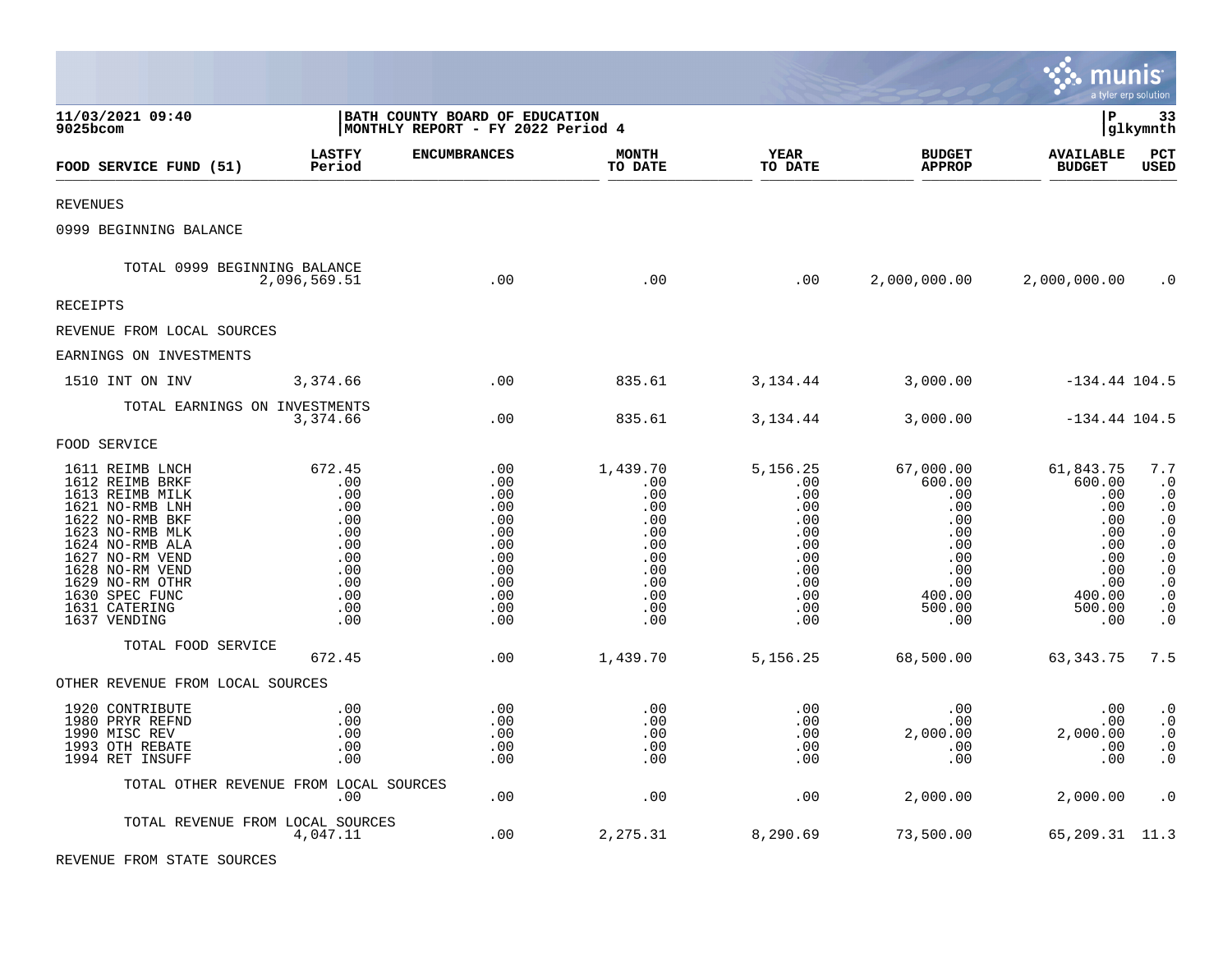

| 11/03/2021 09:40<br>$9025$ bcom                | BATH COUNTY BOARD OF EDUCATION<br>MONTHLY REPORT - FY 2022 Period 4 |                     |                         |                        |                                | lР<br>34<br> glkymnth             |                        |  |
|------------------------------------------------|---------------------------------------------------------------------|---------------------|-------------------------|------------------------|--------------------------------|-----------------------------------|------------------------|--|
| FOOD SERVICE FUND (51)                         | <b>LASTFY</b><br>Period                                             | <b>ENCUMBRANCES</b> | <b>MONTH</b><br>TO DATE | <b>YEAR</b><br>TO DATE | <b>BUDGET</b><br><b>APPROP</b> | <b>AVAILABLE</b><br><b>BUDGET</b> | PCT<br><b>USED</b>     |  |
|                                                |                                                                     |                     |                         |                        |                                |                                   |                        |  |
| RESTRICTED                                     |                                                                     |                     |                         |                        |                                |                                   |                        |  |
| 3200 RES STATE                                 | .00                                                                 | .00                 | .00                     | .00                    | 33,000.00                      | 33,000.00                         | $\cdot$ 0              |  |
| TOTAL RESTRICTED                               | .00                                                                 | .00                 | .00                     | .00                    | 33,000.00                      | 33,000.00                         | $\cdot$ 0              |  |
| REVENUE ON BEHALF PAYMENTS                     |                                                                     |                     |                         |                        |                                |                                   |                        |  |
| 3900 ON-BEHALF                                 | .00                                                                 | .00                 | .00                     | .00                    | .00                            | .00                               | $\cdot$ 0              |  |
| TOTAL REVENUE ON BEHALF PAYMENTS               | .00                                                                 | .00                 | .00                     | .00                    | .00                            | .00                               | $\cdot$ 0              |  |
| TOTAL REVENUE FROM STATE SOURCES               | .00                                                                 | .00                 | .00                     | .00                    | 33,000.00                      | 33,000.00                         | $\cdot$ 0              |  |
| REVENUE FROM FEDERAL SOURCES                   |                                                                     |                     |                         |                        |                                |                                   |                        |  |
| RESTRICTED THROUGH THE STATE                   |                                                                     |                     |                         |                        |                                |                                   |                        |  |
| 4500 RES FED/ST                                | 189,326.84                                                          | .00                 | 210, 179.88             | 364,662.24             | 919,000.00                     | 554,337.76                        | 39.7                   |  |
| TOTAL RESTRICTED THROUGH THE STATE             | 189,326.84                                                          | .00                 | 210,179.88              | 364,662.24             | 919,000.00                     | 554, 337. 76 39. 7                |                        |  |
| CHILD NUTRITION PROGRAM DONATED COMMODIT       |                                                                     |                     |                         |                        |                                |                                   |                        |  |
| 4950 CHD NT DC                                 | .00                                                                 | .00                 | .00                     | .00                    | .00                            | .00                               | $\cdot$ 0              |  |
| TOTAL CHILD NUTRITION PROGRAM DONATED COMMODIT | .00                                                                 | .00                 | .00                     | .00                    | .00                            | .00                               | $\cdot$ 0              |  |
| TOTAL REVENUE FROM FEDERAL SOURCES             | 189,326.84                                                          | .00                 | 210, 179.88             | 364,662.24             | 919,000.00                     | 554, 337. 76                      | 39.7                   |  |
| OTHER RECEIPTS                                 |                                                                     |                     |                         |                        |                                |                                   |                        |  |
| INTERFUND TRANSFERS                            |                                                                     |                     |                         |                        |                                |                                   |                        |  |
| 5210 FND XFER                                  | .00                                                                 | .00                 | .00                     | .00                    | .00                            | .00                               | $\cdot$ 0              |  |
| TOTAL INTERFUND TRANSFERS                      | .00                                                                 | .00                 | .00                     | .00                    | .00                            | .00                               | $\cdot$ 0              |  |
| SALE OR COMP FOR LOSS OF ASSETS                |                                                                     |                     |                         |                        |                                |                                   |                        |  |
| 5341 SALE EQUIP<br>5342 LOSS EQUIP             | .00<br>.00                                                          | .00<br>.00          | .00<br>.00              | .00<br>.00             | .00<br>.00                     | .00<br>.00                        | $\cdot$ 0<br>$\cdot$ 0 |  |
| TOTAL SALE OR COMP FOR LOSS OF ASSETS          | $.00 \,$                                                            | .00                 | .00                     | .00                    | .00                            | .00                               | $\cdot$ 0              |  |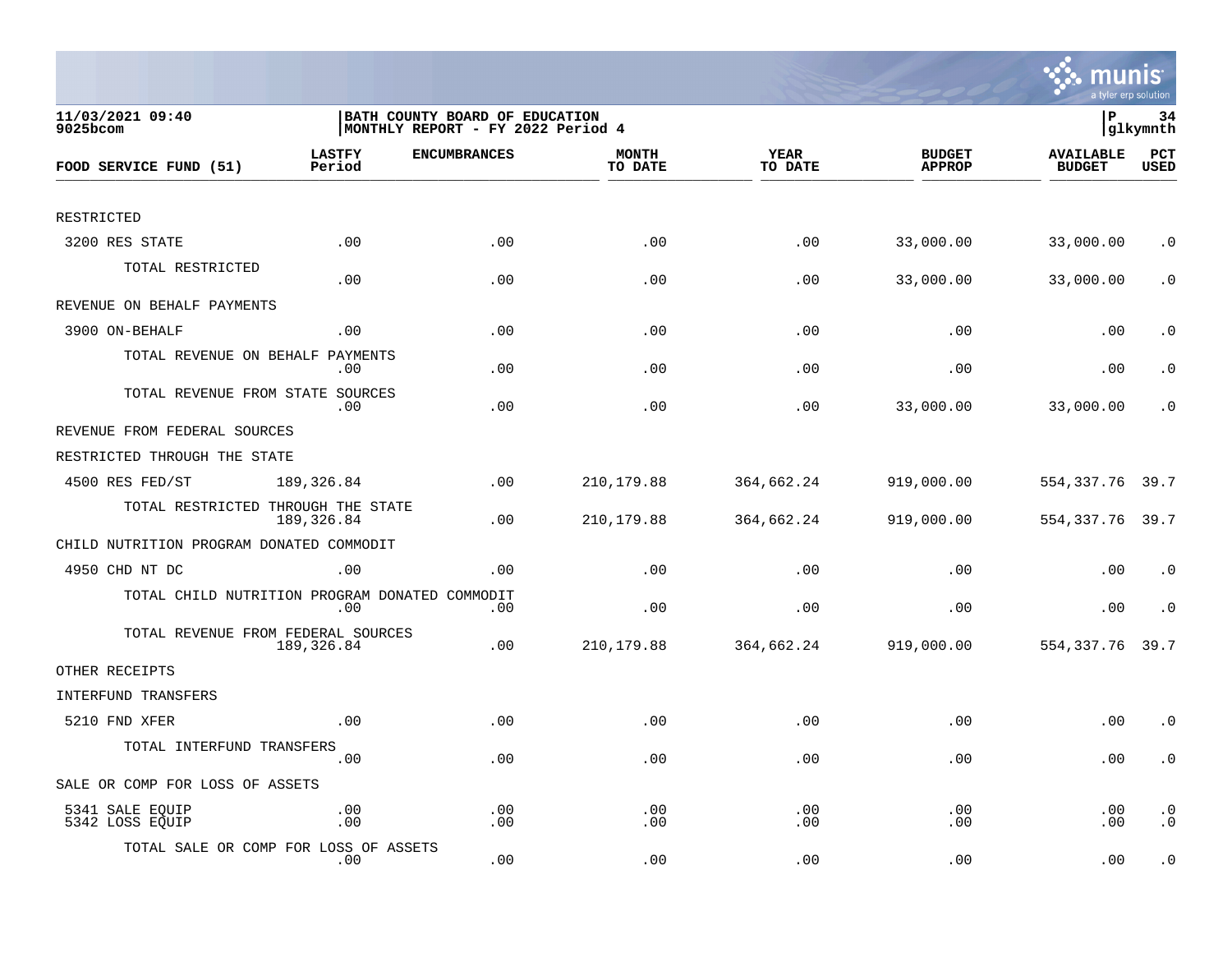|                              |                         |                                                                     |                         |                 |                                | mu<br>a tyler erp solution        |                      |
|------------------------------|-------------------------|---------------------------------------------------------------------|-------------------------|-----------------|--------------------------------|-----------------------------------|----------------------|
| 11/03/2021 09:40<br>9025bcom |                         | BATH COUNTY BOARD OF EDUCATION<br>MONTHLY REPORT - FY 2022 Period 4 |                         |                 |                                | P                                 | 35<br>glkymnth       |
| FOOD SERVICE FUND (51)       | <b>LASTFY</b><br>Period | <b>ENCUMBRANCES</b>                                                 | <b>MONTH</b><br>TO DATE | YEAR<br>TO DATE | <b>BUDGET</b><br><b>APPROP</b> | <b>AVAILABLE</b><br><b>BUDGET</b> | PCT<br>USED          |
| TOTAL OTHER RECEIPTS         | .00                     | .00                                                                 | .00                     | .00             | .00                            | .00                               | $\cdot$ <sup>0</sup> |
| TOTAL RECEIPTS               | 193, 373.95             | .00                                                                 | 212,455.19              | 372,952.93      | 1,025,500.00                   | 652,547.07                        | 36.4                 |
| TOTAL REVENUE                | 2,289,943.46            | .00                                                                 | 212,455.19              | 372,952.93      | 3,025,500.00                   | 2,652,547.07                      | 12.3                 |

the contract of the contract of

a sa mga magaalang na mga magaalang ng mga magaalang ng mga magaalang ng magaalang ng magaalang ng magaalang n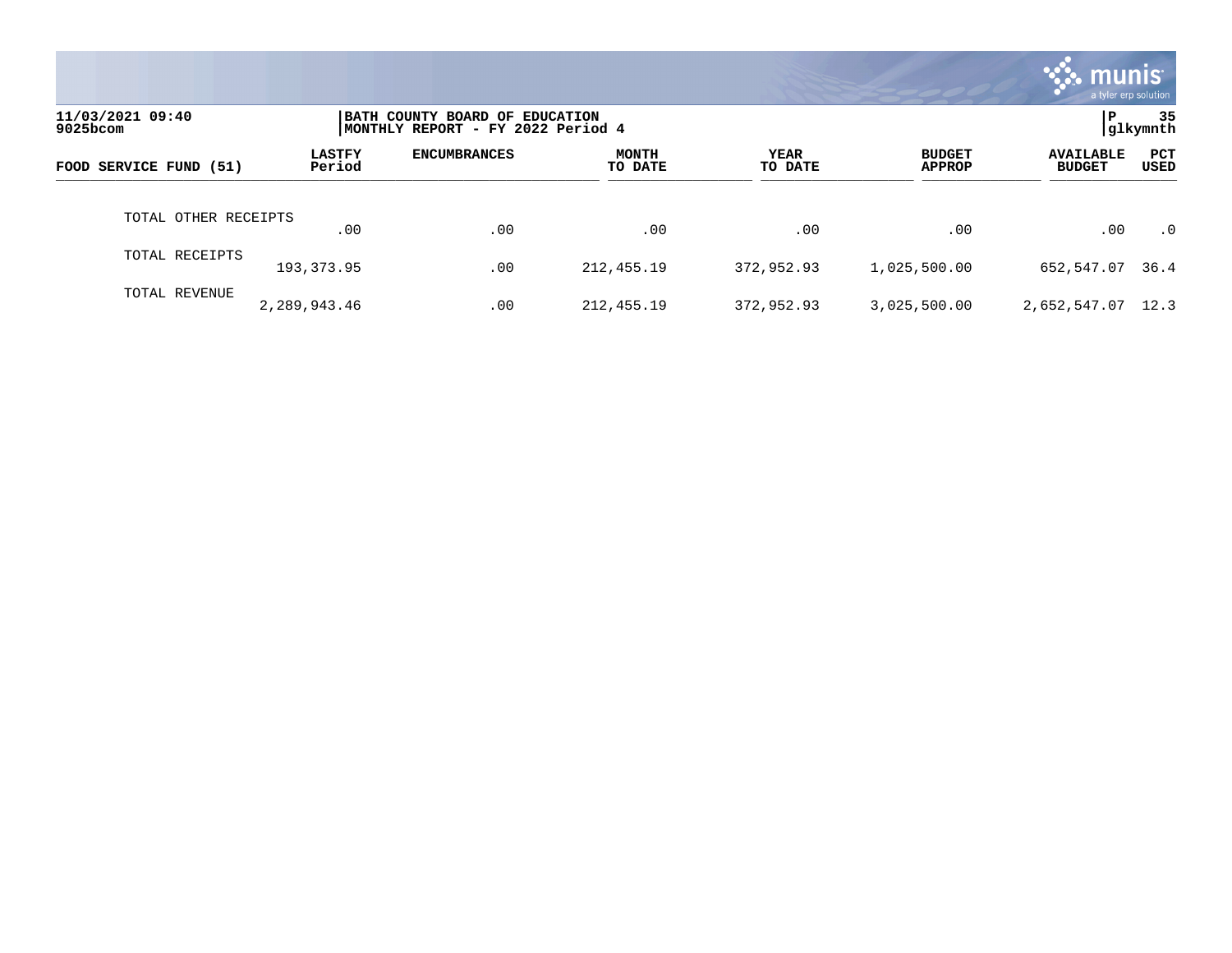|                                                                      |                                                                                                  |                                                                                                                 |                                                                                        |                                                                                                                         |                                                                                                                                      |                                                                                                                   | a tyler erp solution                                                       |
|----------------------------------------------------------------------|--------------------------------------------------------------------------------------------------|-----------------------------------------------------------------------------------------------------------------|----------------------------------------------------------------------------------------|-------------------------------------------------------------------------------------------------------------------------|--------------------------------------------------------------------------------------------------------------------------------------|-------------------------------------------------------------------------------------------------------------------|----------------------------------------------------------------------------|
| 11/03/2021 09:40<br>9025bcom                                         |                                                                                                  | BATH COUNTY BOARD OF EDUCATION<br>MONTHLY REPORT - FY 2022 Period 4                                             |                                                                                        |                                                                                                                         |                                                                                                                                      | Þ                                                                                                                 | 36<br> glkymnth                                                            |
| FOOD SERVICE FUND (51)                                               | <b>LASTFY</b><br>Period                                                                          | <b>ENCUMBRANCES</b>                                                                                             | <b>MONTH</b><br>TO DATE                                                                | YEAR<br>TO DATE                                                                                                         | <b>BUDGET</b><br><b>APPROP</b>                                                                                                       | <b>AVAILABLE</b><br><b>BUDGET</b>                                                                                 | PCT<br><b>USED</b>                                                         |
| <b>EXPENDITURES</b>                                                  |                                                                                                  |                                                                                                                 |                                                                                        |                                                                                                                         |                                                                                                                                      |                                                                                                                   |                                                                            |
|                                                                      | 0000 RESTRICT TO REV & BAL SHT ONLY                                                              |                                                                                                                 |                                                                                        |                                                                                                                         |                                                                                                                                      |                                                                                                                   |                                                                            |
| 0300                                                                 | .00                                                                                              | .00                                                                                                             | .00                                                                                    | .00                                                                                                                     | .00                                                                                                                                  | .00                                                                                                               | $\cdot$ 0                                                                  |
| TOTAL 0000                                                           | RESTRICT TO REV & BAL SHT ONLY<br>.00                                                            | .00                                                                                                             | .00                                                                                    | .00                                                                                                                     | .00                                                                                                                                  | .00                                                                                                               | $\cdot$ 0                                                                  |
| 2700 STUDENT TRANSPORTATION                                          |                                                                                                  |                                                                                                                 |                                                                                        |                                                                                                                         |                                                                                                                                      |                                                                                                                   |                                                                            |
| 0100<br>0200                                                         | .00<br>.00                                                                                       | .00<br>.00                                                                                                      | .00<br>.00                                                                             | .00<br>.00                                                                                                              | 151.00<br>47.00                                                                                                                      | 151.00<br>47.00                                                                                                   | $\cdot$ 0<br>$.0 \,$                                                       |
|                                                                      | TOTAL 2700 STUDENT TRANSPORTATION<br>.00                                                         | .00                                                                                                             | .00                                                                                    | .00                                                                                                                     | 198.00                                                                                                                               | 198.00                                                                                                            | $\cdot$ 0                                                                  |
| 3100 FOOD SERVICE OPERATION                                          |                                                                                                  |                                                                                                                 |                                                                                        |                                                                                                                         |                                                                                                                                      |                                                                                                                   |                                                                            |
| 0100<br>0200<br>0280<br>0300<br>0400<br>0500<br>0600<br>0700<br>0800 | 104,471.10<br>32,437.61<br>.00<br>800.00<br>521.85<br>59.00<br>135,239.05<br>15,950.00<br>290.50 | $\begin{array}{c} 0.00 \\ -0.00 \end{array}$<br>.00<br>.00<br>767.68<br>$\cdot$ 00<br>233, 325.19<br>.00<br>.00 | 43,402.66<br>14,774.97<br>$\sim$ 00<br>.00<br>223.65<br>.00<br>95,476.08<br>.00<br>.00 | 113,375.30<br>38,577.49<br>$\overline{\phantom{0}}$ .00<br>4,735.00<br>2,205.57<br>93.00<br>186,746.13<br>.00<br>268.00 | 506,358.00<br>194,000.00<br>$\overline{00}$<br>19,050.00<br>231,799.00<br>5,723.00<br>1,756,263.00<br>262, 109.00<br>$\overline{00}$ | 392,982.70<br>155,422.51<br>.00<br>14,315.00<br>228,825.75<br>5,630.00<br>1,336,191.68<br>262,109.00<br>$-268.00$ | 22.4<br>19.9<br>$\cdot$ 0<br>24.9<br>1.3<br>1.6<br>23.9<br>$\cdot$ 0<br>.0 |
|                                                                      | TOTAL 3100 FOOD SERVICE OPERATION<br>289,769.11                                                  | 234,092.87                                                                                                      | 153,877.36                                                                             | 346,000.49                                                                                                              | 2,975,302.00                                                                                                                         | 2,395,208.64 19.5                                                                                                 |                                                                            |
| 5200 FUND TRANSFERS                                                  |                                                                                                  |                                                                                                                 |                                                                                        |                                                                                                                         |                                                                                                                                      |                                                                                                                   |                                                                            |
| 0900                                                                 | 19,291.23                                                                                        | .00                                                                                                             | 7,320.89                                                                               | 12,828.43                                                                                                               | 50,000.00                                                                                                                            | 37,171.57 25.7                                                                                                    |                                                                            |
|                                                                      | TOTAL 5200 FUND TRANSFERS<br>19,291.23                                                           | .00                                                                                                             | 7,320.89                                                                               | 12,828.43                                                                                                               | 50,000.00                                                                                                                            | 37, 171.57 25.7                                                                                                   |                                                                            |
|                                                                      | TOTAL EXPENDITURES<br>309,060.34                                                                 | 234,092.87                                                                                                      | 161,198.25                                                                             | 358,828.92                                                                                                              | 3,025,500.00                                                                                                                         | 2,432,578.21 19.6                                                                                                 |                                                                            |
|                                                                      | TOTAL FOR FOOD SERVICE FUND (51)<br>1,980,883.12                                                 | $-234,092.87$                                                                                                   | 51,256.94                                                                              | 14,124.01                                                                                                               | .00                                                                                                                                  | 219,968.86                                                                                                        | $\cdot$ 0                                                                  |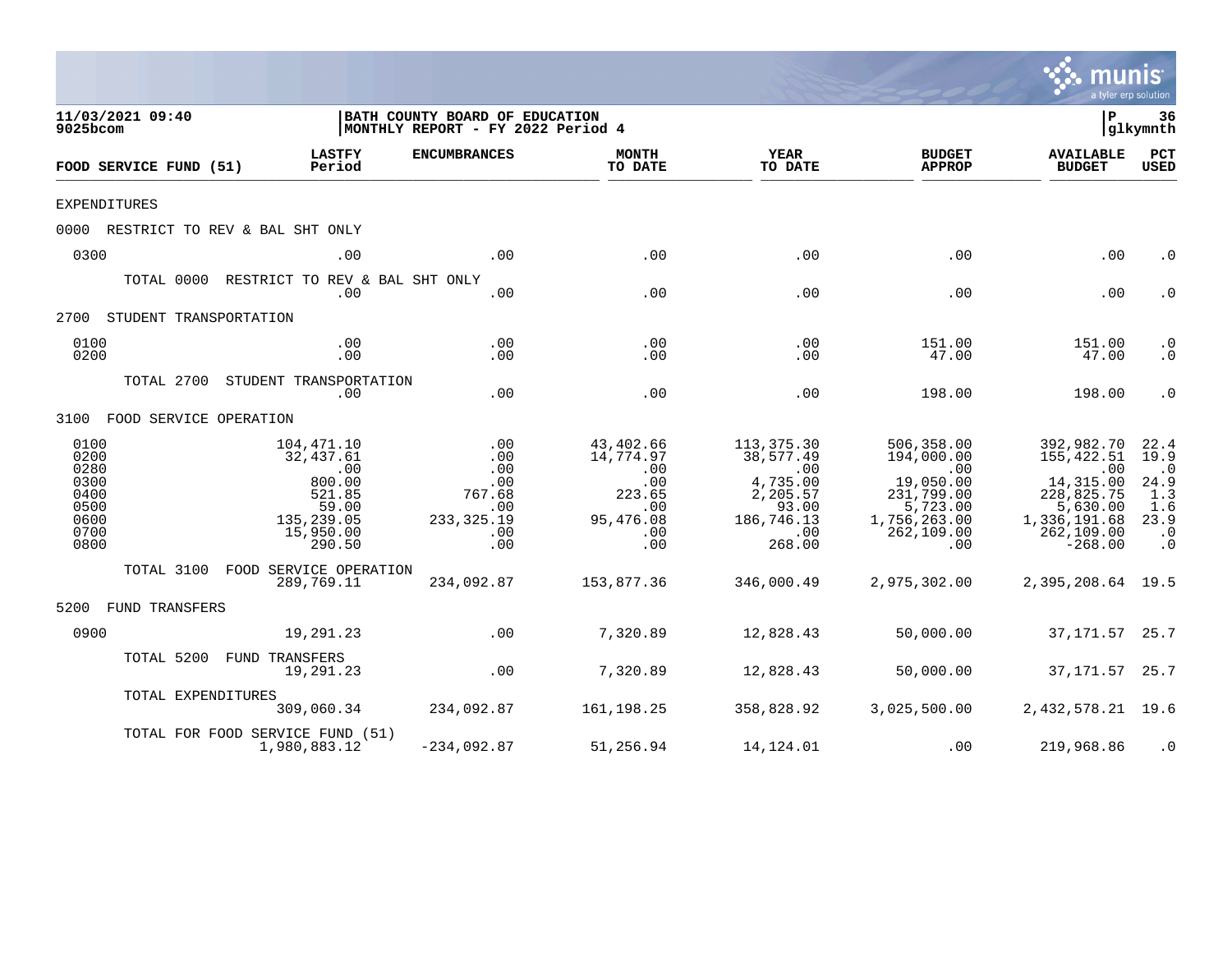|                                  |                                                |                                                                     |                         |                 |                                | munis<br>a tyler erp solution     |                        |
|----------------------------------|------------------------------------------------|---------------------------------------------------------------------|-------------------------|-----------------|--------------------------------|-----------------------------------|------------------------|
| 11/03/2021 09:40<br>9025bcom     |                                                | BATH COUNTY BOARD OF EDUCATION<br>MONTHLY REPORT - FY 2022 Period 4 |                         |                 |                                | l P                               | 37<br>glkymnth         |
| CHILD CARE (52)                  | <b>LASTFY</b><br>Period                        | <b>ENCUMBRANCES</b>                                                 | <b>MONTH</b><br>TO DATE | YEAR<br>TO DATE | <b>BUDGET</b><br><b>APPROP</b> | <b>AVAILABLE</b><br><b>BUDGET</b> | PCT<br><b>USED</b>     |
| <b>REVENUES</b>                  |                                                |                                                                     |                         |                 |                                |                                   |                        |
| 0999 BEGINNING BALANCE           |                                                |                                                                     |                         |                 |                                |                                   |                        |
| TOTAL 0999 BEGINNING BALANCE     | 20,633.54                                      | .00                                                                 | .00                     | .00             | 6,251.90                       | 6,251.90                          | . 0                    |
| <b>RECEIPTS</b>                  |                                                |                                                                     |                         |                 |                                |                                   |                        |
| REVENUE FROM LOCAL SOURCES       |                                                |                                                                     |                         |                 |                                |                                   |                        |
| TUITION                          |                                                |                                                                     |                         |                 |                                |                                   |                        |
| 1310 TUIT IND                    | 9,148.00                                       | .00                                                                 | 4,287.00                | 13,716.00       | 99,051.43                      | 85, 335. 43 13. 9                 |                        |
| TOTAL TUITION                    | 9,148.00                                       | .00                                                                 | 4,287.00                | 13,716.00       | 99,051.43                      | 85, 335. 43 13. 9                 |                        |
| OTHER REVENUE FROM LOCAL SOURCES |                                                |                                                                     |                         |                 |                                |                                   |                        |
| 1920 CONTRIBUTE<br>1990 MISC REV | .00<br>.00                                     | .00<br>.00                                                          | .00<br>.00              | .00<br>.00      | .00<br>.00                     | .00<br>.00                        | $\cdot$ 0<br>$\cdot$ 0 |
|                                  | TOTAL OTHER REVENUE FROM LOCAL SOURCES<br>.00. | .00                                                                 | .00                     | .00             | .00                            | .00                               | $\cdot$ 0              |
|                                  | TOTAL REVENUE FROM LOCAL SOURCES<br>9,148.00   | $.00 \,$                                                            | 4,287.00                | 13,716.00       | 99,051.43                      | 85, 335. 43                       | 13.9                   |
| REVENUE FROM STATE SOURCES       |                                                |                                                                     |                         |                 |                                |                                   |                        |
| EXPENDITURE REIMBURSEMENTS       |                                                |                                                                     |                         |                 |                                |                                   |                        |
| 3131 MISC REIMB                  | 27, 424.19                                     | .00                                                                 | 1,718.00                | 13,622.00       | 40,000.00                      | 26,378.00                         | 34.1                   |
|                                  | TOTAL EXPENDITURE REIMBURSEMENTS<br>27,424.19  | .00                                                                 | 1,718.00                | 13,622.00       | 40,000.00                      | 26,378.00                         | 34.1                   |
| REVENUE ON BEHALF PAYMENTS       |                                                |                                                                     |                         |                 |                                |                                   |                        |
| 3900 ON-BEHALF                   | .00                                            | .00                                                                 | .00                     | .00             | .00                            | .00                               | $\cdot$ 0              |
|                                  | TOTAL REVENUE ON BEHALF PAYMENTS<br>.00        | .00                                                                 | .00                     | .00             | .00                            | .00                               | $\cdot$ 0              |
|                                  | TOTAL REVENUE FROM STATE SOURCES<br>27, 424.19 | .00                                                                 | 1,718.00                | 13,622.00       | 40,000.00                      | 26,378.00                         | 34.1                   |
| REVENUE FROM FEDERAL SOURCES     |                                                |                                                                     |                         |                 |                                |                                   |                        |
| RESTRICTED THROUGH THE STATE     |                                                |                                                                     |                         |                 |                                |                                   |                        |

 $\mathcal{L}$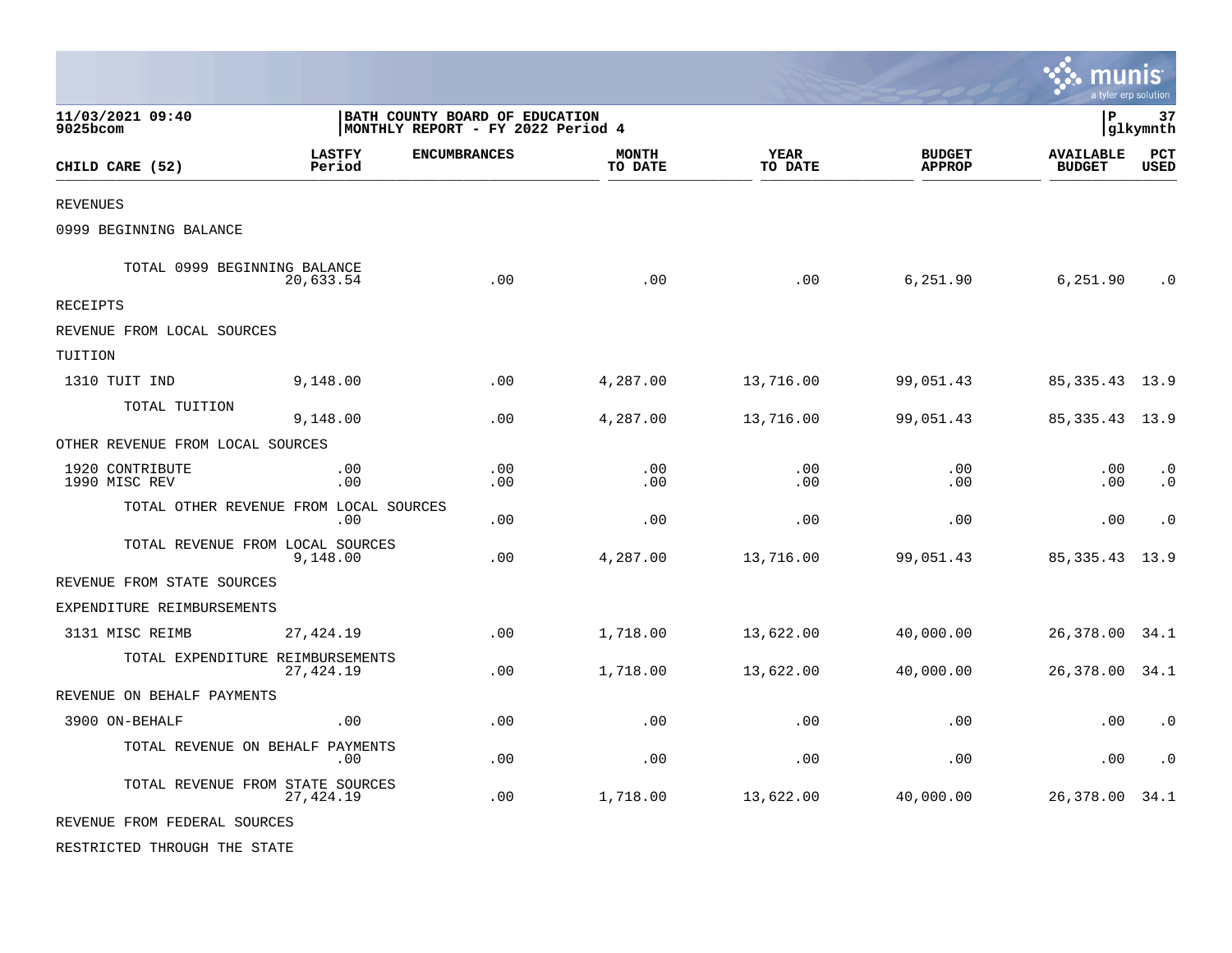

| 11/03/2021 09:40<br>9025bcom | BATH COUNTY BOARD OF EDUCATION<br>MONTHLY REPORT - FY 2022 Period 4 |                     |                         |                        |                                | ${\bf P}$                         | 38<br>glkymnth     |  |  |
|------------------------------|---------------------------------------------------------------------|---------------------|-------------------------|------------------------|--------------------------------|-----------------------------------|--------------------|--|--|
| CHILD CARE (52)              | <b>LASTFY</b><br>Period                                             | <b>ENCUMBRANCES</b> | <b>MONTH</b><br>TO DATE | <b>YEAR</b><br>TO DATE | <b>BUDGET</b><br><b>APPROP</b> | <b>AVAILABLE</b><br><b>BUDGET</b> | PCT<br><b>USED</b> |  |  |
| 4500 RES FED/ST              | 3,482.99                                                            | .00                 | 660.83                  | 81,937.96              | 224,655.00                     | 142,717.04                        | 36.5               |  |  |
| TOTAL RESTRICTED             | THROUGH THE STATE<br>3,482.99                                       | .00                 | 660.83                  | 81,937.96              | 224,655.00                     | 142,717.04                        | 36.5               |  |  |
| TOTAL REVENUE                | FEDERAL SOURCES<br>FROM<br>3,482.99                                 | .00                 | 660.83                  | 81,937.96              | 224,655.00                     | 142, 717.04 36.5                  |                    |  |  |
| OTHER RECEIPTS               |                                                                     |                     |                         |                        |                                |                                   |                    |  |  |
| INTERFUND TRANSFERS          |                                                                     |                     |                         |                        |                                |                                   |                    |  |  |
| 5210 FND XFER                | .00                                                                 | .00                 | .00                     | .00                    | .00                            | .00                               | $\cdot$ 0          |  |  |
| TOTAL INTERFUND TRANSFERS    | .00                                                                 | .00                 | .00                     | .00                    | .00                            | .00                               | $\cdot$ 0          |  |  |
| TOTAL OTHER RECEIPTS         | .00                                                                 | .00                 | .00                     | .00                    | .00                            | .00                               | $\cdot$ 0          |  |  |
| TOTAL RECEIPTS               | 40,055.18                                                           | .00                 | 6,665.83                | 109,275.96             | 363,706.43                     | 254,430.47                        | 30.1               |  |  |
| TOTAL REVENUE                | 60,688.72                                                           | .00                 | 6,665.83                | 109,275.96             | 369,958.33                     | 260,682.37                        | 29.5               |  |  |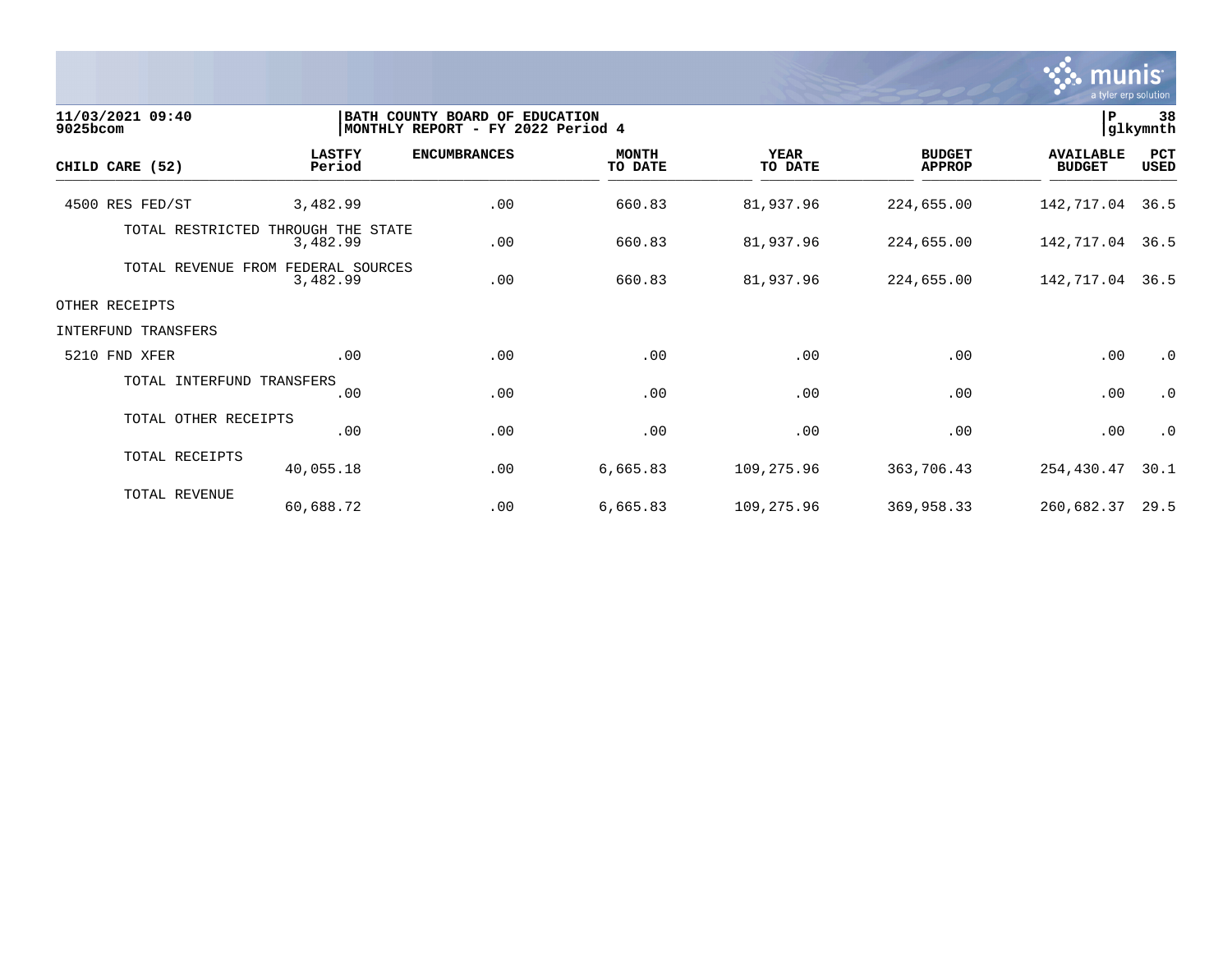

| 11/03/2021 09:40<br>9025bcom                                         |                     |                                                                               | BATH COUNTY BOARD OF EDUCATION<br> MONTHLY REPORT - FY 2022 Period 4 |                                                                          |                                                                              |                                                                                           | P                                                                                                  | 39<br> glkymnth                                                                            |
|----------------------------------------------------------------------|---------------------|-------------------------------------------------------------------------------|----------------------------------------------------------------------|--------------------------------------------------------------------------|------------------------------------------------------------------------------|-------------------------------------------------------------------------------------------|----------------------------------------------------------------------------------------------------|--------------------------------------------------------------------------------------------|
|                                                                      | CHILD CARE (52)     | <b>LASTFY</b><br>Period                                                       | <b>ENCUMBRANCES</b>                                                  | <b>MONTH</b><br>TO DATE                                                  | <b>YEAR</b><br>TO DATE                                                       | <b>BUDGET</b><br><b>APPROP</b>                                                            | <b>AVAILABLE</b><br><b>BUDGET</b>                                                                  | PCT<br><b>USED</b>                                                                         |
| EXPENDITURES                                                         |                     |                                                                               |                                                                      |                                                                          |                                                                              |                                                                                           |                                                                                                    |                                                                                            |
| 2600                                                                 |                     | PLANT OPERATIONS AND MAINTENANCE                                              |                                                                      |                                                                          |                                                                              |                                                                                           |                                                                                                    |                                                                                            |
| 0100<br>0200                                                         |                     | .00<br>.00                                                                    | .00<br>.00                                                           | .00<br>.00                                                               | .00<br>.00                                                                   | .00<br>.00.                                                                               | .00<br>.00                                                                                         | $\cdot$ 0<br>$\cdot$ 0                                                                     |
|                                                                      | TOTAL 2600          | PLANT OPERATIONS AND MAINTENANCE<br>.00                                       | .00                                                                  | .00                                                                      | .00                                                                          | .00                                                                                       | .00                                                                                                | $\cdot$ 0                                                                                  |
| 3200                                                                 | DAY CARE OPERATIONS |                                                                               |                                                                      |                                                                          |                                                                              |                                                                                           |                                                                                                    |                                                                                            |
| 0100<br>0200<br>0280<br>0300<br>0400<br>0500<br>0600<br>0700         |                     | 3,452.55<br>1,094.80<br>.00<br>.00<br>.00<br>.00<br>.00<br>.00                | .00<br>.00<br>.00<br>.00<br>.00<br>.00<br>.00<br>.00                 | 1,323.74<br>458.02<br>.00<br>.00<br>.00<br>.00<br>.00<br>.00             | 8,294.96<br>2,870.08<br>.00<br>.00<br>.00<br>.00<br>.00<br>.00               | 29,000.00<br>8,715.00<br>.00<br>500.00<br>1,500.00<br>500.00<br>11,094.11<br>.00          | 20,705.04<br>5,844.92<br>.00<br>500.00<br>1,500.00<br>500.00<br>11,094.11<br>.00                   | 28.6<br>32.9<br>$\cdot$ 0<br>$\cdot$ 0<br>$\cdot$ 0<br>$\cdot$ 0<br>$\cdot$ 0<br>$\cdot$ 0 |
|                                                                      | TOTAL 3200          | DAY CARE OPERATIONS<br>4,547.35                                               | .00                                                                  | 1,781.76                                                                 | 11,165.04                                                                    | 51,309.11                                                                                 | 40,144.07                                                                                          | 21.8                                                                                       |
| 3300                                                                 | COMMUNITY SERVICES  |                                                                               |                                                                      |                                                                          |                                                                              |                                                                                           |                                                                                                    |                                                                                            |
| 0100<br>0200<br>0280<br>0300<br>0400<br>0500<br>0600<br>0700<br>0800 |                     | 26,910.89<br>8,156.62<br>.00<br>.00<br>.00<br>11.31<br>2,762.07<br>.00<br>.00 | .00<br>.00<br>.00<br>700.00<br>.00<br>.00<br>1,600.00<br>.00<br>.00  | 7,419.96<br>2,476.76<br>.00<br>.00<br>.00<br>.00<br>672.18<br>.00<br>.00 | 37,909.34<br>12,510.04<br>.00<br>.00<br>.00<br>.00<br>2,118.69<br>.00<br>.00 | 218,020.00<br>73,200.00<br>.00<br>500.00<br>1,500.00<br>500.00<br>24,929.22<br>.00<br>.00 | 180,110.66<br>60,689.96<br>.00<br>$-200.00$ 140.0<br>1,500.00<br>500.00<br>21,210.53<br>.00<br>.00 | 17.4<br>17.1<br>$\cdot$ 0<br>$\cdot$ 0<br>$\cdot$ 0<br>14.9<br>$\cdot$ 0<br>$\cdot$ 0      |
|                                                                      | TOTAL 3300          | COMMUNITY SERVICES<br>37,840.89                                               | 2,300.00                                                             | 10,568.90                                                                | 52,538.07                                                                    | 318,649.22                                                                                | 263,811.15                                                                                         | 17.2                                                                                       |
|                                                                      | TOTAL EXPENDITURES  | 42,388.24                                                                     | 2,300.00                                                             | 12,350.66                                                                | 63,703.11                                                                    | 369,958.33                                                                                | 303,955.22                                                                                         | 17.8                                                                                       |
|                                                                      |                     | TOTAL FOR CHILD CARE (52)<br>18,300.48                                        | $-2,300.00$                                                          | $-5,684.83$                                                              | 45,572.85                                                                    | .00                                                                                       | $-43, 272.85$                                                                                      | $\cdot$ 0                                                                                  |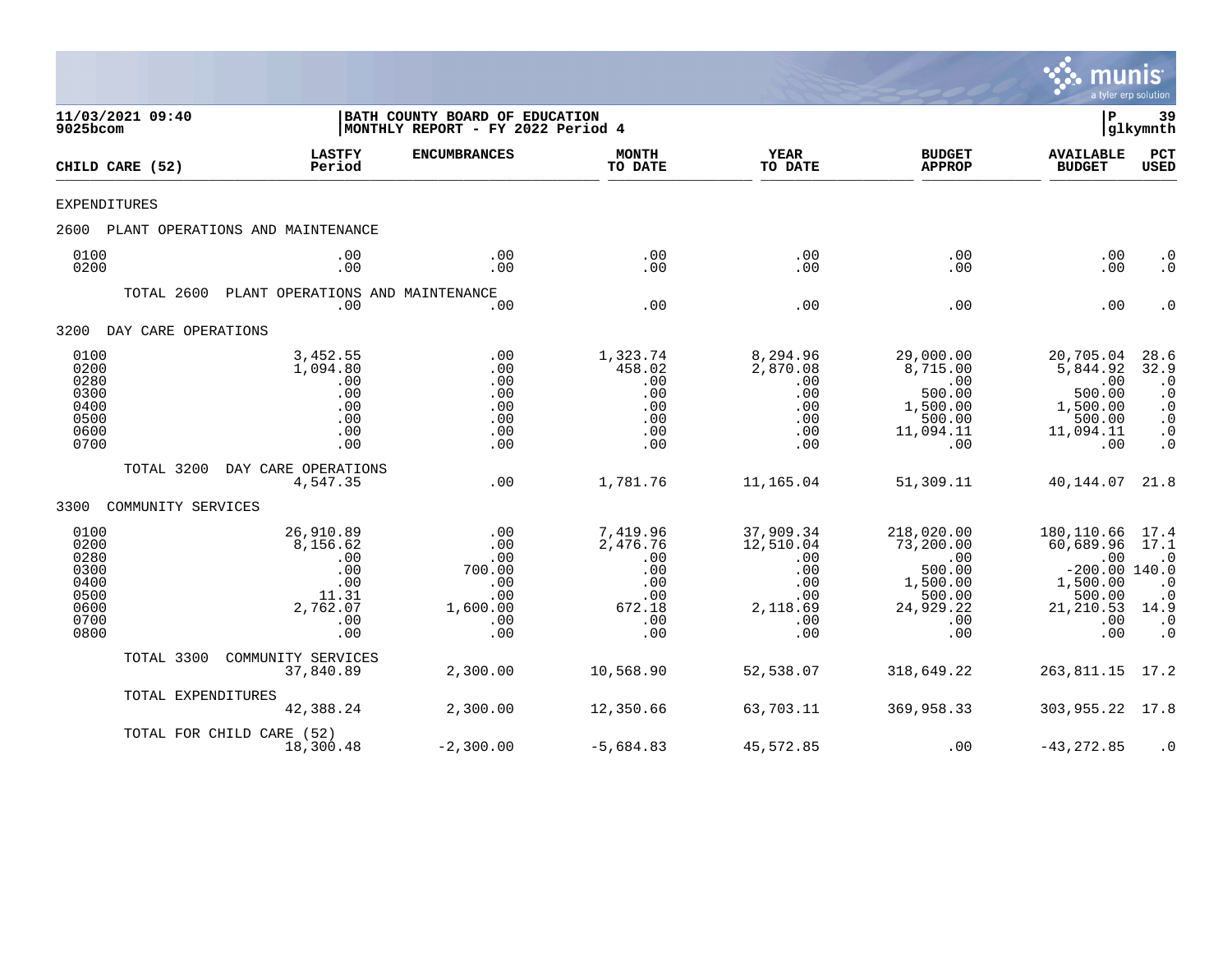|                                  |                         |                                                                     |                         |                        |                                | mun<br>a tyler erp solution       |                |
|----------------------------------|-------------------------|---------------------------------------------------------------------|-------------------------|------------------------|--------------------------------|-----------------------------------|----------------|
| 11/03/2021 09:40<br>9025bcom     |                         | BATH COUNTY BOARD OF EDUCATION<br>MONTHLY REPORT - FY 2022 Period 4 |                         |                        |                                | P                                 | 40<br>glkymnth |
| PRESCHOOL (53)                   | <b>LASTFY</b><br>Period | <b>ENCUMBRANCES</b>                                                 | <b>MONTH</b><br>TO DATE | <b>YEAR</b><br>TO DATE | <b>BUDGET</b><br><b>APPROP</b> | <b>AVAILABLE</b><br><b>BUDGET</b> | PCT<br>USED    |
| <b>REVENUES</b>                  |                         |                                                                     |                         |                        |                                |                                   |                |
| 0999 BEGINNING BALANCE           |                         |                                                                     |                         |                        |                                |                                   |                |
| TOTAL 0999 BEGINNING BALANCE     | 493.51                  | .00                                                                 | .00                     | .00                    | 1,000.00                       | 1,000.00                          | . 0            |
| RECEIPTS                         |                         |                                                                     |                         |                        |                                |                                   |                |
| REVENUE FROM LOCAL SOURCES       |                         |                                                                     |                         |                        |                                |                                   |                |
| TUITION                          |                         |                                                                     |                         |                        |                                |                                   |                |
| 1310 TUIT IND                    | .00                     | .00                                                                 | 90.00                   | 90.00                  | 13,000.00                      | 12,910.00                         | .7             |
| TOTAL TUITION                    | .00                     | .00                                                                 | 90.00                   | 90.00                  | 13,000.00                      | 12,910.00                         | .7             |
| TOTAL REVENUE FROM LOCAL SOURCES | .00                     | .00                                                                 | 90.00                   | 90.00                  | 13,000.00                      | 12,910.00                         | .7             |
| REVENUE FROM STATE SOURCES       |                         |                                                                     |                         |                        |                                |                                   |                |
| REVENUE ON BEHALF PAYMENTS       |                         |                                                                     |                         |                        |                                |                                   |                |
| 3900 ON-BEHALF                   | .00                     | .00                                                                 | .00                     | .00                    | .00                            | .00                               | $\cdot$ 0      |
| TOTAL REVENUE ON BEHALF PAYMENTS | .00                     | .00                                                                 | .00                     | .00                    | .00                            | .00                               | $\cdot$ 0      |
| TOTAL REVENUE FROM STATE SOURCES | .00                     | .00                                                                 | .00                     | .00                    | .00                            | .00                               | $\cdot$ 0      |
| TOTAL RECEIPTS                   | .00                     | .00                                                                 | 90.00                   | 90.00                  | 13,000.00                      | 12,910.00                         | .7             |
| TOTAL REVENUE                    | 493.51                  | .00                                                                 | 90.00                   | 90.00                  | 14,000.00                      | 13,910.00                         | . 6            |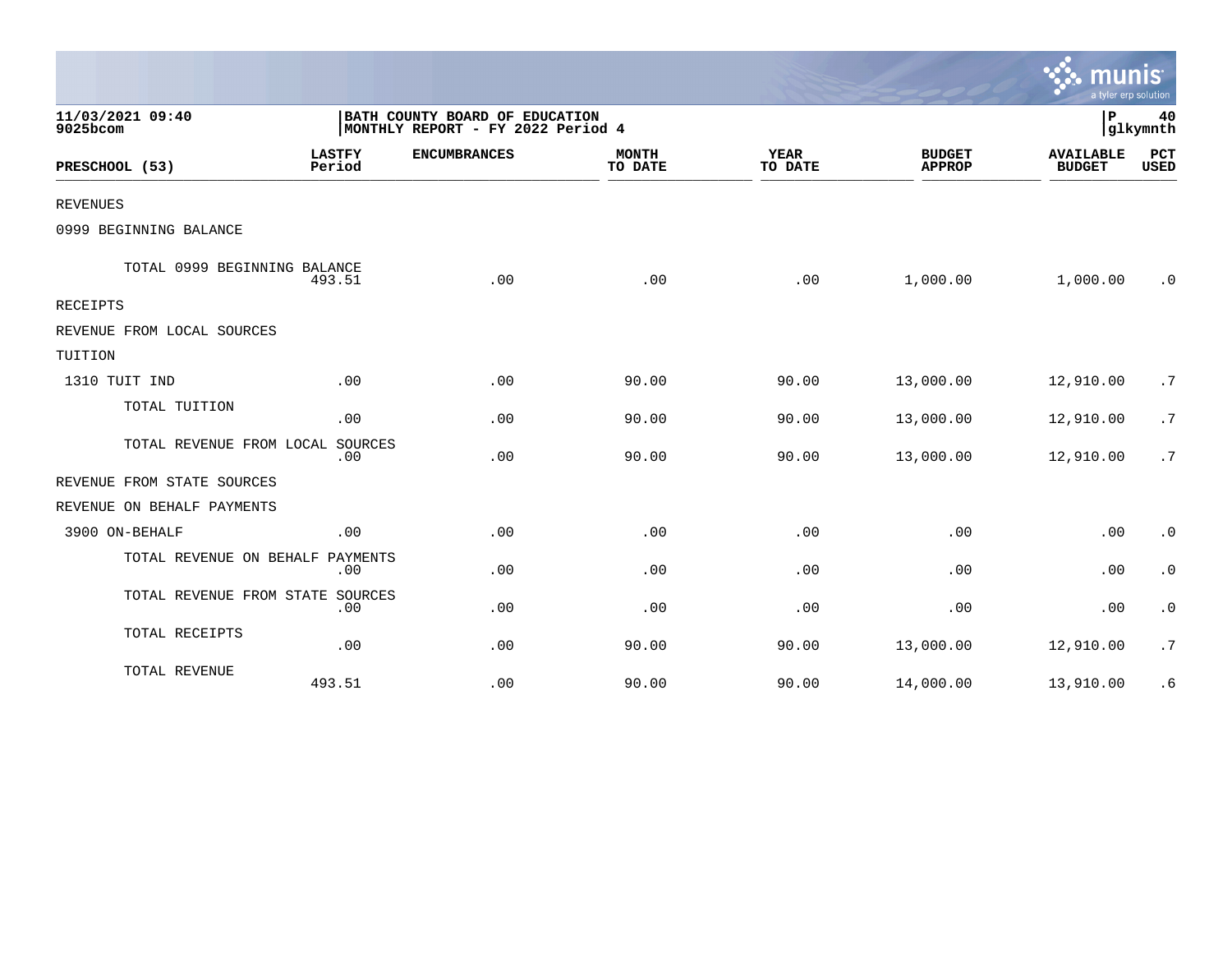|                                                                      |                                |                                                                     |                                                             |                                                               |                                                                |                                                                                             | munis<br>a tyler erp solution                                                               |                                                                                                         |
|----------------------------------------------------------------------|--------------------------------|---------------------------------------------------------------------|-------------------------------------------------------------|---------------------------------------------------------------|----------------------------------------------------------------|---------------------------------------------------------------------------------------------|---------------------------------------------------------------------------------------------|---------------------------------------------------------------------------------------------------------|
| 9025bcom                                                             | 11/03/2021 09:40               | BATH COUNTY BOARD OF EDUCATION<br>MONTHLY REPORT - FY 2022 Period 4 |                                                             |                                                               |                                                                |                                                                                             | P                                                                                           | 41<br> glkymnth                                                                                         |
|                                                                      | PRESCHOOL (53)                 | <b>LASTFY</b><br>Period                                             | <b>ENCUMBRANCES</b>                                         | <b>MONTH</b><br>TO DATE                                       | <b>YEAR</b><br>TO DATE                                         | <b>BUDGET</b><br><b>APPROP</b>                                                              | <b>AVAILABLE</b><br><b>BUDGET</b>                                                           | PCT<br><b>USED</b>                                                                                      |
| <b>EXPENDITURES</b>                                                  |                                |                                                                     |                                                             |                                                               |                                                                |                                                                                             |                                                                                             |                                                                                                         |
| 0000                                                                 | RESTRICT TO REV & BAL SHT ONLY |                                                                     |                                                             |                                                               |                                                                |                                                                                             |                                                                                             |                                                                                                         |
| 0280                                                                 |                                | .00                                                                 | .00                                                         | .00                                                           | .00                                                            | .00                                                                                         | .00                                                                                         | $\cdot$ 0                                                                                               |
|                                                                      | TOTAL 0000                     | RESTRICT TO REV & BAL SHT ONLY<br>.00                               | .00                                                         | .00                                                           | .00                                                            | .00                                                                                         | .00                                                                                         | $\cdot$ 0                                                                                               |
| 1000                                                                 | INSTRUCTION                    |                                                                     |                                                             |                                                               |                                                                |                                                                                             |                                                                                             |                                                                                                         |
| 0100<br>0200<br>0280<br>0300<br>0400<br>0500<br>0600<br>0700<br>0800 |                                | .00<br>.00<br>.00<br>.00<br>251.46<br>.00<br>450.79<br>.00<br>.00   | .00<br>.00<br>.00<br>.00<br>.00<br>.00<br>.00<br>.00<br>.00 | .00<br>.00<br>.00<br>.00<br>83.82<br>.00<br>.00<br>.00<br>.00 | .00<br>.00<br>.00<br>.00<br>335.28<br>.00<br>.00<br>.00<br>.00 | 2,200.00<br>2,000.00<br>.00<br>.00<br>2,422.72<br>1,063.52<br>4,592.77<br>1,670.99<br>50.00 | 2,200.00<br>2,000.00<br>.00<br>.00<br>2,087.44<br>1,063.52<br>4,592.77<br>1,670.99<br>50.00 | $\cdot$ 0<br>$\cdot$ 0<br>$\cdot$ 0<br>$.0$<br>13.8<br>$\cdot$ 0<br>$\cdot$ 0<br>$\cdot$ 0<br>$\cdot$ 0 |
|                                                                      | TOTAL 1000                     | INSTRUCTION<br>702.25                                               | .00                                                         | 83.82                                                         | 335.28                                                         | 14,000.00                                                                                   | 13,664.72                                                                                   | 2.4                                                                                                     |
| 2700                                                                 | STUDENT TRANSPORTATION         |                                                                     |                                                             |                                                               |                                                                |                                                                                             |                                                                                             |                                                                                                         |
| 0100<br>0200                                                         |                                | .00<br>.00                                                          | .00<br>.00                                                  | .00<br>.00                                                    | .00<br>.00                                                     | .00<br>.00                                                                                  | .00<br>.00                                                                                  | $\cdot$ 0<br>$\cdot$ 0                                                                                  |
|                                                                      | TOTAL 2700                     | STUDENT TRANSPORTATION<br>.00                                       | .00                                                         | .00                                                           | .00                                                            | .00                                                                                         | .00                                                                                         | $\cdot$ 0                                                                                               |
|                                                                      | TOTAL EXPENDITURES             | 702.25                                                              | .00                                                         | 83.82                                                         | 335.28                                                         | 14,000.00                                                                                   | 13,664.72                                                                                   | 2.4                                                                                                     |
|                                                                      | TOTAL FOR PRESCHOOL (53)       | $-208.74$                                                           | .00                                                         | 6.18                                                          | $-245.28$                                                      | .00                                                                                         | 245.28                                                                                      | $\cdot$ 0                                                                                               |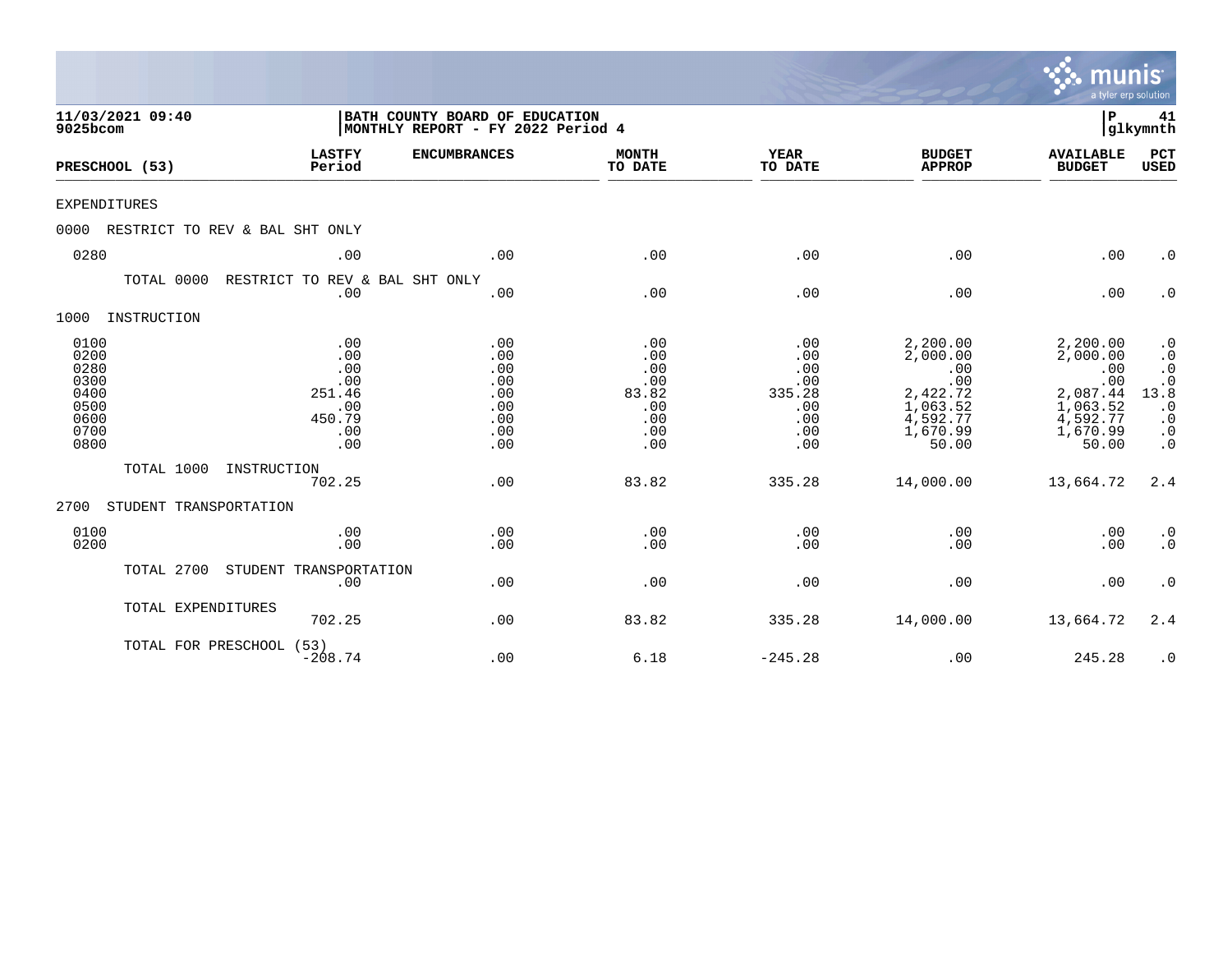|                                    |                         |                                                                     |                         |                        |                                | ∵. munis<br>a tyler erp solution  |                |
|------------------------------------|-------------------------|---------------------------------------------------------------------|-------------------------|------------------------|--------------------------------|-----------------------------------|----------------|
| 11/03/2021 09:40<br>9025bcom       |                         | BATH COUNTY BOARD OF EDUCATION<br>MONTHLY REPORT - FY 2022 Period 4 |                         |                        |                                | İР                                | 42<br>glkymnth |
| CHILD CARE (61)                    | <b>LASTFY</b><br>Period | <b>ENCUMBRANCES</b>                                                 | <b>MONTH</b><br>TO DATE | <b>YEAR</b><br>TO DATE | <b>BUDGET</b><br><b>APPROP</b> | <b>AVAILABLE</b><br><b>BUDGET</b> | PCT<br>USED    |
| <b>REVENUES</b>                    |                         |                                                                     |                         |                        |                                |                                   |                |
| RECEIPTS                           |                         |                                                                     |                         |                        |                                |                                   |                |
| REVENUE FROM LOCAL SOURCES         |                         |                                                                     |                         |                        |                                |                                   |                |
| COMMUNITY SERVICE ACTIVITIES       |                         |                                                                     |                         |                        |                                |                                   |                |
| 1810 CHILD CARE                    | .00                     | .00                                                                 | .00                     | .00                    | .00                            | .00                               | $\cdot$ 0      |
| TOTAL COMMUNITY SERVICE ACTIVITIES | $.00 \,$                | .00.                                                                | .00                     | .00                    | .00                            | .00                               | $\cdot$ 0      |
| TOTAL REVENUE FROM LOCAL SOURCES   | .00                     | .00                                                                 | .00                     | .00                    | .00                            | .00                               | . 0            |
| REVENUE FROM STATE SOURCES         |                         |                                                                     |                         |                        |                                |                                   |                |
| EXPENDITURE REIMBURSEMENTS         |                         |                                                                     |                         |                        |                                |                                   |                |
| 3131 MISC REIMB                    | .00                     | .00                                                                 | .00                     | .00                    | .00                            | .00                               | $\cdot$ 0      |
| TOTAL EXPENDITURE REIMBURSEMENTS   | .00                     | .00                                                                 | .00                     | .00                    | .00                            | .00                               | $\cdot$ 0      |
| RESTRICTED                         |                         |                                                                     |                         |                        |                                |                                   |                |
| 3200 RES STATE                     | .00                     | .00.                                                                | .00                     | .00                    | .00                            | .00                               | $\cdot$ 0      |
| TOTAL RESTRICTED                   | .00                     | .00                                                                 | .00                     | .00                    | .00                            | .00                               | $\cdot$ 0      |
| TOTAL REVENUE FROM STATE SOURCES   | $.00 \,$                | .00                                                                 | .00                     | .00                    | .00                            | .00                               | $\cdot$ 0      |
| OTHER RECEIPTS                     |                         |                                                                     |                         |                        |                                |                                   |                |
| INTERFUND TRANSFERS                |                         |                                                                     |                         |                        |                                |                                   |                |
| 5210 FND XFER                      | .00                     | .00                                                                 | .00                     | .00                    | .00                            | .00                               | $\cdot$ 0      |
| TOTAL INTERFUND TRANSFERS          | .00                     | .00                                                                 | .00                     | .00                    | .00                            | .00                               | $\cdot$ 0      |
| TOTAL OTHER RECEIPTS               | .00                     | .00                                                                 | .00                     | .00                    | .00                            | .00                               | $\cdot$ 0      |
| TOTAL RECEIPTS                     | .00                     | .00                                                                 | .00                     | .00                    | .00                            | .00                               | $\cdot$ 0      |
| TOTAL REVENUE                      | .00                     | .00                                                                 | .00                     | .00                    | .00                            | .00                               | $\cdot$ 0      |

 $\sim$   $\sim$   $\sim$   $\sim$   $\sim$   $\sim$   $\sim$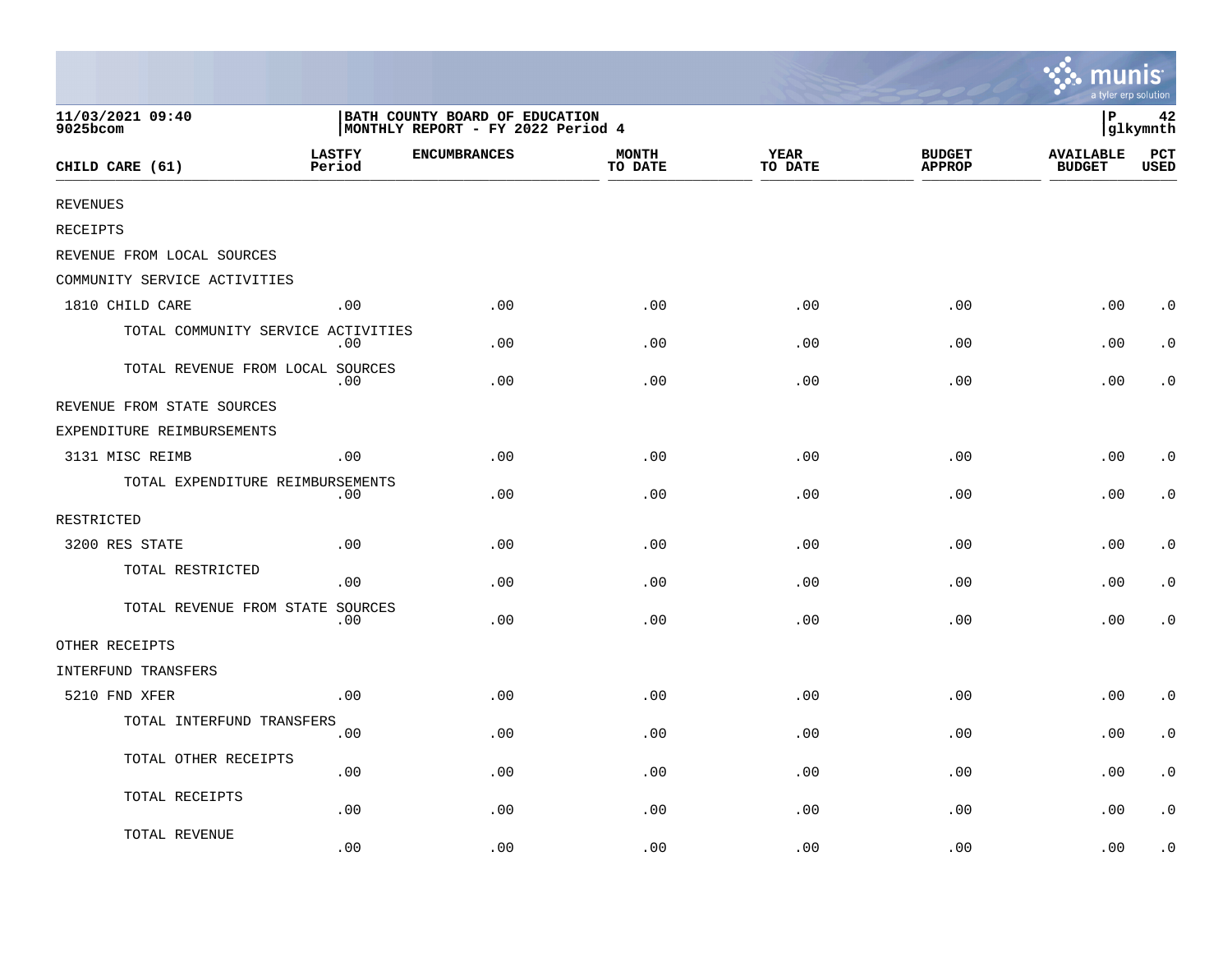

| $9025$ bcom                                  | 11/03/2021 09:40     | BATH COUNTY BOARD OF EDUCATION<br>MONTHLY REPORT - FY 2022 Period 4 |                                        |                                        |                                        |                                        | 43<br>l P<br>glkymnth                  |                                                                                  |
|----------------------------------------------|----------------------|---------------------------------------------------------------------|----------------------------------------|----------------------------------------|----------------------------------------|----------------------------------------|----------------------------------------|----------------------------------------------------------------------------------|
|                                              | CHILD CARE (61)      | <b>LASTFY</b><br>Period                                             | <b>ENCUMBRANCES</b>                    | <b>MONTH</b><br>TO DATE                | <b>YEAR</b><br>TO DATE                 | <b>BUDGET</b><br><b>APPROP</b>         | <b>AVAILABLE</b><br><b>BUDGET</b>      | PCT<br>USED                                                                      |
| <b>EXPENDITURES</b>                          |                      |                                                                     |                                        |                                        |                                        |                                        |                                        |                                                                                  |
| 3300                                         | COMMUNITY SERVICES   |                                                                     |                                        |                                        |                                        |                                        |                                        |                                                                                  |
| 0100<br>0200<br>0300<br>0500<br>0600<br>0700 |                      | .00<br>.00<br>.00<br>.00<br>.00<br>.00                              | .00<br>.00<br>.00<br>.00<br>.00<br>.00 | .00<br>.00<br>.00<br>.00<br>.00<br>.00 | .00<br>.00<br>.00<br>.00<br>.00<br>.00 | .00<br>.00<br>.00<br>.00<br>.00<br>.00 | .00<br>.00<br>.00<br>.00<br>.00<br>.00 | .0<br>$\boldsymbol{\cdot}$ 0<br>$\cdot$ 0<br>$\cdot$ 0<br>$\cdot$ 0<br>$\cdot$ 0 |
|                                              | TOTAL 3300           | COMMUNITY SERVICES<br>.00                                           | .00                                    | .00                                    | .00                                    | .00                                    | .00                                    | $\cdot$ 0                                                                        |
|                                              | TOTAL EXPENDITURES   | .00                                                                 | .00                                    | .00                                    | .00                                    | .00                                    | .00                                    | $\cdot$ 0                                                                        |
|                                              | TOTAL FOR CHILD CARE | (61)<br>.00                                                         | .00                                    | .00                                    | .00                                    | .00                                    | .00                                    | .0                                                                               |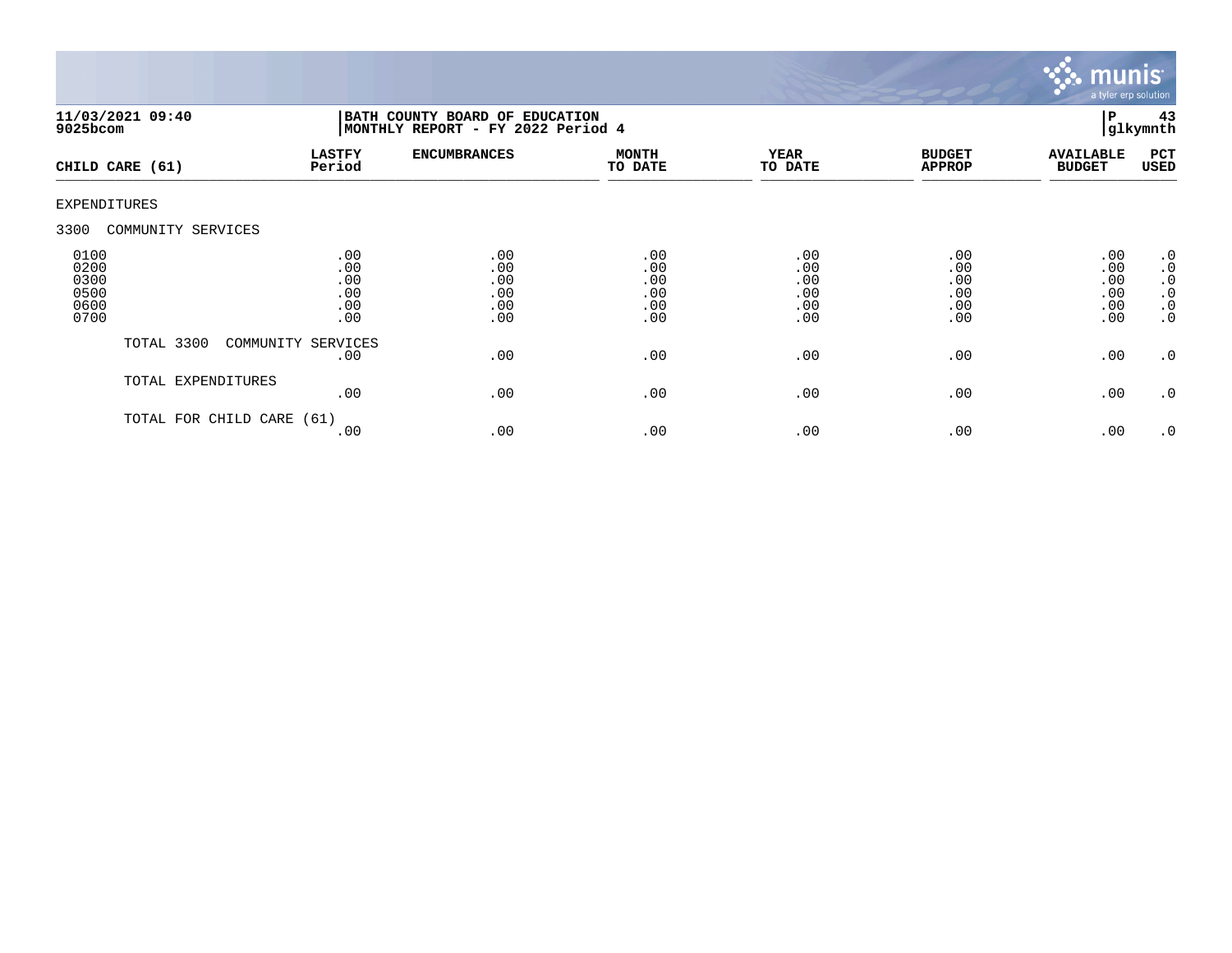|                              |                         |                                                                     |                         |                        |                                | munis <sup>.</sup><br>a tyler erp solution |                |
|------------------------------|-------------------------|---------------------------------------------------------------------|-------------------------|------------------------|--------------------------------|--------------------------------------------|----------------|
| 11/03/2021 09:40<br>9025bcom |                         | BATH COUNTY BOARD OF EDUCATION<br>MONTHLY REPORT - FY 2022 Period 4 |                         |                        |                                | P                                          | 44<br>glkymnth |
| PRESCHOOL (62)               | <b>LASTFY</b><br>Period | <b>ENCUMBRANCES</b>                                                 | <b>MONTH</b><br>TO DATE | <b>YEAR</b><br>TO DATE | <b>BUDGET</b><br><b>APPROP</b> | <b>AVAILABLE</b><br><b>BUDGET</b>          | PCT<br>USED    |
| <b>REVENUES</b>              |                         |                                                                     |                         |                        |                                |                                            |                |
| 0999 BEGINNING BALANCE       |                         |                                                                     |                         |                        |                                |                                            |                |
| TOTAL 0999 BEGINNING BALANCE | .00                     | .00                                                                 | .00                     | .00                    | .00                            | .00                                        | .0             |
| <b>RECEIPTS</b>              |                         |                                                                     |                         |                        |                                |                                            |                |
| REVENUE FROM LOCAL SOURCES   |                         |                                                                     |                         |                        |                                |                                            |                |
| TUITION                      |                         |                                                                     |                         |                        |                                |                                            |                |
| 1310 TUIT IND                | .00                     | .00                                                                 | .00                     | .00                    | .00                            | .00                                        | $\cdot$ 0      |
| TOTAL TUITION                | .00                     | .00                                                                 | .00                     | .00                    | .00                            | .00                                        | $\cdot$ 0      |
| TOTAL REVENUE FROM LOCAL     | SOURCES<br>.00          | .00                                                                 | .00                     | .00                    | .00                            | .00                                        | $\cdot$ 0      |
| TOTAL RECEIPTS               | .00                     | .00                                                                 | .00                     | .00                    | .00                            | .00                                        | $\cdot$ 0      |
| TOTAL REVENUE                | .00                     | .00                                                                 | .00                     | .00                    | .00                            | .00                                        | $\cdot$ 0      |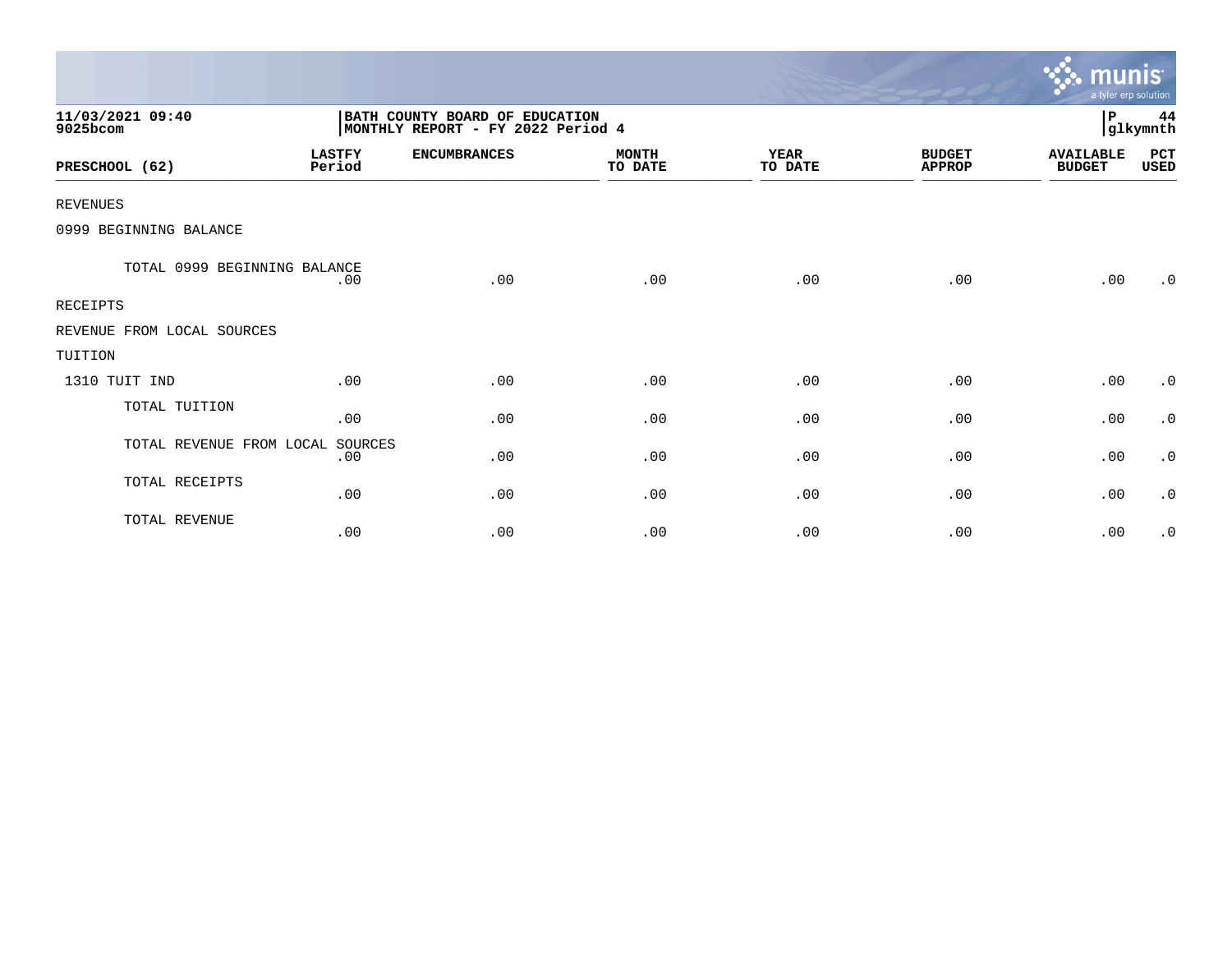

| 11/03/2021 09:40<br>9025bcom |                         | BATH COUNTY BOARD OF EDUCATION<br>MONTHLY REPORT - FY 2022 Period 4 |                         |                 |                                |                                   |                    |  |
|------------------------------|-------------------------|---------------------------------------------------------------------|-------------------------|-----------------|--------------------------------|-----------------------------------|--------------------|--|
| PRESCHOOL (62)               | <b>LASTFY</b><br>Period | <b>ENCUMBRANCES</b>                                                 | <b>MONTH</b><br>TO DATE | YEAR<br>TO DATE | <b>BUDGET</b><br><b>APPROP</b> | <b>AVAILABLE</b><br><b>BUDGET</b> | PCT<br><b>USED</b> |  |
| EXPENDITURES                 |                         |                                                                     |                         |                 |                                |                                   |                    |  |
| INSTRUCTION<br>1000          |                         |                                                                     |                         |                 |                                |                                   |                    |  |
| 0600                         | .00                     | .00                                                                 | .00                     | .00             | .00                            | .00                               | $\cdot$ 0          |  |
| TOTAL 1000<br>INSTRUCTION    | .00                     | .00                                                                 | .00                     | .00             | .00                            | .00                               | $\cdot$ 0          |  |
| TOTAL EXPENDITURES           | .00                     | .00                                                                 | .00                     | .00             | .00                            | .00                               | .0                 |  |
| TOTAL FOR PRESCHOOL (62)     | .00                     | .00                                                                 | .00                     | .00             | .00                            | .00                               | $\cdot$ 0          |  |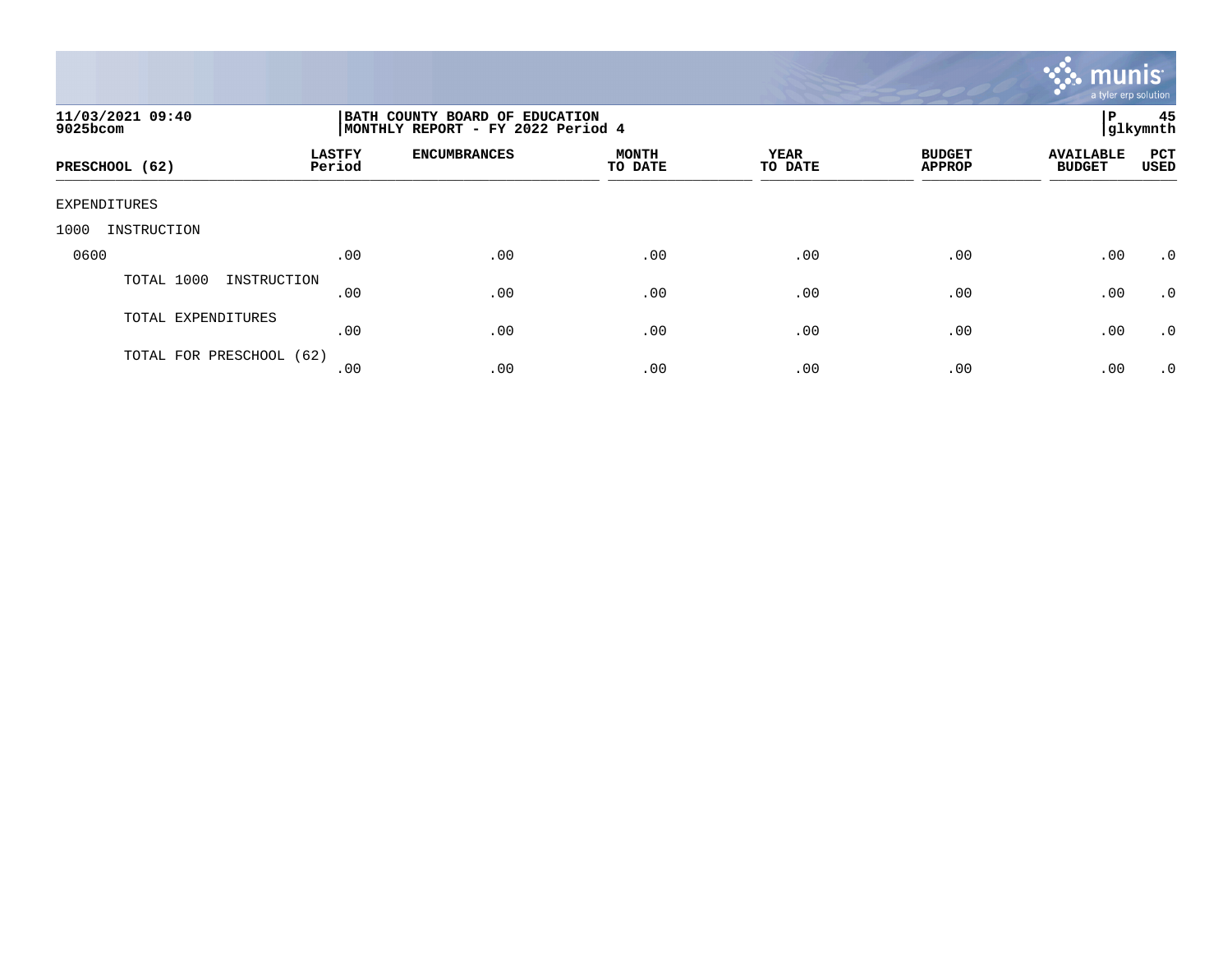|                                        |                                                                     |                     |                         |                 |                                | a tyler erp solution              |                    |
|----------------------------------------|---------------------------------------------------------------------|---------------------|-------------------------|-----------------|--------------------------------|-----------------------------------|--------------------|
| 11/03/2021 09:40<br>9025bcom           | BATH COUNTY BOARD OF EDUCATION<br>MONTHLY REPORT - FY 2022 Period 4 |                     |                         |                 |                                | P<br>glkymnth                     |                    |
| TRUST/AGENCY FUNDS (7000)              | <b>LASTFY</b><br>Period                                             | <b>ENCUMBRANCES</b> | <b>MONTH</b><br>TO DATE | YEAR<br>TO DATE | <b>BUDGET</b><br><b>APPROP</b> | <b>AVAILABLE</b><br><b>BUDGET</b> | PCT<br><b>USED</b> |
| <b>REVENUES</b>                        |                                                                     |                     |                         |                 |                                |                                   |                    |
| 0999 BEGINNING BALANCE                 |                                                                     |                     |                         |                 |                                |                                   |                    |
| TOTAL 0999 BEGINNING BALANCE           | .00                                                                 | .00                 | .00                     | .00             | .00                            | .00                               | $\cdot$ 0          |
| RECEIPTS                               |                                                                     |                     |                         |                 |                                |                                   |                    |
| REVENUE FROM LOCAL SOURCES             |                                                                     |                     |                         |                 |                                |                                   |                    |
| OTHER REVENUE FROM LOCAL SOURCES       |                                                                     |                     |                         |                 |                                |                                   |                    |
| 1920 CONTRIBUTE                        | 536.84                                                              | .00                 | 104.12                  | 766.74          | .00                            | $-766.74$                         | $\cdot$ 0          |
| TOTAL OTHER REVENUE FROM LOCAL SOURCES | 536.84                                                              | .00                 | 104.12                  | 766.74          | .00                            | $-766.74$                         | $\cdot$ 0          |
| TOTAL REVENUE FROM LOCAL SOURCES       | 536.84                                                              | .00                 | 104.12                  | 766.74          | .00                            | $-766.74$                         | $\cdot$ 0          |
| OTHER RECEIPTS                         |                                                                     |                     |                         |                 |                                |                                   |                    |
| INTERFUND TRANSFERS                    |                                                                     |                     |                         |                 |                                |                                   |                    |
| 5210 FND XFER                          | .00                                                                 | .00                 | .00                     | .00             | .00                            | .00                               | $\cdot$ 0          |
| TOTAL INTERFUND TRANSFERS              | .00                                                                 | .00                 | .00                     | .00             | .00                            | .00                               | $\cdot$ 0          |
| TOTAL OTHER RECEIPTS                   | .00                                                                 | .00                 | .00                     | .00             | .00                            | .00                               | $\cdot$ 0          |
| TOTAL RECEIPTS                         | 536.84                                                              | .00                 | 104.12                  | 766.74          | .00                            | $-766.74$                         | $\cdot$ 0          |
| TOTAL REVENUE                          | 536.84                                                              | .00                 | 104.12                  | 766.74          | .00                            | $-766.74$                         | $\cdot$ 0          |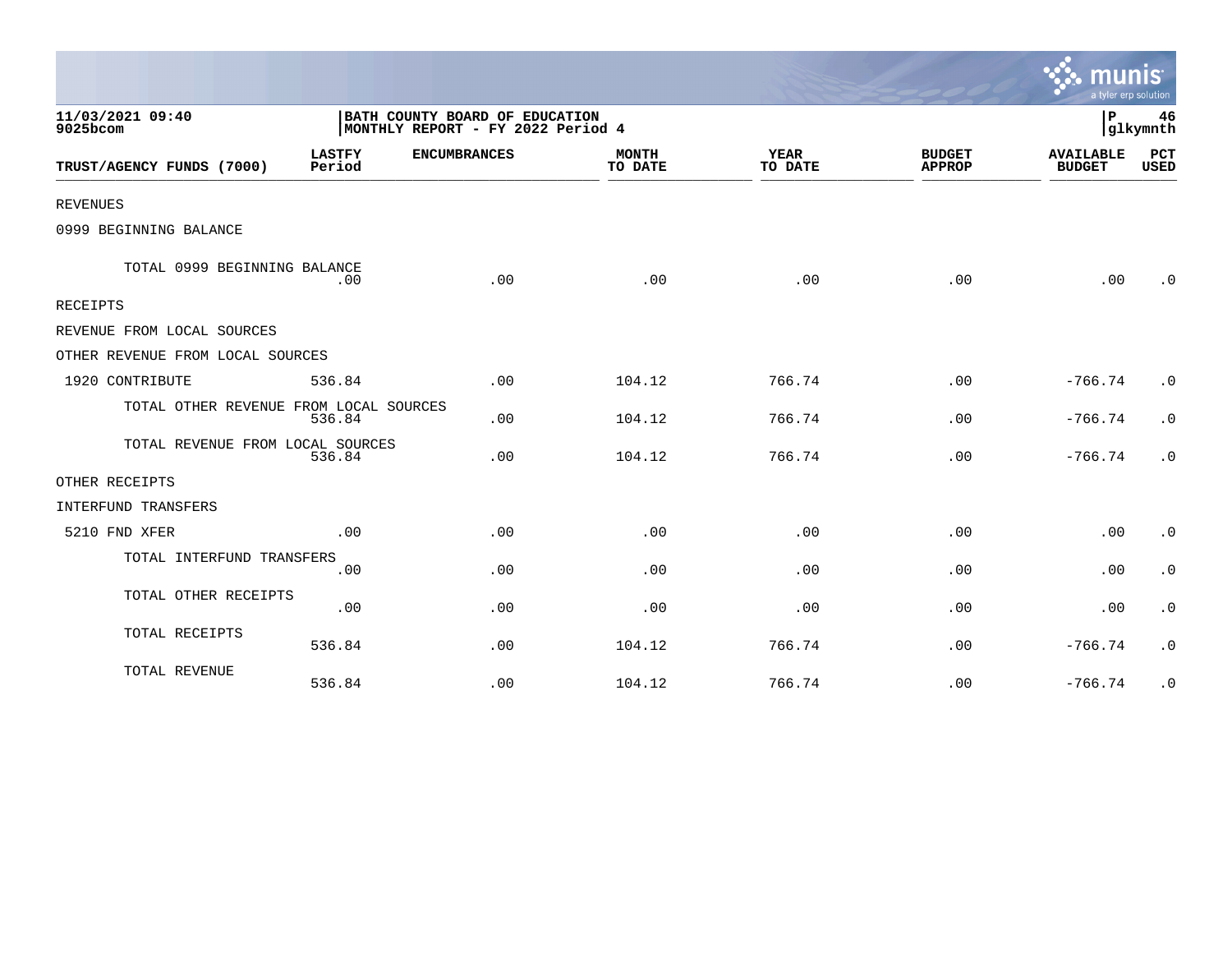

| 11/03/2021 09:40<br>9025bcom        |                         | BATH COUNTY BOARD OF EDUCATION<br>MONTHLY REPORT - FY 2022 Period 4 |                         |                 |                                |                                   |                    |  |
|-------------------------------------|-------------------------|---------------------------------------------------------------------|-------------------------|-----------------|--------------------------------|-----------------------------------|--------------------|--|
| TRUST/AGENCY FUNDS (7000)           | <b>LASTFY</b><br>Period | <b>ENCUMBRANCES</b>                                                 | <b>MONTH</b><br>TO DATE | YEAR<br>TO DATE | <b>BUDGET</b><br><b>APPROP</b> | <b>AVAILABLE</b><br><b>BUDGET</b> | PCT<br><b>USED</b> |  |
| EXPENDITURES                        |                         |                                                                     |                         |                 |                                |                                   |                    |  |
| 3300<br>COMMUNITY SERVICES          |                         |                                                                     |                         |                 |                                |                                   |                    |  |
| 0600                                | .00                     | .00                                                                 | .00                     | .00             | .00                            | .00                               | $\cdot$ 0          |  |
| TOTAL 3300<br>COMMUNITY SERVICES    | .00                     | .00                                                                 | .00                     | .00             | .00                            | .00                               | .0                 |  |
| TOTAL EXPENDITURES                  | .00                     | .00                                                                 | .00                     | .00             | .00                            | .00                               | $.0 \cdot$         |  |
| TOTAL FOR TRUST/AGENCY FUNDS (7000) | 536.84                  | .00                                                                 | 104.12                  | 766.74          | .00                            | $-766.74$                         | $\cdot$ 0          |  |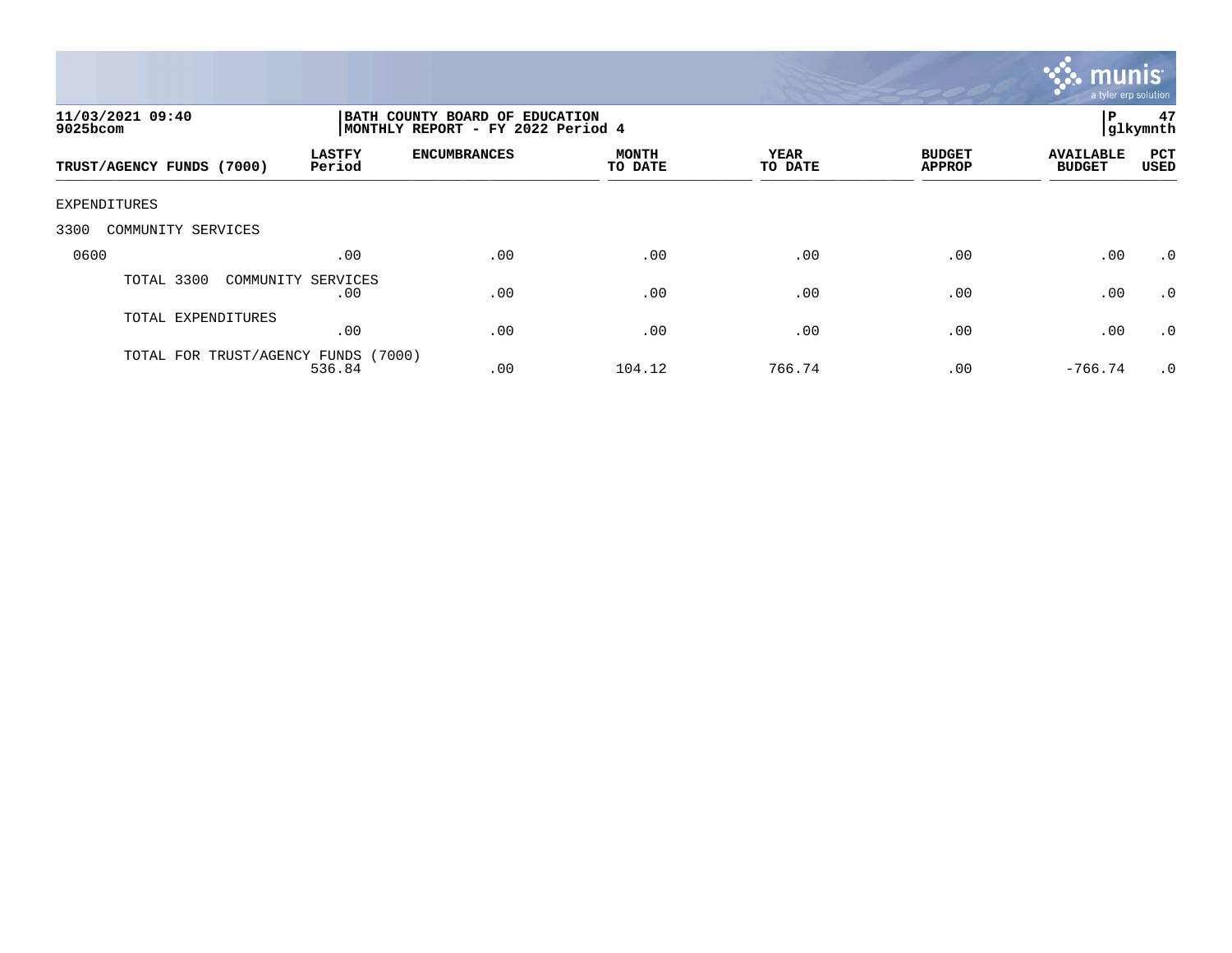|                                                     |                         |                                                                     |                         |                        |                                | munis<br>a tyler erp solution     |                                     |
|-----------------------------------------------------|-------------------------|---------------------------------------------------------------------|-------------------------|------------------------|--------------------------------|-----------------------------------|-------------------------------------|
| 11/03/2021 09:40<br>9025bcom                        |                         | BATH COUNTY BOARD OF EDUCATION<br>MONTHLY REPORT - FY 2022 Period 4 |                         |                        |                                | l P                               | 48<br>glkymnth                      |
| <b>GOVERNMENTAL ASSETS (8)</b>                      | <b>LASTFY</b><br>Period | <b>ENCUMBRANCES</b>                                                 | <b>MONTH</b><br>TO DATE | <b>YEAR</b><br>TO DATE | <b>BUDGET</b><br><b>APPROP</b> | <b>AVAILABLE</b><br><b>BUDGET</b> | <b>PCT</b><br><b>USED</b>           |
| <b>REVENUES</b>                                     |                         |                                                                     |                         |                        |                                |                                   |                                     |
| RECEIPTS                                            |                         |                                                                     |                         |                        |                                |                                   |                                     |
| REVENUE FROM LOCAL SOURCES                          |                         |                                                                     |                         |                        |                                |                                   |                                     |
| OTHER REVENUE FROM LOCAL SOURCES                    |                         |                                                                     |                         |                        |                                |                                   |                                     |
| 1930 GAIN/LOSS                                      | .00                     | .00                                                                 | .00                     | .00                    | .00                            | .00                               | $\cdot$ 0                           |
| TOTAL OTHER REVENUE FROM LOCAL SOURCES              | .00                     | .00                                                                 | .00                     | .00                    | .00                            | .00                               | $\cdot$ 0                           |
| TOTAL REVENUE FROM LOCAL SOURCES                    | .00                     | .00                                                                 | .00                     | .00                    | .00                            | .00                               | $\cdot$ 0                           |
| OTHER RECEIPTS                                      |                         |                                                                     |                         |                        |                                |                                   |                                     |
| SALE OR COMP FOR LOSS OF ASSETS                     |                         |                                                                     |                         |                        |                                |                                   |                                     |
| 5311 SALE LAND<br>5331 SALE BLDG<br>5341 SALE EQUIP | .00<br>.00<br>.00       | .00<br>.00<br>.00                                                   | .00<br>.00<br>.00       | .00<br>.00<br>.00      | .00<br>.00<br>.00              | .00<br>.00<br>.00                 | $\cdot$ 0<br>$\cdot$ 0<br>$\cdot$ 0 |
| TOTAL SALE OR COMP FOR LOSS OF ASSETS               | .00                     | .00                                                                 | .00                     | .00                    | .00                            | .00                               | $\cdot$ 0                           |
| TOTAL OTHER RECEIPTS                                | .00                     | .00                                                                 | .00                     | .00                    | .00                            | .00                               | $\cdot$ 0                           |
| TOTAL RECEIPTS                                      | .00                     | .00                                                                 | .00                     | .00                    | .00                            | .00                               | $\cdot$ 0                           |
| TOTAL REVENUE                                       | .00                     | .00                                                                 | .00                     | .00                    | .00                            | .00                               | $\cdot$ 0                           |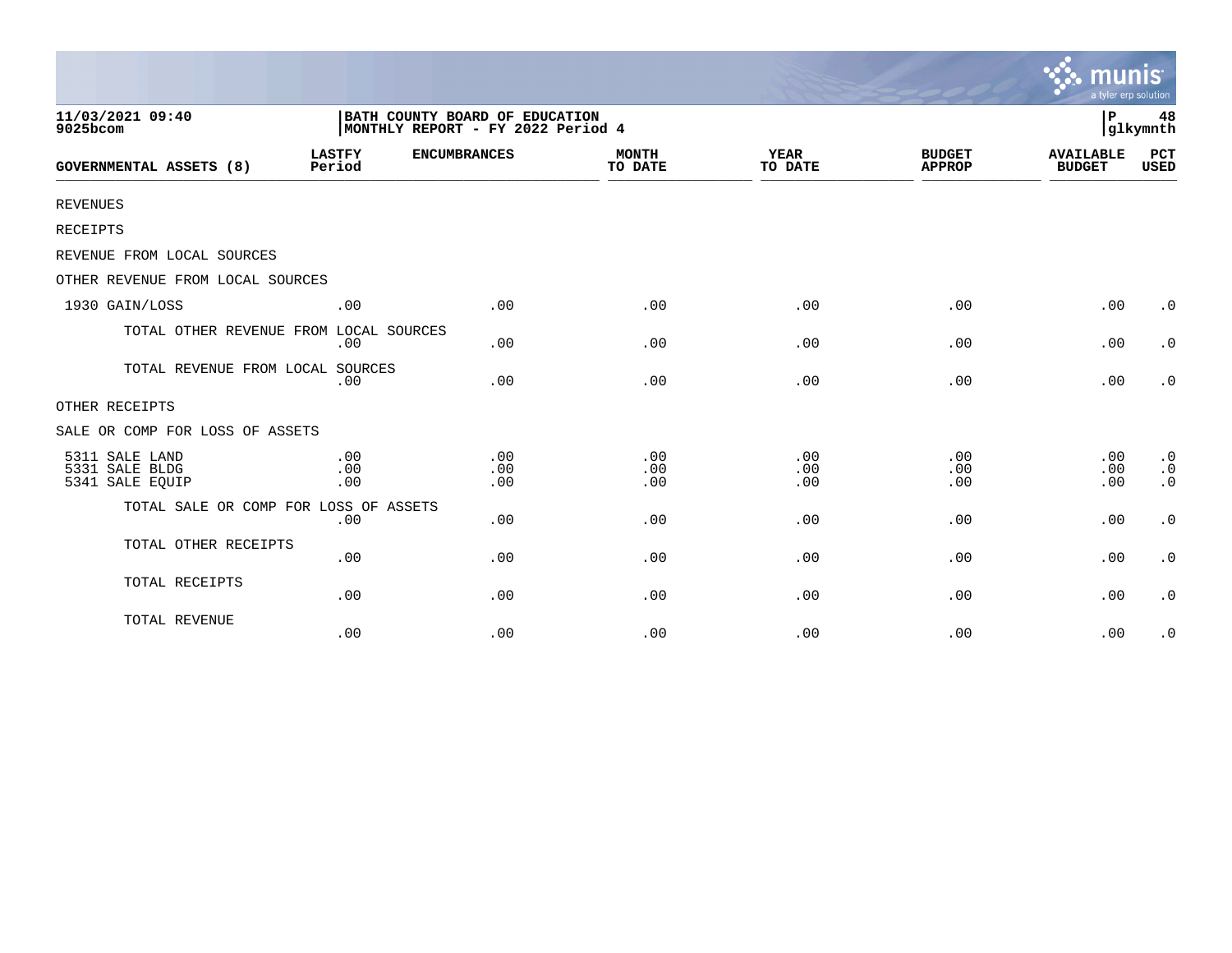

| 11/03/2021 09:40<br>9025bcom       |                                         | BATH COUNTY BOARD OF EDUCATION<br>MONTHLY REPORT - FY 2022 Period 4 |                         |                 |                                | 49<br>∣P<br> glkymnth             |                             |  |
|------------------------------------|-----------------------------------------|---------------------------------------------------------------------|-------------------------|-----------------|--------------------------------|-----------------------------------|-----------------------------|--|
| GOVERNMENTAL ASSETS (8)            | <b>LASTFY</b><br>Period                 | <b>ENCUMBRANCES</b>                                                 | <b>MONTH</b><br>TO DATE | YEAR<br>TO DATE | <b>BUDGET</b><br><b>APPROP</b> | <b>AVAILABLE</b><br><b>BUDGET</b> | $_{\rm PCT}$<br><b>USED</b> |  |
| EXPENDITURES                       |                                         |                                                                     |                         |                 |                                |                                   |                             |  |
| 1000 INSTRUCTION                   |                                         |                                                                     |                         |                 |                                |                                   |                             |  |
| 0700                               | 30.62                                   | .00                                                                 | .00                     | 23.31           | .00                            | $-23.31$                          | $\cdot$ 0                   |  |
|                                    | TOTAL 1000 INSTRUCTION<br>30.62         | .00                                                                 | .00                     | 23.31           | .00                            | $-23.31$                          | $\cdot$ 0                   |  |
| 2100 STUDENT SUPPORT SERVICES      |                                         |                                                                     |                         |                 |                                |                                   |                             |  |
| 0700                               | .00                                     | .00                                                                 | .00                     | .00             | .00                            | .00                               | $\cdot$ 0                   |  |
| TOTAL 2100                         | STUDENT SUPPORT SERVICES<br>.00         | .00                                                                 | .00                     | .00             | .00                            | .00                               | $\cdot$ 0                   |  |
| 2200 INSTRUCTIONAL STAFF SUPP SERV |                                         |                                                                     |                         |                 |                                |                                   |                             |  |
| 0700                               | 44.17                                   | .00                                                                 | .00                     | .00             | .00                            | .00                               | $\cdot$ 0                   |  |
| TOTAL 2200                         | INSTRUCTIONAL STAFF SUPP SERV<br>44.17  | .00                                                                 | .00                     | .00             | .00                            | .00                               | $\cdot$ 0                   |  |
| 2300 DISTRICT ADMIN SUPPORT        |                                         |                                                                     |                         |                 |                                |                                   |                             |  |
| 0700                               | 225.12                                  | .00                                                                 | .00                     | .00             | .00                            | .00                               | $\cdot$ 0                   |  |
| TOTAL 2300                         | DISTRICT ADMIN SUPPORT<br>225.12        | .00                                                                 | .00                     | .00             | .00                            | .00                               | . $\boldsymbol{0}$          |  |
| 2400 SCHOOL ADMIN SUPPORT          |                                         |                                                                     |                         |                 |                                |                                   |                             |  |
| 0700                               | .00                                     | .00                                                                 | .00                     | .00             | .00                            | .00                               | $\cdot$ 0                   |  |
| TOTAL 2400                         | SCHOOL ADMIN SUPPORT<br>.00             | .00                                                                 | .00                     | .00             | .00                            | .00                               | $\cdot$ 0                   |  |
| 2500<br>BUSINESS SUPPORT SERVICES  |                                         |                                                                     |                         |                 |                                |                                   |                             |  |
| 0700                               | .00                                     | .00                                                                 | .00                     | .00             | .00                            | .00                               | $\cdot$ 0                   |  |
| TOTAL 2500                         | BUSINESS SUPPORT SERVICES<br>.00        | .00                                                                 | .00                     | .00             | .00                            | .00                               | $\cdot$ 0                   |  |
|                                    | 2600 PLANT OPERATIONS AND MAINTENANCE   |                                                                     |                         |                 |                                |                                   |                             |  |
| 0700                               | .00                                     | .00                                                                 | .00                     | .00             | .00                            | .00                               | . $\boldsymbol{0}$          |  |
| TOTAL 2600                         | PLANT OPERATIONS AND MAINTENANCE<br>.00 | .00                                                                 | .00                     | .00             | .00                            | .00                               | . $\boldsymbol{0}$          |  |

2700 STUDENT TRANSPORTATION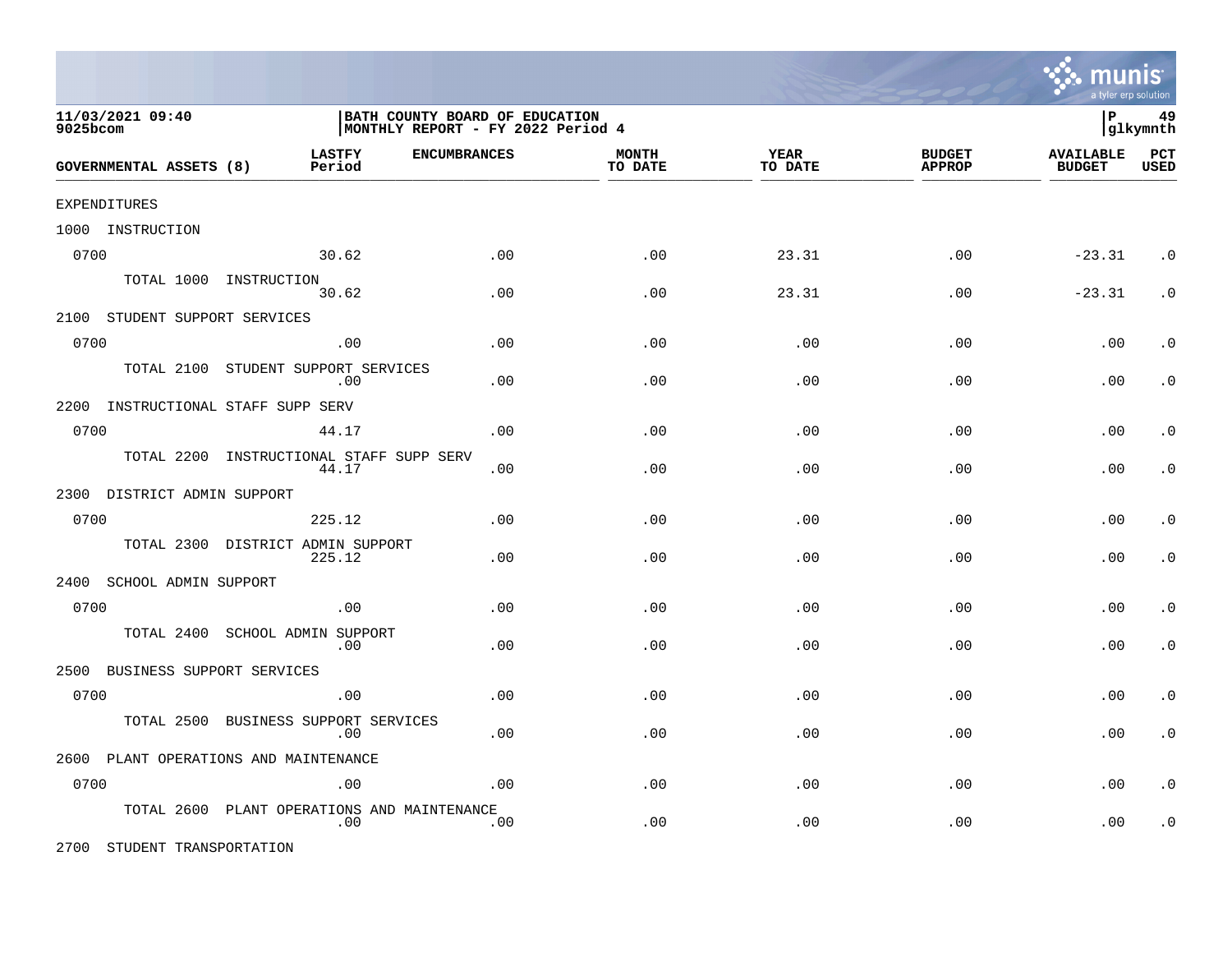

| 11/03/2021 09:40<br>9025bcom |                                                | BATH COUNTY BOARD OF EDUCATION<br>MONTHLY REPORT - FY 2022 Period 4 |                         |                 |                                |                                   |             |
|------------------------------|------------------------------------------------|---------------------------------------------------------------------|-------------------------|-----------------|--------------------------------|-----------------------------------|-------------|
| GOVERNMENTAL ASSETS (8)      | <b>LASTFY</b><br>Period                        | <b>ENCUMBRANCES</b>                                                 | <b>MONTH</b><br>TO DATE | YEAR<br>TO DATE | <b>BUDGET</b><br><b>APPROP</b> | <b>AVAILABLE</b><br><b>BUDGET</b> | PCT<br>USED |
| 0700                         | .00                                            | .00                                                                 | .00                     | .00             | .00                            | .00                               | $\cdot$ 0   |
| 2700<br>TOTAL                | STUDENT<br>TRANSPORTATION<br>.00               | .00                                                                 | .00                     | .00             | .00                            | .00                               | $\cdot$ 0   |
| 3300<br>COMMUNITY SERVICES   |                                                |                                                                     |                         |                 |                                |                                   |             |
| 0700                         | .00                                            | .00                                                                 | .00                     | .00             | .00                            | .00                               | $\cdot$ 0   |
| TOTAL 3300                   | COMMUNITY SERVICES<br>.00                      | .00                                                                 | .00                     | .00             | .00                            | .00                               | $\cdot$ 0   |
| TOTAL EXPENDITURES           | 299.91                                         | .00                                                                 | .00                     | 23.31           | .00                            | $-23.31$                          | $\cdot$ 0   |
|                              | TOTAL FOR GOVERNMENTAL ASSETS (8)<br>$-299.91$ | .00                                                                 | .00                     | $-23.31$        | .00                            | 23.31                             | $\cdot$ 0   |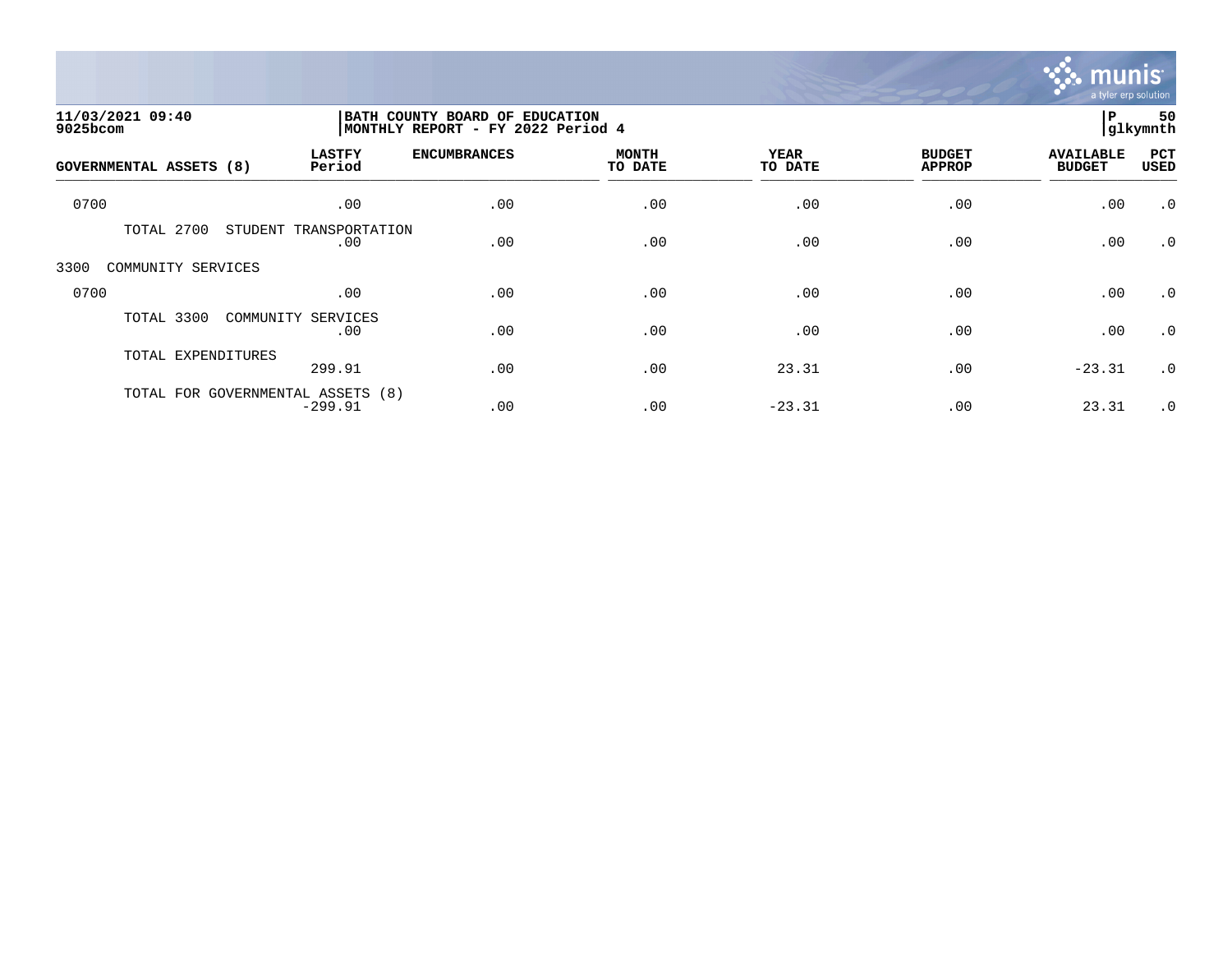| 11/03/2021 09:40<br>BATH COUNTY BOARD OF EDUCATION<br>MONTHLY REPORT - FY 2022 Period 4<br>9025bcom |                         |                     |                         |                        |                                | $\mathbf{P}$                      | 51<br> glkymnth |
|-----------------------------------------------------------------------------------------------------|-------------------------|---------------------|-------------------------|------------------------|--------------------------------|-----------------------------------|-----------------|
| FOOD SERVICE ASSETS (81)                                                                            | <b>LASTFY</b><br>Period | <b>ENCUMBRANCES</b> | <b>MONTH</b><br>TO DATE | <b>YEAR</b><br>TO DATE | <b>BUDGET</b><br><b>APPROP</b> | <b>AVAILABLE</b><br><b>BUDGET</b> | PCT<br>USED     |
| <b>REVENUES</b>                                                                                     |                         |                     |                         |                        |                                |                                   |                 |
| RECEIPTS                                                                                            |                         |                     |                         |                        |                                |                                   |                 |
| REVENUE FROM LOCAL SOURCES                                                                          |                         |                     |                         |                        |                                |                                   |                 |
| OTHER REVENUE FROM LOCAL SOURCES                                                                    |                         |                     |                         |                        |                                |                                   |                 |
| 1930 GAIN/LOSS                                                                                      | .00                     | .00                 | .00                     | .00                    | .00                            | .00                               | $\cdot$ 0       |
| TOTAL OTHER REVENUE FROM                                                                            | LOCAL SOURCES<br>.00    | .00                 | .00                     | .00                    | .00                            | .00                               | $\cdot$ 0       |
| TOTAL REVENUE FROM LOCAL                                                                            | SOURCES<br>.00          | .00                 | .00                     | .00                    | .00                            | .00                               | $\cdot$ 0       |
| TOTAL RECEIPTS                                                                                      | .00                     | .00                 | .00                     | .00                    | .00                            | .00                               | $\cdot$ 0       |
| TOTAL REVENUE                                                                                       | .00                     | .00                 | .00                     | .00                    | .00                            | .00                               | $\cdot$ 0       |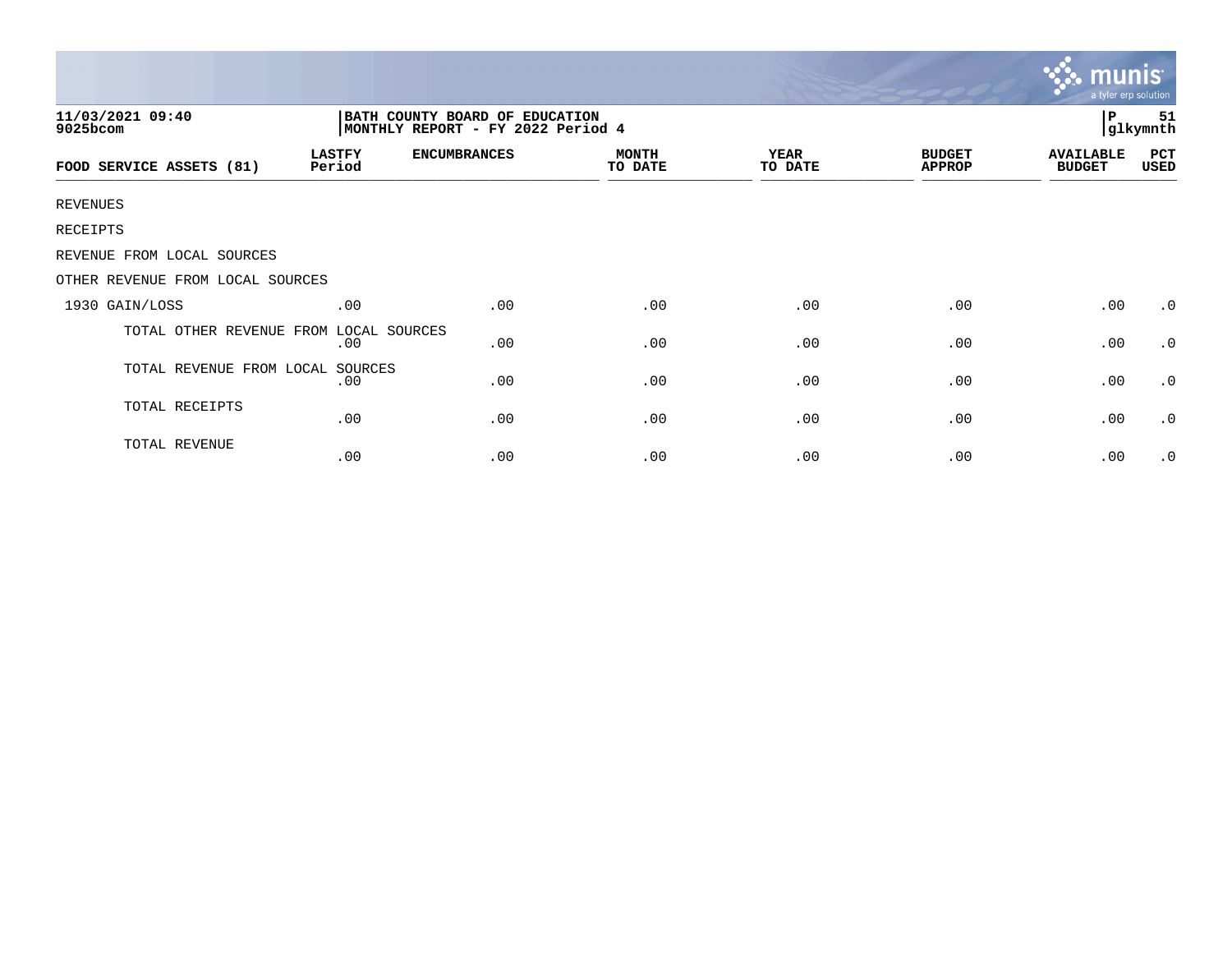

| 11/03/2021 09:40<br>$9025$ bcom    | BATH COUNTY BOARD OF EDUCATION<br>MONTHLY REPORT - FY 2022 Period 4 |                     |                         |                 |                                | 52<br> glkymnth                   |                    |
|------------------------------------|---------------------------------------------------------------------|---------------------|-------------------------|-----------------|--------------------------------|-----------------------------------|--------------------|
| FOOD SERVICE ASSETS (81)           | <b>LASTFY</b><br>Period                                             | <b>ENCUMBRANCES</b> | <b>MONTH</b><br>TO DATE | YEAR<br>TO DATE | <b>BUDGET</b><br><b>APPROP</b> | <b>AVAILABLE</b><br><b>BUDGET</b> | PCT<br><b>USED</b> |
| EXPENDITURES                       |                                                                     |                     |                         |                 |                                |                                   |                    |
| 3100<br>FOOD SERVICE OPERATION     |                                                                     |                     |                         |                 |                                |                                   |                    |
| 0700                               | .00                                                                 | .00                 | .00                     | .00             | .00                            | .00                               | .0                 |
| TOTAL 3100                         | FOOD SERVICE OPERATION<br>.00                                       | .00                 | .00                     | .00             | .00                            | .00                               | .0                 |
| TOTAL EXPENDITURES                 | .00                                                                 | .00                 | .00                     | .00             | .00                            | .00                               | $\cdot$ 0          |
| TOTAL FOR FOOD SERVICE ASSETS (81) | .00                                                                 | .00                 | .00                     | .00             | .00                            | .00                               | $\cdot$ 0          |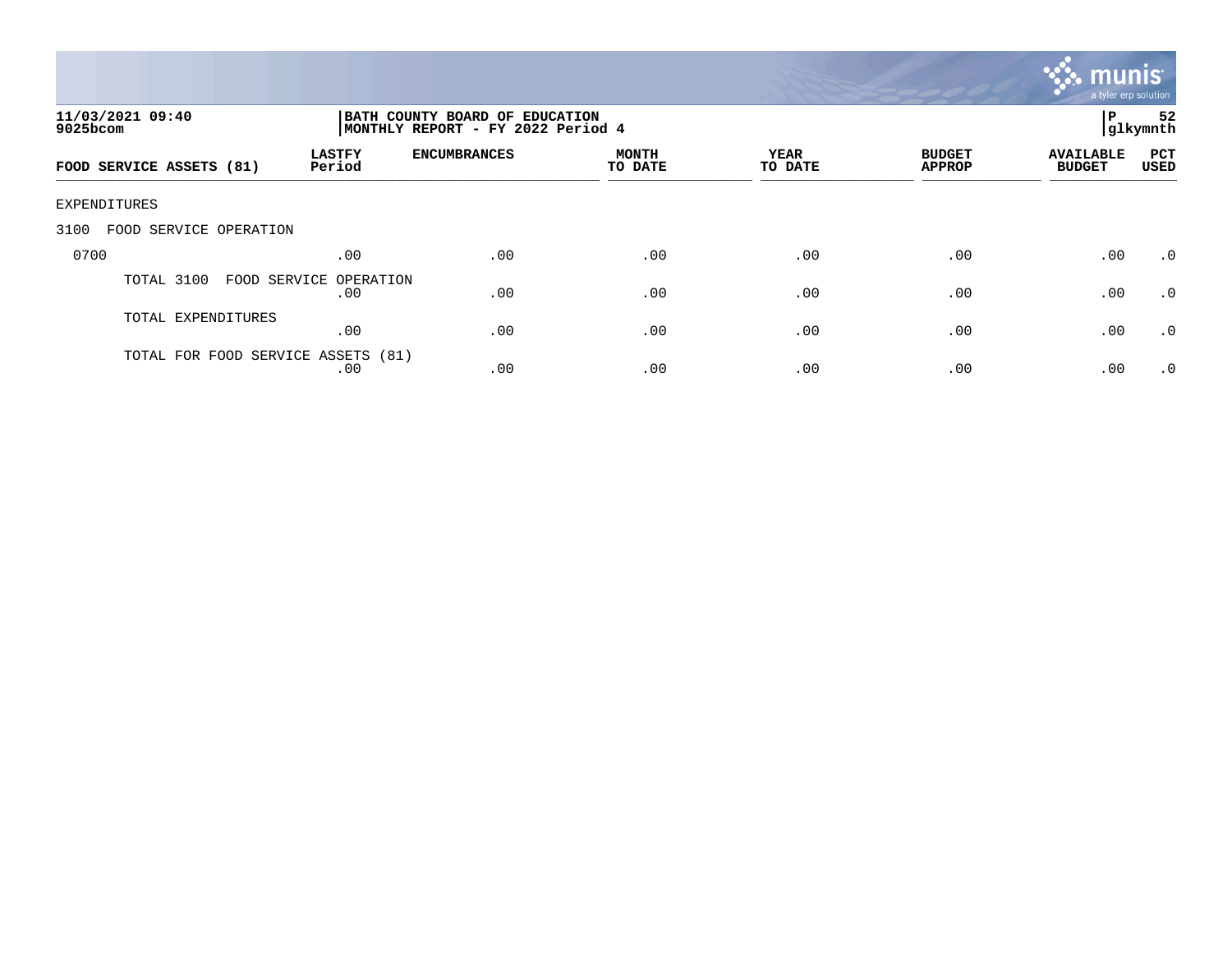|                                        |                                                                      |                     |                         |                 |                                | <b>munis</b><br>a tyler erp solution |                     |  |
|----------------------------------------|----------------------------------------------------------------------|---------------------|-------------------------|-----------------|--------------------------------|--------------------------------------|---------------------|--|
| 11/03/2021 09:40<br>9025bcom           | BATH COUNTY BOARD OF EDUCATION<br> MONTHLY REPORT - FY 2022 Period 4 |                     |                         |                 |                                |                                      | 53<br>P<br>glkymnth |  |
| DAY CARE ASSERTS (82)                  | <b>LASTFY</b><br>Period                                              | <b>ENCUMBRANCES</b> | <b>MONTH</b><br>TO DATE | YEAR<br>TO DATE | <b>BUDGET</b><br><b>APPROP</b> | <b>AVAILABLE</b><br><b>BUDGET</b>    | PCT<br>USED         |  |
| <b>REVENUES</b>                        |                                                                      |                     |                         |                 |                                |                                      |                     |  |
| RECEIPTS                               |                                                                      |                     |                         |                 |                                |                                      |                     |  |
| REVENUE FROM LOCAL SOURCES             |                                                                      |                     |                         |                 |                                |                                      |                     |  |
| OTHER REVENUE FROM LOCAL SOURCES       |                                                                      |                     |                         |                 |                                |                                      |                     |  |
| 1930 GAIN/LOSS                         | .00                                                                  | .00                 | .00                     | .00             | .00                            | .00                                  | $\cdot$ 0           |  |
| TOTAL OTHER REVENUE FROM LOCAL SOURCES | .00                                                                  | .00                 | .00                     | .00             | .00                            | .00                                  | $\cdot$ 0           |  |
| TOTAL REVENUE FROM LOCAL               | SOURCES<br>.00                                                       | .00                 | .00                     | .00             | .00                            | .00                                  | $\cdot$ 0           |  |
| TOTAL RECEIPTS                         | .00                                                                  | .00                 | .00                     | .00             | .00                            | .00                                  | $\cdot$ 0           |  |
| TOTAL REVENUE                          | .00                                                                  | .00                 | .00                     | .00             | .00                            | .00                                  | $\cdot$ 0           |  |
| TOTAL FOR DAY CARE ASSERTS (82)        | .00                                                                  | .00                 | .00                     | .00             | .00                            | .00                                  | $\cdot$ 0           |  |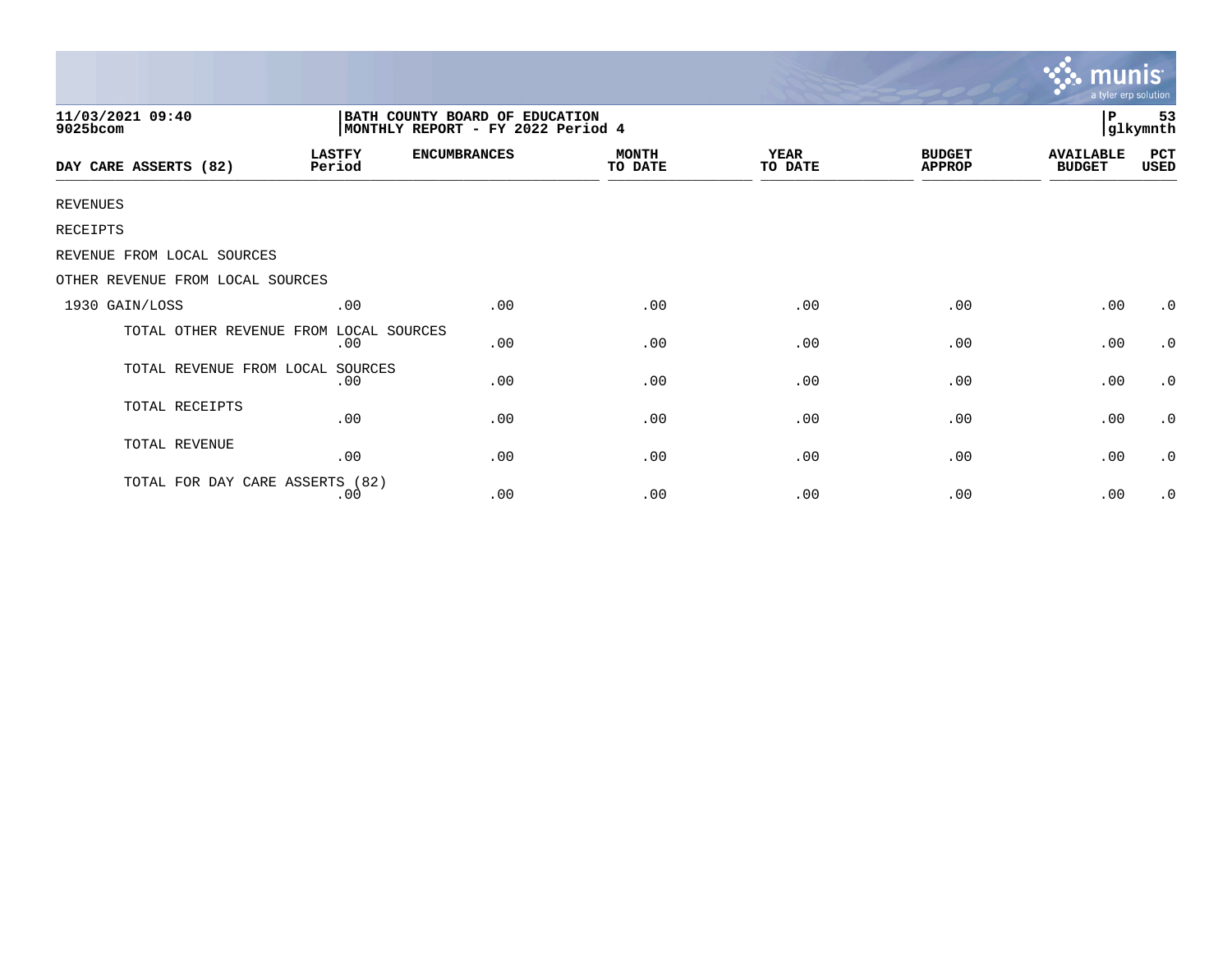|                                  |                                                                     |                     |                         |                        | munis<br>a tyler erp solution  |                                   |             |
|----------------------------------|---------------------------------------------------------------------|---------------------|-------------------------|------------------------|--------------------------------|-----------------------------------|-------------|
| 11/03/2021 09:40<br>9025bcom     | BATH COUNTY BOARD OF EDUCATION<br>MONTHLY REPORT - FY 2022 Period 4 |                     |                         |                        |                                | P<br>54<br>glkymnth               |             |
| ADULT EDUCATION ASSETS (84)      | <b>LASTFY</b><br>Period                                             | <b>ENCUMBRANCES</b> | <b>MONTH</b><br>TO DATE | <b>YEAR</b><br>TO DATE | <b>BUDGET</b><br><b>APPROP</b> | <b>AVAILABLE</b><br><b>BUDGET</b> | PCT<br>USED |
| <b>REVENUES</b>                  |                                                                     |                     |                         |                        |                                |                                   |             |
| RECEIPTS                         |                                                                     |                     |                         |                        |                                |                                   |             |
| REVENUE FROM LOCAL SOURCES       |                                                                     |                     |                         |                        |                                |                                   |             |
| OTHER REVENUE FROM LOCAL SOURCES |                                                                     |                     |                         |                        |                                |                                   |             |
| 1930 GAIN/LOSS                   | .00                                                                 | .00                 | .00                     | .00                    | .00                            | .00                               | $\cdot$ 0   |
| TOTAL OTHER REVENUE FROM         | LOCAL SOURCES<br>.00                                                | .00                 | .00                     | .00                    | .00                            | .00                               | $\cdot$ 0   |
| TOTAL REVENUE FROM LOCAL         | SOURCES<br>.00                                                      | .00                 | .00                     | .00                    | .00                            | .00                               | $\cdot$ 0   |
| TOTAL RECEIPTS                   | .00                                                                 | .00                 | .00                     | .00                    | .00                            | .00                               | $\cdot$ 0   |
| TOTAL REVENUE                    | .00                                                                 | .00                 | .00                     | .00                    | .00                            | .00                               | $\cdot$ 0   |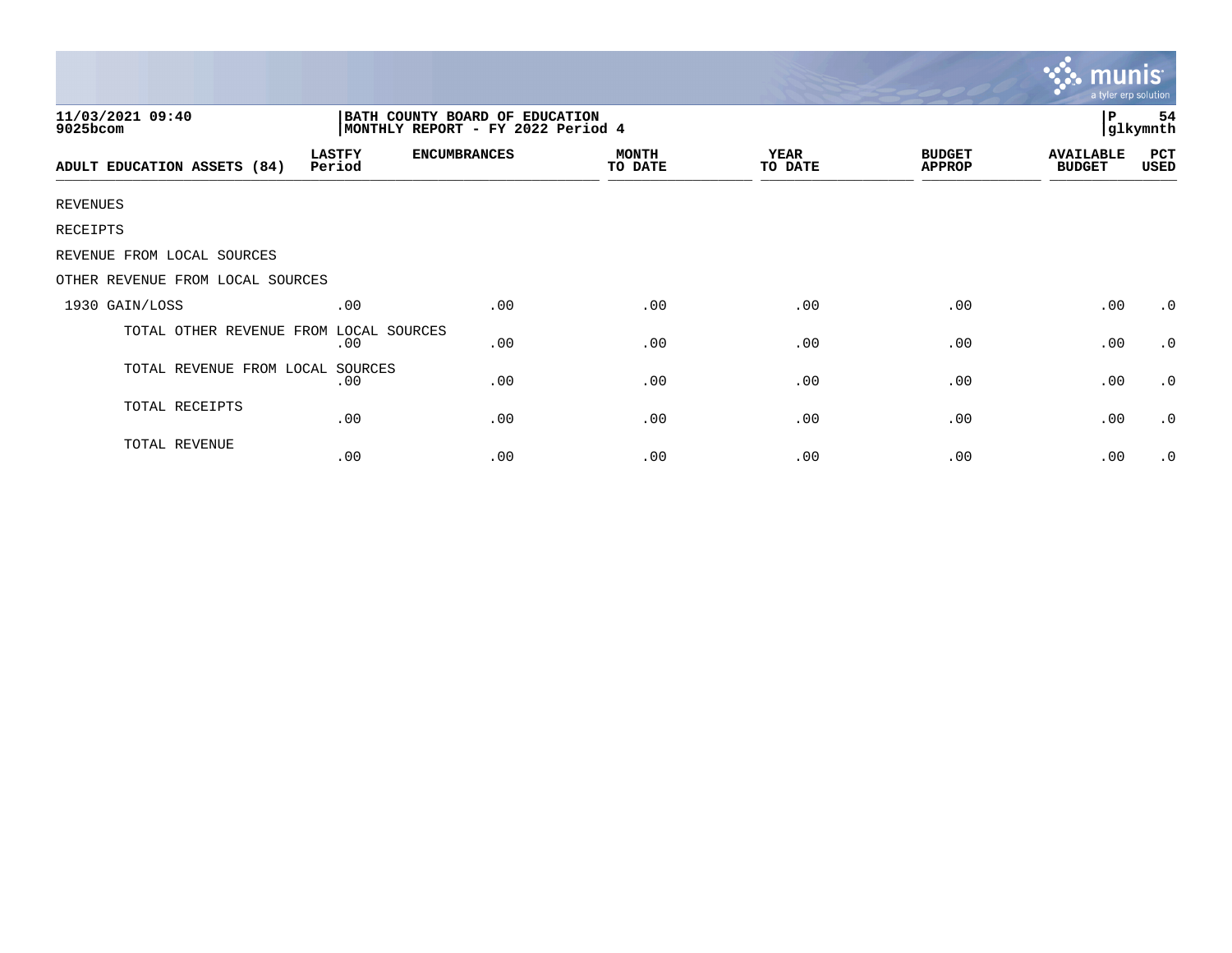

| 11/03/2021 09:40<br>$9025$ bcom       |                                   | BATH COUNTY BOARD OF EDUCATION<br>MONTHLY REPORT - FY 2022 Period 4 | 55<br>P<br> glkymnth |                 |                                |                                   |                    |
|---------------------------------------|-----------------------------------|---------------------------------------------------------------------|----------------------|-----------------|--------------------------------|-----------------------------------|--------------------|
| ADULT EDUCATION ASSETS (84)           | <b>LASTFY</b><br>Period           | <b>ENCUMBRANCES</b>                                                 | MONTH<br>TO DATE     | YEAR<br>TO DATE | <b>BUDGET</b><br><b>APPROP</b> | <b>AVAILABLE</b><br><b>BUDGET</b> | PCT<br><b>USED</b> |
| EXPENDITURES                          |                                   |                                                                     |                      |                 |                                |                                   |                    |
| 3400<br>ADULT EDUCATION OPERATIONS    |                                   |                                                                     |                      |                 |                                |                                   |                    |
| 0700                                  | .00                               | .00                                                                 | .00                  | .00             | .00                            | .00                               | $\cdot$ 0          |
| TOTAL 3400                            | ADULT EDUCATION OPERATIONS<br>.00 | .00                                                                 | .00                  | .00             | .00                            | .00                               | $\cdot$ 0          |
| TOTAL EXPENDITURES                    | .00                               | .00                                                                 | .00                  | .00             | .00                            | .00                               | .0                 |
| TOTAL FOR ADULT EDUCATION ASSETS (84) | .00                               | .00                                                                 | .00                  | .00             | .00                            | .00                               | $\cdot$ 0          |